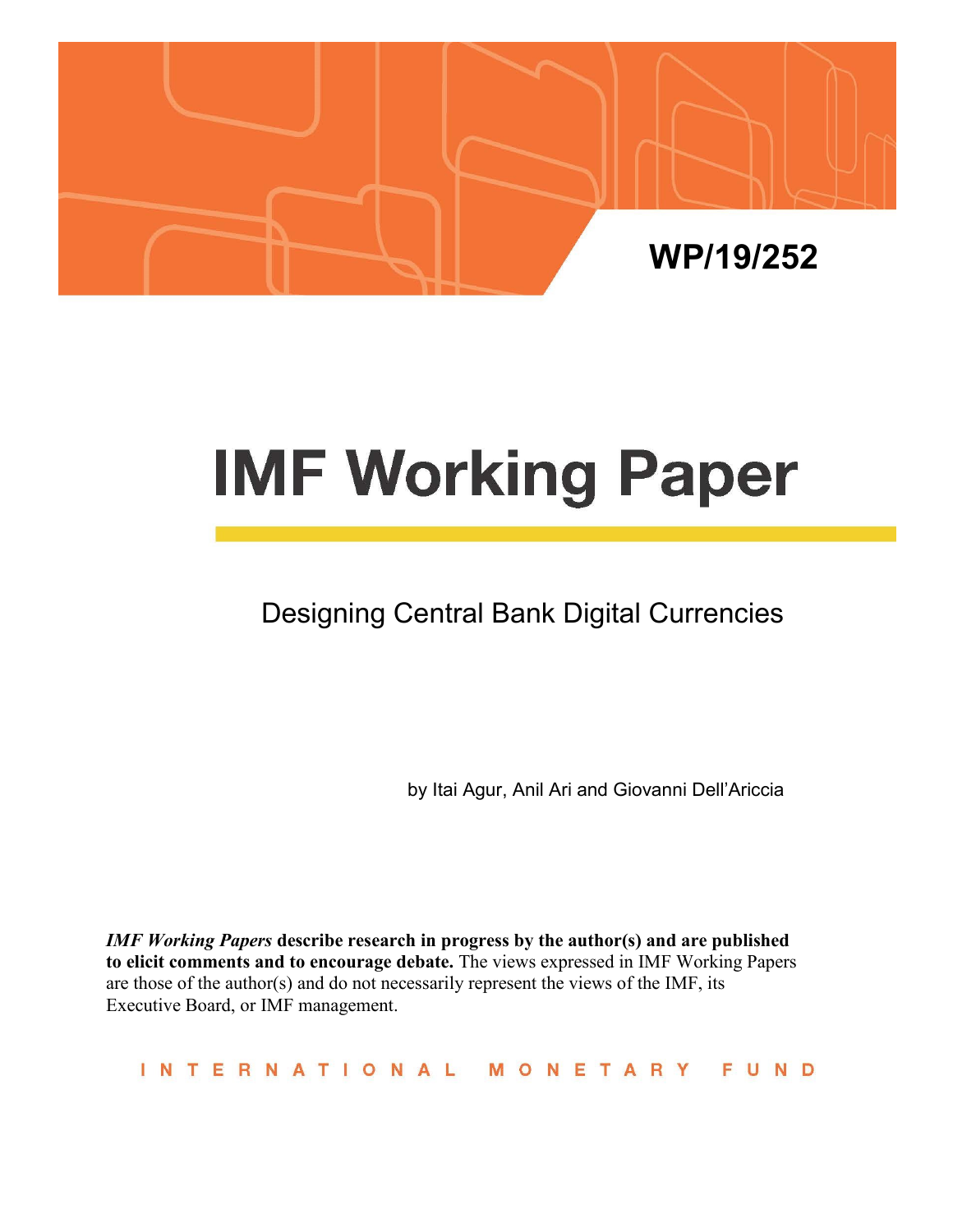## **IMF Working Paper**

## Research Department

# **Designing Central Bank Digital Currencies<sup>1</sup>**

# **Prepared by Itai Agur, Anil Ari and Giovanni Dell'Ariccia**

Authorized for distribution by Giovanni Dell'Ariccia

November 2019

*IMF Working Papers* **describe research in progress by the author(s) and are published to elicit comments and to encourage debate.** The views expressed in IMF Working Papers are those of the author(s) and do not necessarily represent the views of the IMF, its Executive Board, or IMF management.

## **Abstract**

We study the optimal design of a central bank digital currency (CBDC) in an environment where agents sort into cash, CBDC and bank deposits according to their preferences over anonymity and security; and where network effects make the convenience of payment instruments dependent on the number of their users. CBDC can be designed with attributes similar to cash or deposits, and can be interest-bearing: a CBDC that closely competes with deposits depresses bank credit and output, while a cash-like CBDC may lead to the disappearance of cash. Then, the optimal CBDC design trades off bank intermediation against the social value of maintaining diverse payment instruments. When network effects matter, an interest-bearing CBDC alleviates the central bank's tradeoff.

JEL Classification Numbers: E41, E58, G21

Keywords: CBDC, Fintech, Digital currency, Financial intermediation, Network effects.

Author's E-Mail Address: iagur@imf.org; aari@imf.org; gdellariccia@imf.org

 $1$  This paper is being prepared for the Carnegie-Rochester Conference Series on Public Policy, "Central Banking" in the 2020s and Beyond". We would like to thank Todd Keister, Morten Bech, Maria Soledad Martinez Peria, Tommaso Mancini-Griffoli, Marcello Miccoli, Beat Weber, Baozhong Yang, Jacky So, Garth Baughman, and audiences at the IMF, the Federal Reserve, the Bank of England, the ECB, the Bank of Israel, Cambridge University, the 12th Paul Woolley Centre Conference, the 12th Swiss Winter Conference on Financial Intermediation, the 19th FDIC/JFSR Conference, the ONB/BIS/CEBRA Conference on Digital Currencies, the Atlanta Fed Conference on the Financial System of the Future, the ADBI Conference on Fintech, the IMF's 2nd Annual Macro-Finance Conference, and the RESMF-FRBIF Workshop on Financial Cycles and Central Banking for helpful comments.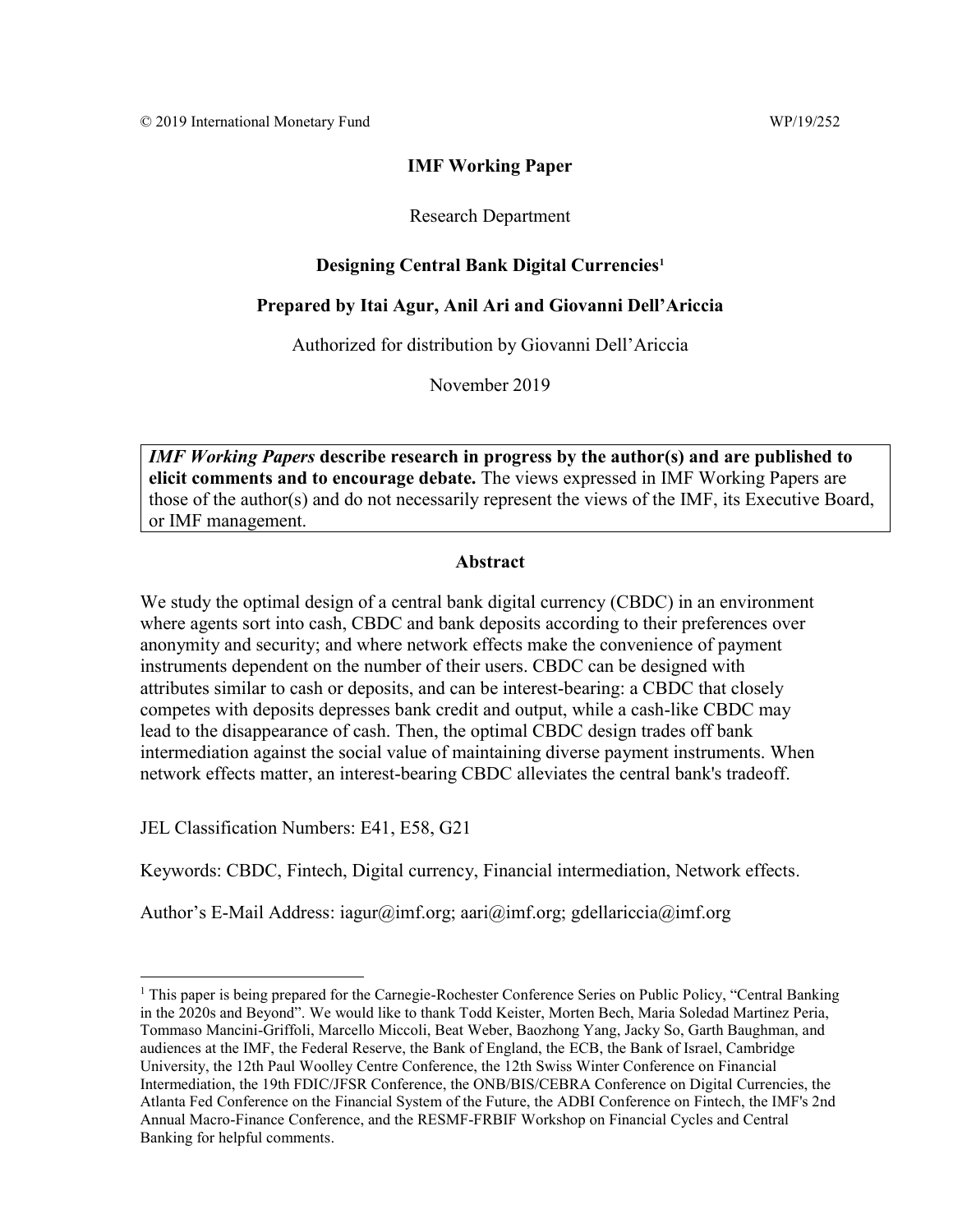# **1 Introduction**

Payment systems and, more fundamentally, money are evolving rapidly. Developments in digital networks and information technology and the increasing share of internet-based retailing have created the demand and technological space for peer-to-peer digital transactions that have the potential to radically change payment and financial intermediation systems. Central banks have been pondering whether and how to adapt. Many are exploring the idea of issuing central bank digital currency (CBDC) - a new type of fiat money that expands digital access to central bank reserves to the public at large, instead of restricting it to commercial banks.<sup>1</sup> A CBDC would combine the digital nature of deposits with the peer-to-peer transactions use of cash. But would it also resemble deposits by coming in the form of an account at the central bank, or would it come closer to cash, materializing as a digital token? Would it pay interest rates like a bank deposit, or would its nominal return be fixed at naught, like cash?<sup>2</sup> In this paper, we build a theoretical framework geared at analyzing the relationship between CBDC design, the demand for money types, and financial intermediation.

Swings in the usage of payment instruments become particularly disruptive in the presence of network effects. For example, with declining cash use, banks may cut back on ATMs or shops may refuse to accept cash, a process currently underway in Sweden (Sveriges Riksbank, 2018b). Because of such network effects, payment instruments may disappear when their use falls below a critical threshold, and the successful introduction of a CBDC could risk tipping the balance. Network effects are a critical feature of the model in this paper.

Our starting point is a (static) economy with banks, firms and households. In this economy, banks collect deposits, extend credit to firms, and create social value in doing so: firms' projects are worth less if they cannot receive bank loans.<sup>3</sup> Both banks and firms engage in perfect competition.

Households face a Hotelling linear-city, where they aim to minimize the distance between the available forms of money and their preferences. In particular, households have heterogeneous preferences over anonymity and security in payments. We represent these preferences by an interval with cash and deposits at opposite ends: cash provides anonymity in transactions, while bank deposits are more secure.<sup>4</sup> A CBDC can take any point on this interval, depending on its de-

<sup>&</sup>lt;sup>1</sup>For an overview of ongoing CBDC initiatives, see Mancini-Griffoli et al. (2018), Bank for International Settlements (2018) and Prasad (2018). In a survey of 63 central banks, a third of central banks perceived CBDC as a possibility in the medium term (Barontini and Holden, 2019). Notably, the central banks of China, Norway, Sweden, and Uruguay are actively investigating the possibility of introducing a CBDC. The Sveriges Riksbank is expected to decide on the introduction of an eKrona in 2019, while Uruguay's central bank has run a successful pilot (Bergara and Ponce, 2018; Norges Bank, 2018; Sveriges Riksbank, 2018a).

<sup>&</sup>lt;sup>2</sup>See Mancini-Griffoli et al. (2018) for other design aspects of CBDCs, which are mostly of an operational nature, such as the means to disseminate, secure and clear CBDCs.

<sup>&</sup>lt;sup>3</sup>We parameterize and vary the degree to which bank financing of firms provides efficiency gains. On the special role of depository institutions in intermediation, see Diamond and Rajan (2001) and Donaldson et al. (2018), as well as Merrouche and Nier (2012) for supporting empirical evidence.

<sup>&</sup>lt;sup>4</sup>Empirical research on payment instruments choice attributes a central role to heterogeneous preferences (Wakamori and Welte, 2017). For empirical work measuring preferences for anonymity and the potential demand for CBDC, see Athey et al. (2017), Borgonovo et al. (2018) and Masciandaro (2018).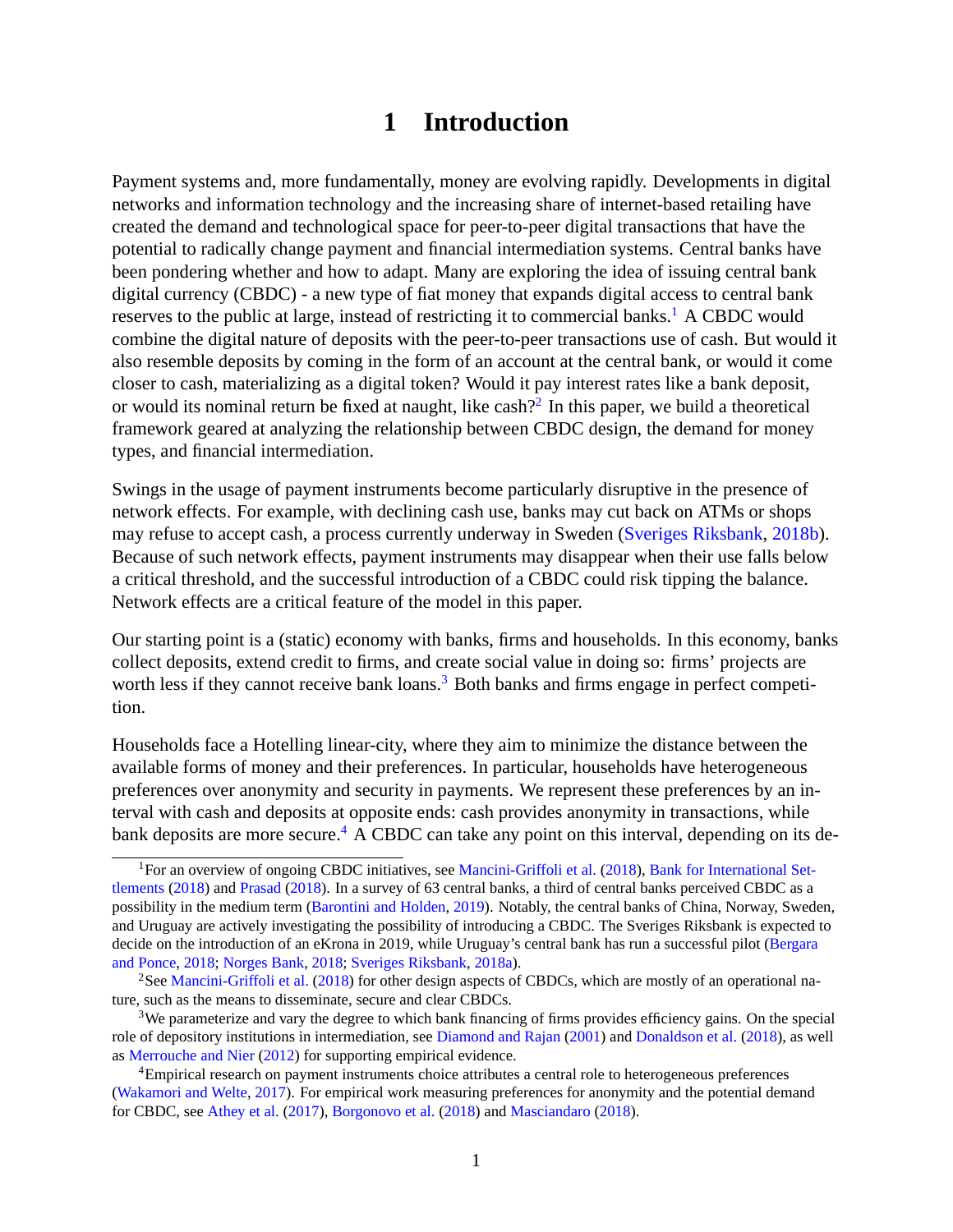sign. For instance, a central bank could provide partial anonymity (e.g., towards third-parties but not the authorities), set transaction limits below which anonymity is retained, or make anonymity conditional, only to be lifted under court order - possibilities under consideration in central banks' CBDC studies (Mancini-Griffoli et al., 2018).

Overall, taking into account the design of the CBDC, households optimally sort into different types of money according to three considerations: firstly, their (heterogeneous) preferences; secondly, network effects, which derive from the relation between the convenience of using a payment instrument and the number of its users; and thirdly, the interest rates offered on deposits and possibly on CBDC.

Our framework provides novel and policy-relevant insights for welfare analysis and optimal CBDC design. In our model, variety in payment instruments increases welfare because of heterogeneity in household preferences. CBDC then has social value due to its ability to blend features of cash and deposits. As emphasized by Lagarde (2018), there is potential demand for partially anonymous means of payment that can, for example, protect consumers from the use of personal transactions data for credit assessments.<sup>5</sup>

At the same time, introducing a CBDC has welfare costs to the extent that it crowds out demand for cash and deposits.<sup>6</sup> Specifically, a cash-like CBDC can reduce cash demand beyond the point where network effects cause the disappearance of cash. But a deposit-like CBDC design causes an increase in deposit and loan rates, and a contraction in bank lending to firms. Because of relationship lending frictions, this decline in bank intermediation also curtails investment and output.7

We show that the welfare-optimal CBDC design hinges on whether the CBDC is interest-bearing, and whether network effects matter. When the CBDC is not interest-bearing, its similarity to cash becomes the sole design instrument. The more important the role of banks in alleviating lending frictions, the more cash-like the optimal CBDC design becomes. But network effects twist the optimal design problem, as the variety of payment instruments that households value becomes challenging to sustain. A nonlinear optimal design pattern then emerges: Increasing the value added of banks translates into a more cash-like optimal design up to a point, after which CBDC design is constrained to preserve cash. This is so, unless bank-based intermediation is sufficiently precious that the CBDC is introduced with a design that eliminates cash, and replaces it with a less than fully anonymous CBDC.

As long as network effects do not constrain policy, the CBDC interest rate is best kept at zero, because it brings about price distortions in the households' choice of payment instruments. Dif-

<sup>5</sup>This possibility is increasingly enabled by technological developments, as for instance discussed by Yao (2018) in the Chinese context, and forms the basis for the microfoundations that we develop in Appendix D.

 $6$ Nevertheless, a CBDC is certain to raise aggregate welfare in our framework, but only if it is optimally designed. Moreover, even when aggregate welfare rises, there are distributional effects, and some households are worse off due to CBDC availability. We analyze these distributional effects in Section 3.3.

 ${}^{7}$ A central bank could attempt to mitigate the decline in bank lending by providing banks with cheap liquidity to replace lost deposits. However, this may not be feasible for two reasons. First, banks' ability to intermediate funds may depend on their reliance on deposits (see e.g., Diamond and Rajan, 2001; Donaldson et al., 2018). Second, this policy would permanently expose the central bank to credit risk.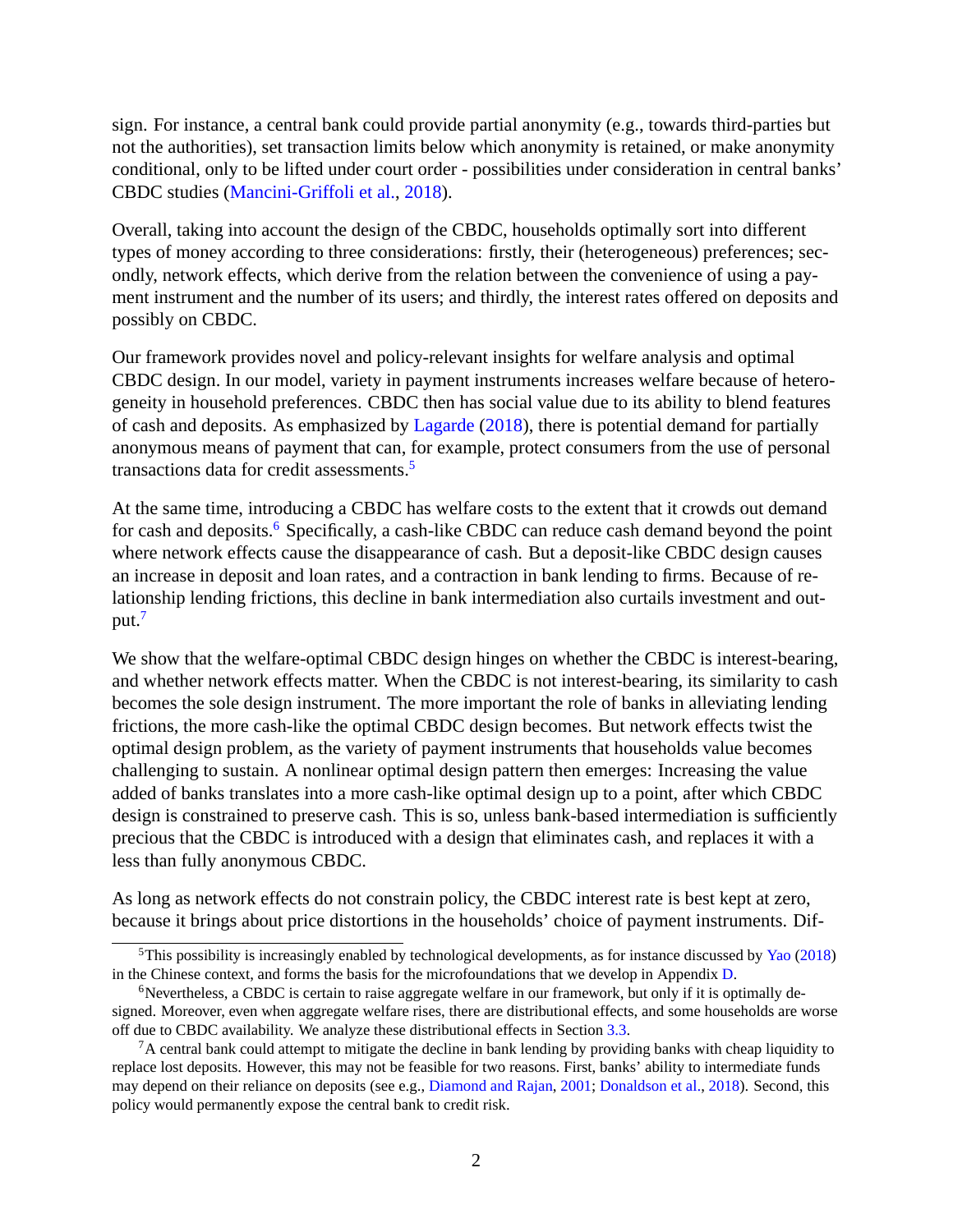ferent from the interest rates on bank deposits, there is no production underlying the payment of the CBDC interest rate, which is funded with a lump-sum tax. Hence, the CBDC interest rate is a suboptimal tool compared to the design of CBDC payment attributes, which optimally center on meeting some households' demand.

However, access to an adjustable CBDC interest rate makes a palpable difference to the central bank when network effects come to the fore. If the introduction of a CBDC threatens cash with extinction, a negative CBDC interest rate can compensate.<sup>8</sup> Indeed, when households care enough about payment instrument variety, the interest-bearing CBDC will optimally always keep cash alive, while limiting the CBDC's impact on bank intermediation. This is a finding of policy relevance, since all ongoing central bank CBDC initiatives center on non interest-bearing CB-DC<sub>s</sub>.

In several extensions, we investigate whether considerations other than network effects can cause optimal CBDC rates to diverge from zero. Alternate production functions make no difference. In contrast, bank market power in lending matters, as it entices the central bank to make the CBDC compete harder with deposits, leading optimal CBDC rates to diverge from zero, regardless of network effects. The same is true in another extension, in which households dislike anonymity in other households' payments. That is, there are negative externalities associated with anonymity in payments, because this may spur illicit activities. Once more, giving the central bank an additional ball to juggle - here, counteracting the negative externality - leads to the conclusion that welfare is strictly higher when the CBDC is interest-bearing. In a final extension, we provide a model where households choose between cash and deposit-based payment services that are bundled to the provision of other services (e.g., credit provision related to transactions data), to microfound a linear-city of payment preferences, and to highlight the potential demand for a CBDC that straddles existing payments attributes.

Our paper is closely related to a recent and growing literature on CBDCs. A strand of this literature focuses on the impact of introducing a CBDC on the banking sector. Andolfatto (2018) and Chiu et al. (2019) develop models where CBDC raises welfare by reducing banks' deposit market power, while Brunnermeier and Niepelt (2019), Kim and Kwon (2019) and Miccoli (2019) model the relationship between banking panics and the availability of CBDC.<sup>9</sup> In Keister and Sanches (2019), CBDC contributes to efficiency in exchange at the expense of crowding out deposits.

Compared to this literature, our first contribution is to highlight a tradeoff between preserving variety in payment instruments in the face of network effects, and mitigating the adverse effects of CBDC on financial intermediation. Our second contribution is to show when and why this tradeoff is harder to overcome with a non interest-bearing CBDC than with a CBDC that offers an

 $8B$ eyond satisfying household preferences, the disappearance of cash may reduce economic activity when a portion of the population is unable or unwilling to transact with digital payment methods because of digital illiteracy or informality. See Chodorow-Reich et al. (2018) for an empirical assessment of such costs.

<sup>&</sup>lt;sup>9</sup>There is also a sizeable policy literature discussing the financial stability effects of CBDC (see, e.g., Bech and Garratt, 2017; Fung and Halaburda, 2016; He et al., 2017; Kahn et al., 2019).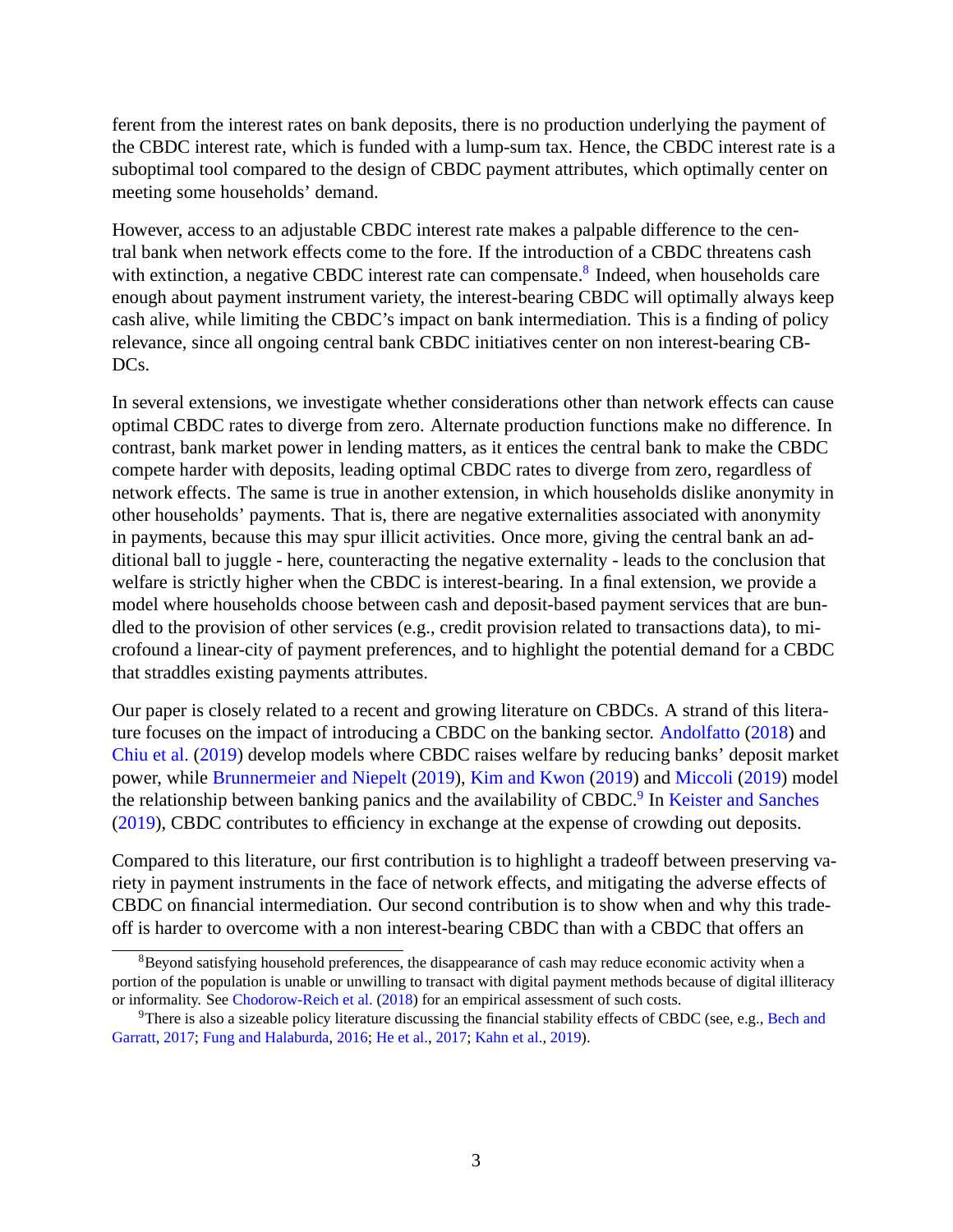adjustable interest rate.<sup>10</sup>

Our paper also relates to the literatures on payment systems and network effects. Our modeling of network effects follows closely on the seminal work of Katz and Shapiro (1985). While Katz and Shapiro (1985) study firms' decisions to introduce mutually compatible products, we focus on a social planner's decision to introduce and design a new payment instrument. In the literature on payments systems, the analysis and measurement of network effects centers on credit and debit card networks (Bounie et al., 2017; Chakravorti, 2010; Rochet and Tirole, 2006).<sup>11</sup> Instead, we study the impact of a new form of money on demand for existing payment instruments and welfare. Finally, the value of variety in payments bears similarity to the value of product variety in international trade (Krugman, 1979). However, our model does not build on an assumed love of variety, but rather on a heterogeneity in preferences that is best served by variety.

The remainder of the paper is organized as follows. Section 2 presents the model. Section 3 analyzes optimal CBDC design. Section 4 concludes. The extensions of the model can be found in the appendices.

# **2 A model of payment instruments**

We consider a financial economy populated by households, banks, firms, and a central bank that aims to maximize welfare. Events unfold over two stages. In the first stage, the central bank decides whether and in what form to introduce a CBDC. In the second stage, households choose between holding cash, bank deposits and (if introduced) CBDC for their transactions, and banks use deposits collected from households to extend loans to firms, which in turn produce a consumption good.

Along with the rate of interest offered (if any), households value two attributes in payment instruments – anonymity and security – with heterogeneous preferences over their relative importance. At the core of our model lies a tension between these two attributes, because delinking transactions from personal identity leads to a loss of traceability that creates risks for the holder. For example, while depository accounts are relatively safe and traceable, cash is vulnerable to accidental loss and theft.<sup>12</sup> It is precisely the fact that cash can be lost without any claim that also makes it perfectly anonymous.

 $10$ In our framework, CBDC interest rates embody any type of subsidy or cost associated with holding CBDC. For example, the pilot conducted by the central bank of Uruguay offered subsidies to CBDC holders (Bergara and Ponce, 2018). Moreover, we focus on the steady state effects of CBDC rates on financial intermediation and cash use, rather than their implications for monetary policy over the business cycle. On the relationship between CBDC and monetary transmission, see Agarwal and Kimball (2015, 2019), Assenmacher and Krogstrup (2018), Barrdear and Kumhof (2016), Bordo and Levin (2017), Bjerg (2017), Davoodalhosseini (2018), Goodfriend (2016), Meaning et al. (2018), and Niepelt (2019).

 $11$ The role of strategic coordination and adoption equilibria has also been considered in the literature on cryptocurrencies (Biais et al., 2019, 2018; Bolt and Van Oordt, 2019).

 $12$ We abstract from default risk on bank deposits, which is negligible in normal times due to deposit insurance and implicit bailout guarantees.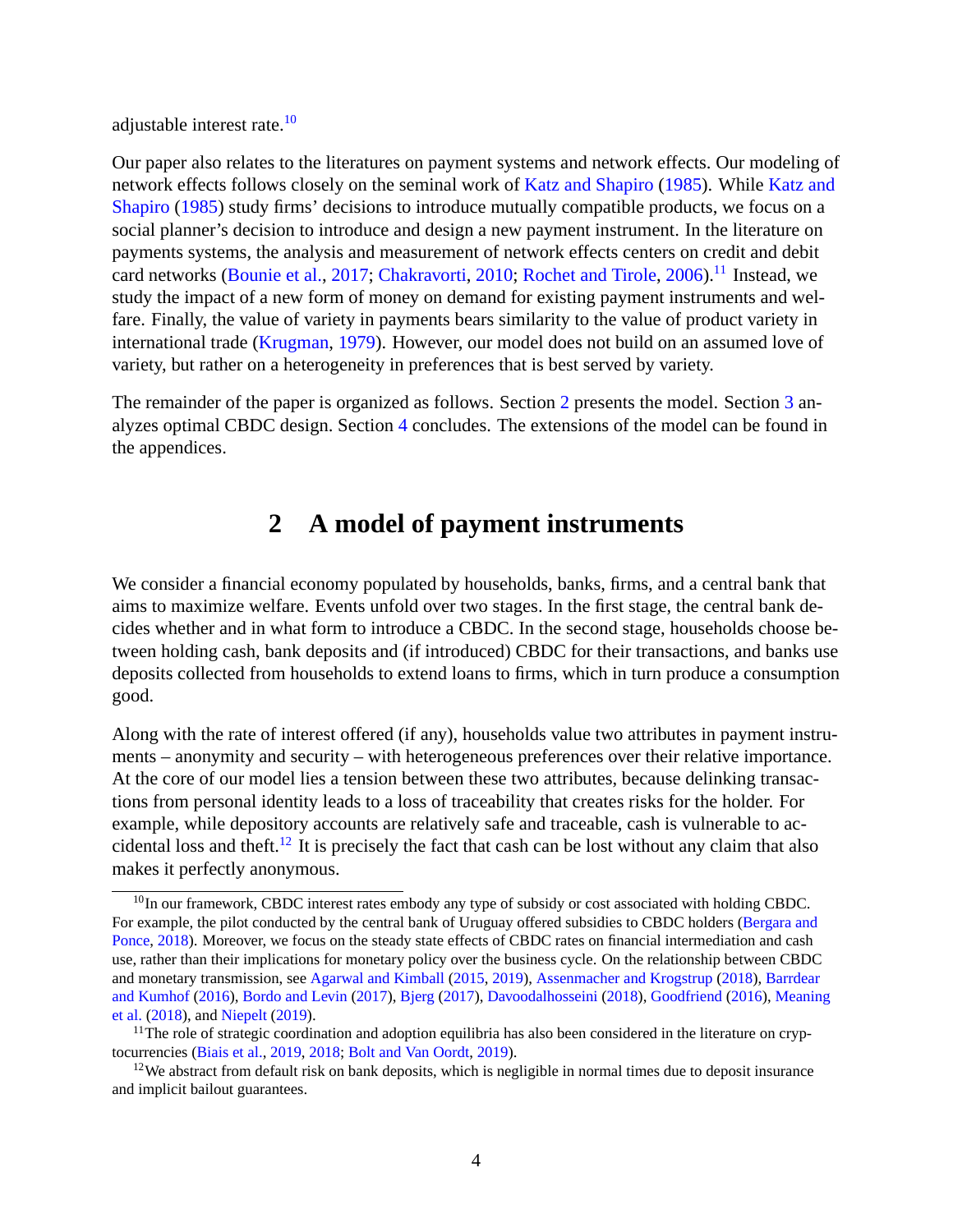This intrinsic link between the degree of anonymity of a means of payment and the difficulty of keeping it safe extends to the realm of digital money. A CBDC can only approach the anonymity of cash if it takes the form of a token, such as a cryptocurrency, which is accessible through user accounts that are not independently verified, or a nameless payment card that can be purchased at stores or online. These forms of CBDC would also suffer from the risks of loss and theft associated with cash, either physically (e.g., card loss) or digitally (e.g., the untraceable loss of account information). At the other extreme, an account at the central bank that can be opened only using official identification would mimic the security and traceability of bank deposits. Different from cash and deposits, however, CBDC can be designed to blend intermediate amounts of anonymity and security.<sup>13</sup> For example, anonymity may be preserved vis- $\hat{a}$ -vis third-parties only, and transactions can be recorded but not accessed by the central bank unless a transaction size limit is breached and/or there is suspicion of wrongdoing.

We formalize these considerations in an anonymity-security scale  $[0, 1]$ , where higher values denote a greater extent of anonymity and, equivalently, a lesser degree of security. If we let  $x_i$  denote the place of each money type  $j$  in the anonymity-security scale, cash (denoted with  $c$ ) is placed at the top of the scale  $x_c = 1$ , deposits (denoted with d) are at the bottom  $x_d = 0$ , and CBDC is placed at  $x_{cbdc} = \theta$ , where  $\theta \in [0, 1]$  is a design parameter determined by the central bank. In addition, the central bank determines the (net) interest rate offered on the CBDC,  $r_{cbdc}$ , which we allow to take any (positive, zero or negative) value. The combination  $(\theta, r_{\text{c}bdc})$  thus describes CBDC design in our framework.

There are two important frictions in the model economy: relationship lending frictions and network externalities in payment transactions. Relationship lending frictions take the form of information asymmetries that bar households from lending directly to firms, which are endowed with positive net present value projects that require financing. Firms may then either rely on intermediation by banks or liquidate their projects. The importance of bank intermediation is proportionate to the gap between firm productivity A and the liquidation value of firm projects  $\phi$ . When  $(A - \phi)$  is higher, a given decline in bank deposits and credit leads to a sharper reduction in output and consumption.

Network externalities give rise to a disutility cost for relying on a payment instrument that is not commonly used. We denote with  $\eta_j$  the disutility cost from using a money type j and adopt the functional form

$$
\eta_j = \max\{0, g(s_j)\} \ \forall j \in \{c, cbdc, d\}
$$
  
 
$$
g(1) < 0 \ , \ g(0) > 0 \ , \ g'(.) < -1 \tag{1}
$$

where  $s_j$  stands for the share of households holding a money type j. The functional form for  $\eta_j$ is restrictive in two ways. First, we implicitly assume that, for a given share of users  $s_j$ , network externalities are equivalent across different money types. Second, the maximum operator and the restrictions on  $g(.)$  imply that network externalities only take hold when the share of households using a money type falls short of a threshold. We find it convenient to define this threshold as

<sup>&</sup>lt;sup>13</sup>While some legal jurisdictions allow for deposit accounts that offer a degree of anonymity, these accounts are typically incompatible with payments services. Moreover, providing anonymity in deposits may undermine their complementarity with relationship lending (see e.g., Donaldson et al., 2018).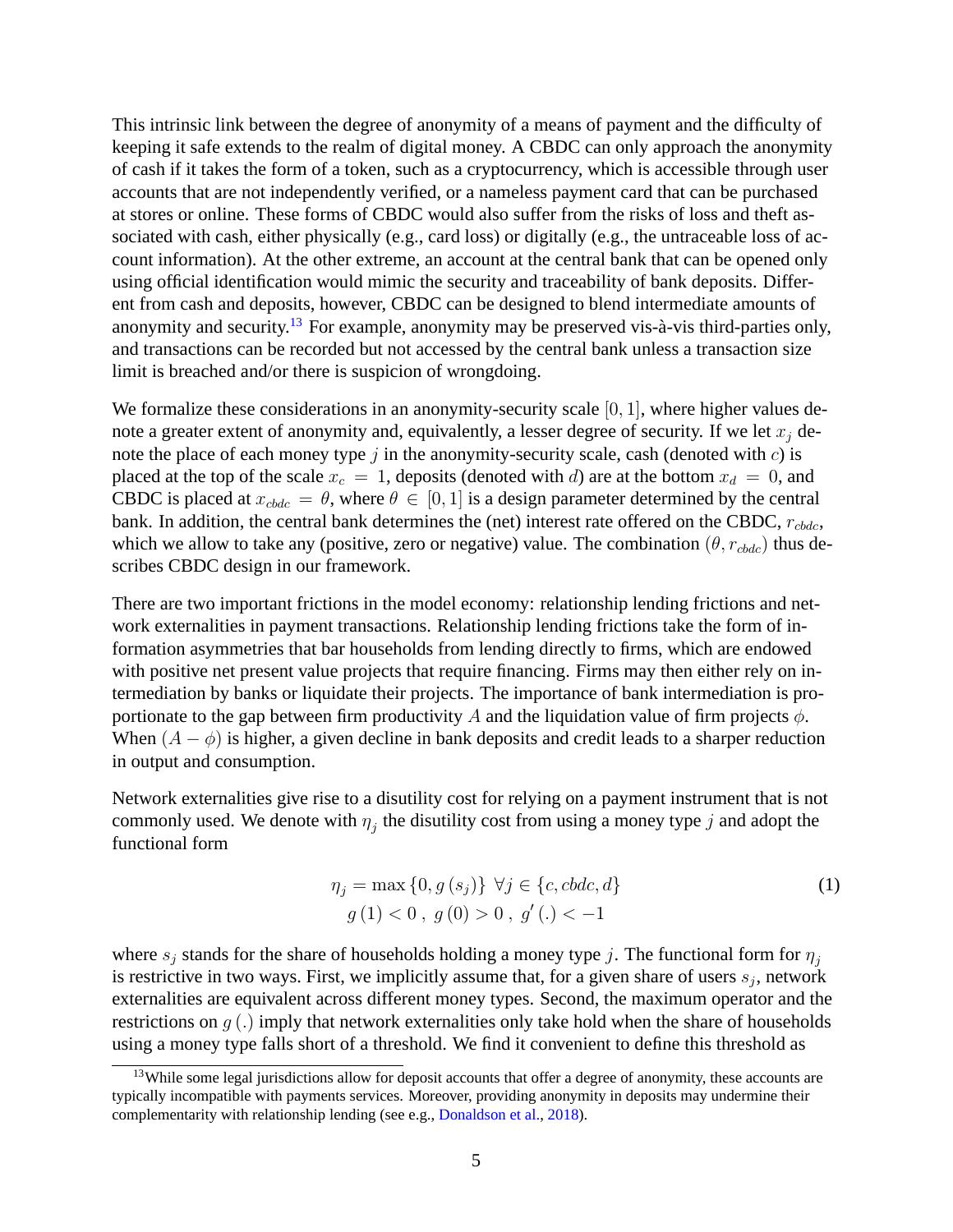$\underline{s} \equiv g^{-1}(0)$ , where  $0 < \underline{s} < 1$ . Once network externalities come into play, the restriction  $g'(.) <$  $-1$  ensures that they lead to a cascade: each household that switches to a different money type incentivizes another to switch until the money type falls out of use. This setup helps preserve tractability by eliminating unstable equilibria and ensuring that the equilibrium shares of money types that remain in use are not affected by network externalities.

Below, we explain the activities of households, banks, firms and the central bank in further detail. We then proceed to characterize the equilibria and conduct welfare analysis.

# **2.1 Agents and their optimal strategies**

## **2.1.1 Households**

There is a unit continuum of households with preferences  $i \in [0, 1]$  uniformly distributed over the anonymity-security scale.<sup>14</sup> Households start with identical endowments in terms of (atomistic) shares in firms and liquid funds which are normalized to 1. Liquid funds are stored in a money type  $j \in \{c, d, cbdc\}$  and used to purchase the consumption good at the end of the stage.<sup>15</sup> Most importantly, households cannot attain their preference  $i$  by mixing different forms of money in their transactions because a transaction is only as anonymous as the least anonymous payment instrument used. In other words, anonymity is undiversifiable.<sup>16</sup>

The household budget constraint is given by

$$
C_j = 1 + r_j - T + \pi \tag{2}
$$

where  $C_j$  is consumption,  $\pi$  represents dividends from firm profits,  $r_j$  is the (net) interest earned on money holdings such that

$$
r_j = \begin{cases} 0 & \text{if } j = c \\ r_{cbdc} & \text{if } j = cbdc \\ r_d & \text{if } j = d \end{cases}
$$
 (3)

and  $T = r_{\text{c}bdc} s_{\text{c}bdc}$  is a lump-sum tax used to fund interest rates on CBDC (or equivalently a lump-sum transfer to redistribute revenues when  $r_{cbdc} < 0$ .<sup>17</sup>

The households' utility maximization problem can then be written as

$$
\max_{j \in \{c, d, cbc\}} U_i(j) = \rho C_j - |x_j - i| - \eta_j \tag{4}
$$

<sup>&</sup>lt;sup>14</sup>We adopt a uniform distribution for the sake of tractability. Our qualitative results generalize to any single peaked distribution with continuous support and sufficient weight in the tails to ensure that, absent a CBDC, both deposits and cash are sustained as payment instruments.

<sup>&</sup>lt;sup>15</sup>We assume that all forms of money are traded on par.

<sup>&</sup>lt;sup>16</sup>This notion is further explored in Appendix D, which provides an example of how a Hotelling linear-city setup of payments preferences can be microfounded.

 $17$ This can be interpreted as a zero-capital central bank: any revenue that the central bank makes is immediately paid out to households, and any capital shortfall arising from CBDC costs directly leads to a recapitalization through a lump-sum tax.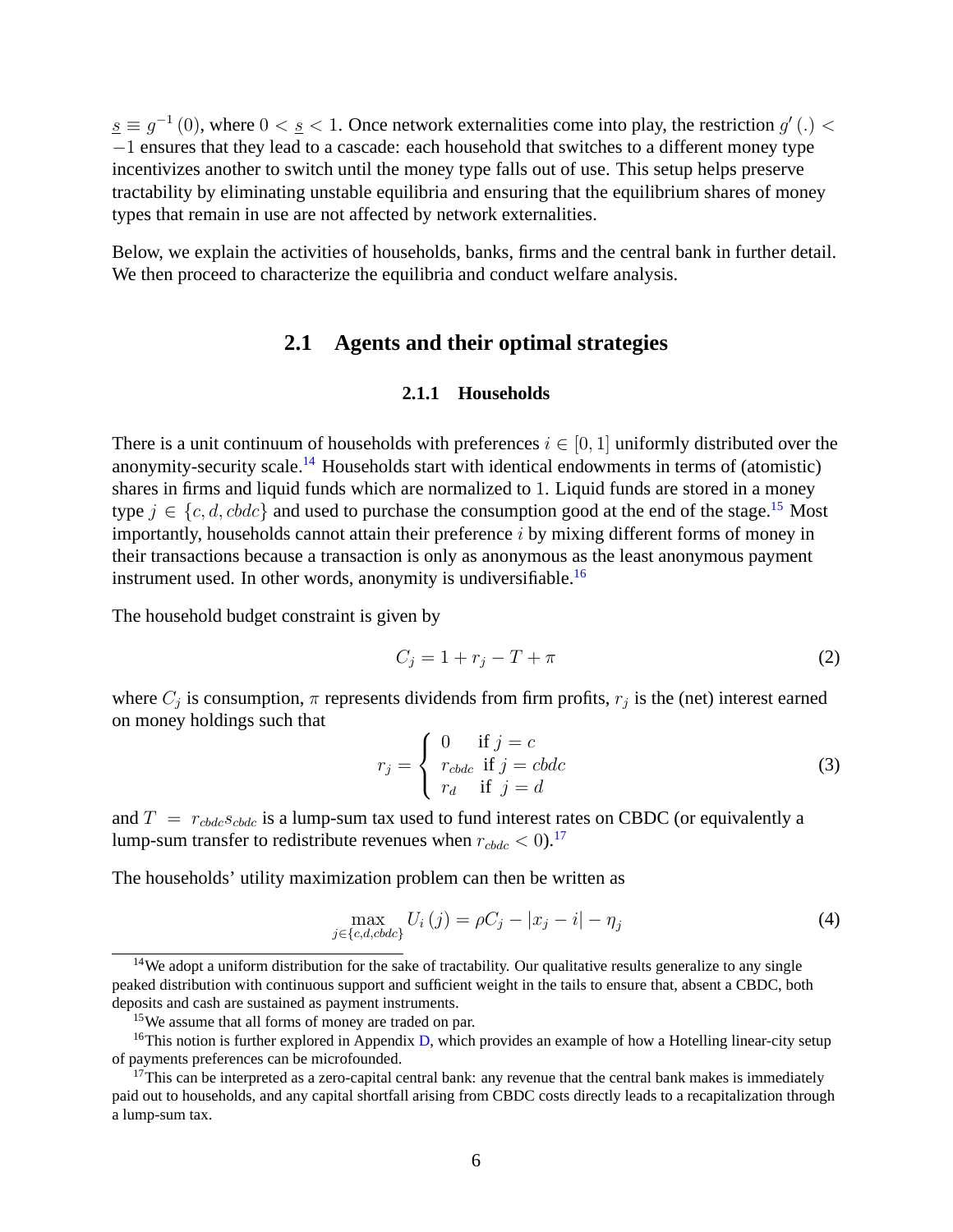subject to the budget constraint (2). Here,  $|x_i - i|$  represents the utility cost of selecting a payment method that differs from the household's anonymity-security preference i while  $\rho > 0$  denotes the marginal utility of consumption relative to payment preferences.<sup>18</sup> Network effects are captured by  $\eta_j$ , as defined by (1). The solution to the household's problem yields the following cut-off conditions for a household with preferences  $i$  to choose

$$
\text{cash over CBDC} \quad : \quad 1 - i + \eta_c < |\theta - i| - \rho r_{\text{cbdc}} + \eta_{\text{cbdc}} \tag{5}
$$

$$
cash over deposits : 1 - i + \eta_c < i - \rho r_d + \eta_d \tag{6}
$$

**CBDC over deposits** : 
$$
|\theta - i| - \rho r_{cbdc} + \eta_{cbdc} < i - \rho r_d + \eta_d
$$
 (7)

#### **2.1.2 Banks**

Banks collect deposits d from households at net deposit rate  $r_d$  and extend loans l to firms at net loan rate  $R$ , with the budget constraint

$$
l = d \tag{8}
$$

The representative bank is risk neutral and a price-taker in both deposit and loan markets such that its profit maximization problem yields the first order condition

$$
r_d = R \tag{9}
$$

which simply equates interest rates on deposits and loans.<sup>19</sup>

#### **2.1.3 Firms**

Firms are perfectly competitive and begin with an identical endowment of productive projects  $k_0$ which require financing to implement.<sup>20</sup> The representative firm uses bank loans l to finance a portion of projects  $k = l$ . Once implemented, these projects yield a payoff in terms of consumption goods with the technology

$$
Y = \left(A - \frac{k}{2}\right)k\tag{10}
$$

<sup>&</sup>lt;sup>18</sup>The manner in which we combine consumption with payment preferences bears similarity to the utility function adopted in Gopinath and Stein (2018).

<sup>&</sup>lt;sup>19</sup>See Appendix C.3 for an extension where we allow for market power in the bank loans market.

<sup>&</sup>lt;sup>20</sup>We impose the restriction  $k_0 > 1$  to ensure that lending frictions always bind such that  $k < k_0$ .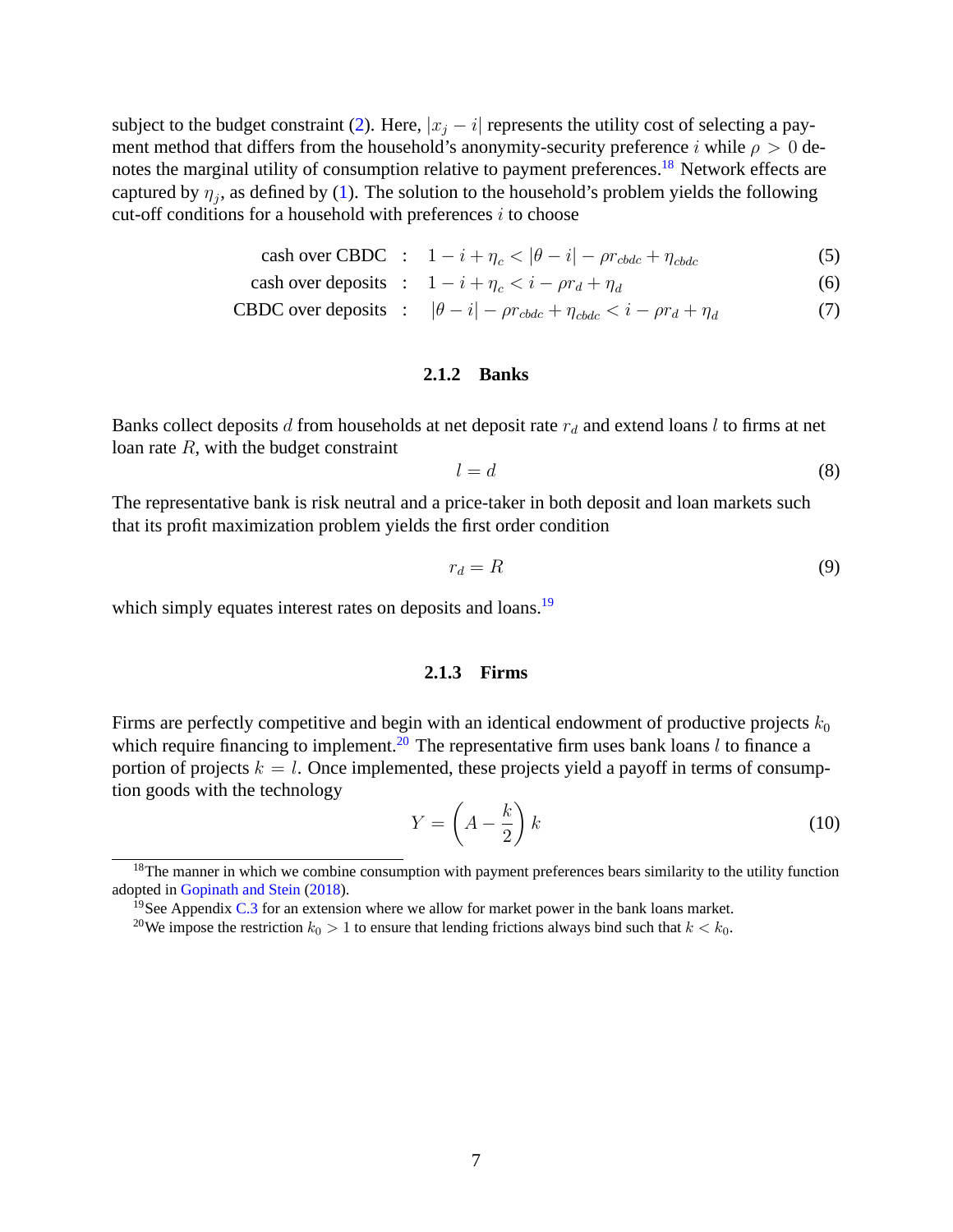where  $A > 1$  denotes productivity.<sup>21</sup> The remaining projects  $(k_0 - k)$  are liquidated at a constant rate of return  $\phi \in (0, 1).^{22}$ 

The representative firm's profit maximization problem can then be written as

$$
\max_{k,l} Y + \phi \left( k^0 - k \right) - (1 + R) l \tag{11}
$$

subject to (10) and  $k = l$ . This yields the first order condition

$$
1 + R = A - \phi - l \tag{12}
$$

which can be interpreted as a downward sloping loan demand curve. Notably, a decline in the liquidation value  $\phi$  raises firm demand for loans, reflecting the increased importance of bank intermediation. More generally, we can refer to  $(A - \phi)$  as 'the value added from bank intermediation,' since it captures the value generated by channeling funds to firms with productivity  $A$ , instead of having the firms sell off their projects at value  $\phi$ . One can think of this from a crosscountry perspective, where some countries are more reliant on bank-based intermediation and others less so, since in some countries relationship lending frictions are easier to overcome by alternate (i.e., nonbank) means.

## **2.1.4 Central bank**

The central bank aims to maximize social welfare, defined as the sum of household utilities

$$
W = \int_{i \in [0,1]} U_i(j^*(i)) \, di \tag{13}
$$

where  $j^*(i)$  denotes the payment instrument selected by household i. In doing so, the central bank decides whether to introduce a CBDC, and if introduced, its design characteristics  $(\theta, r_{cbdc})$ .<sup>23</sup> If a CBDC is introduced, the central bank's design problem is given by

$$
\max_{\theta \in [0,1], r_{cbdc}} \int_{i \in [0,1]} U_i(j^*(i)) \, di \tag{14}
$$

<sup>&</sup>lt;sup>21</sup>We adopt a quadratic functional form in the interest of tractability. Appendix C.1 considers a constant returns to scale technology as an alternative. In a derivation available upon request, we also generalize the quadratic technology to the form  $Y = (A - \Gamma \frac{k}{2}) k$  and show that results are robust to varying  $\Gamma$ .

<sup>&</sup>lt;sup>22</sup>The liquidation value is also in terms of consumption goods. The liquidation of projects can be microfounded in a framework similar to Stein (2012) where projects are sold to outside buyers with a lower marginal valuation. While we do not explicitly incorporate outside buyers into our model, doing so would have no impact on welfare provided these buyers are non-resident and/or projects are priced at their opportunity cost to outside buyers. In the interest of tractability, we also assume that funds from liquidated projects cannot be used towards financing other projects. This could be due to a combination of information asymmetries and timing. For example, the time required for outside buyers to verify and pay for a project may exhaust the time for implementation by firms.

<sup>&</sup>lt;sup>23</sup>An implicit assumption in our model is that the central bank does not allow any agent to take a short position in CBDC (i.e., the central bank does not grant CBDC credit to other parties). This precludes arbitrage opportunities by entities without payment preferences, such as banks, which might prefer funding themselves with CBDC rather than deposits. Based on CBDC studies currently underway at central banks, we consider this a realistic assumption.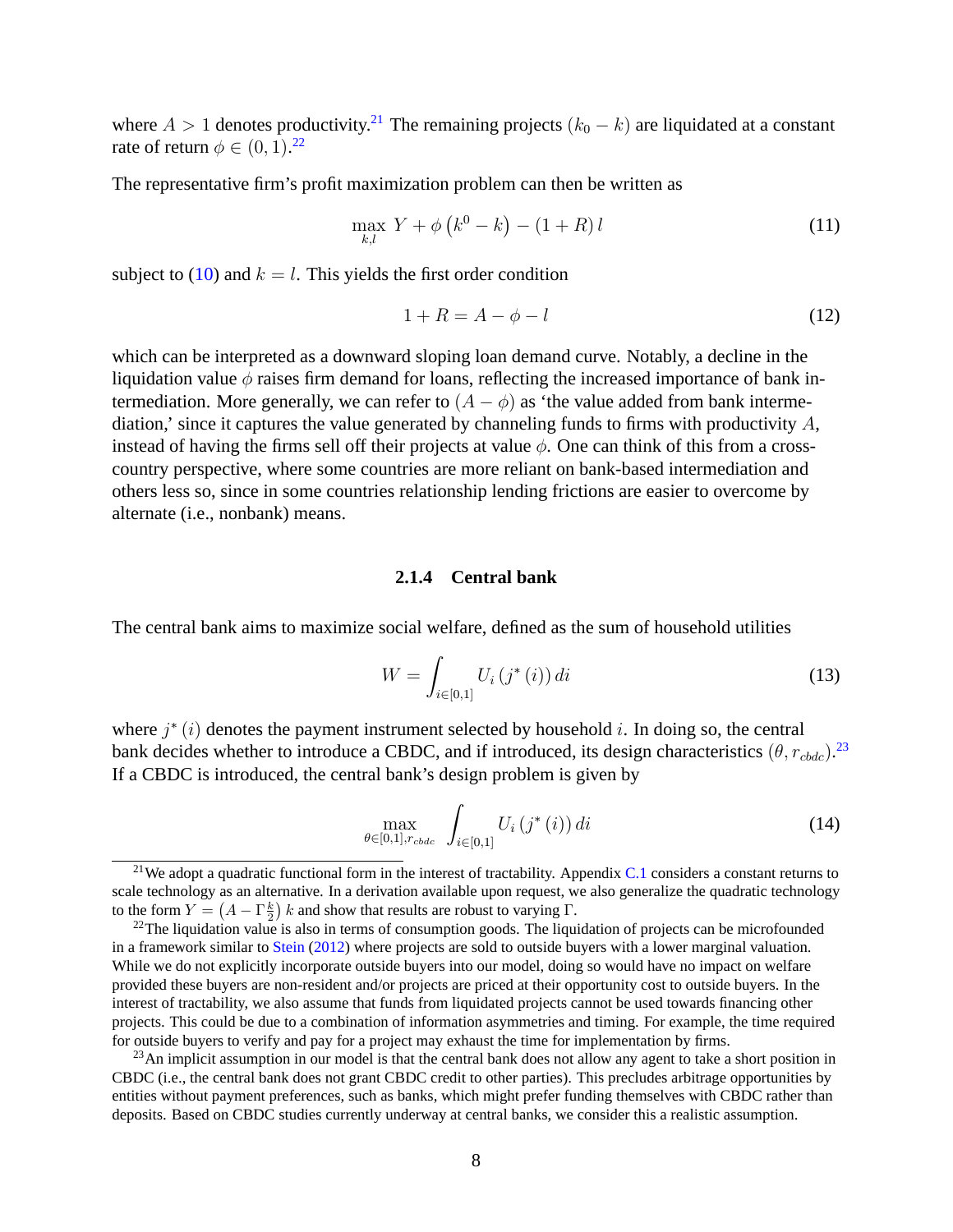subject to a design constraint

$$
s_{cbdc} \geq \underline{s} \tag{15}
$$

which ensures that there is sufficient take-up of the CBDC to overcome network effects.<sup>24</sup>

# **2.2 Equilibrium and welfare**

A competitive equilibrium where deposit, loan and capital markets clear, is given by

$$
s_d = d = l = k \tag{16}
$$

The interaction of network externalities with the three money types in our framework leads to a rich set of equilibrium types, as shown in Table 1 below. In the interest of brevity, we introduce the parameter restrictions

$$
1 < (A - \phi) \le \frac{5}{2}; \quad \frac{3}{4} \le \rho \le \frac{3}{2}; \quad \underline{s} \le \frac{1}{17}
$$
 (17)

which allow us to focus our discussions on "well-behaved" equilibria that give rise to plausible outcomes. For instance, when there is no CBDC, we should observe that deposits and cash are able to coexist, as they do in most countries.<sup>25,26</sup> We also bring forward a number of results based on optimal CBDC designs that are formally derived later in the paper. Lemma 1 shows that an optimally designed CBDC always raises welfare. Therefore, the central bank always prefers to introduce a CBDC. Lemma 2 shows that the CBDC design constraint does not bind, while deposits remain in use under an optimal CBDC design.

**Lemma 1** *Under optimal policies derived in Section 3, the introduction of an optimally-designed CBDC always raises social welfare.*

**Proof.** Provided in Appendix **A**. ■

<sup>&</sup>lt;sup>24</sup>The design constraint subsumes two conditions,  $r_{cbdc} \ge -(1 - \theta) \rho^{-1}$  and  $\theta > \rho (r_d - r_{cbdc})$ , which respectively rule out the strict dominance of CBDC by cash and deposits (i.e., ensure that neither cash nor deposits offer all households a strictly better utility than CBDC) as per (5) and (7). For example, a completely cash-like CBDC  $(\theta = 1)$  that pays negative rates ( $r_{cbdc} < 0$ ) would violate the first condition, such that all households have a strict preference for cash over CBDC. Because of network externalities, these conditions are necessary, but not sufficient, for positive CBDC take-up.

<sup>&</sup>lt;sup>25</sup>While our model is not quantitative in nature, empirical evidence suggests that network effects only begin to play a significant role when the use of a payments instrument becomes very small, as respresented by  $s \leq \frac{1}{17}$ . For instance, in Canada, cash is widely accepted although only about 10 percent of transactions in value terms are conducted with cash (Engert et al., 2018). In contrast, in Sweden, where network effects on cash are becoming a source of concern, cash use stands near 1 percent of transactions value (Sveriges Riksbank, 2017). We discuss the outcome when cash demand is too low to sustain cash, even absent the introduction of CBDC, at the end of Section 3.1.

<sup>&</sup>lt;sup>26</sup>The restriction  $(A - \phi) > 1$  ensures that aggregate output (and hence consumption) increases in financial intermediation in equilibrium. This follows directly from the derivative  $\frac{dY}{dk}$ , which, given  $k \le 1$ , is always positive for  $(A - \phi) > 1$ .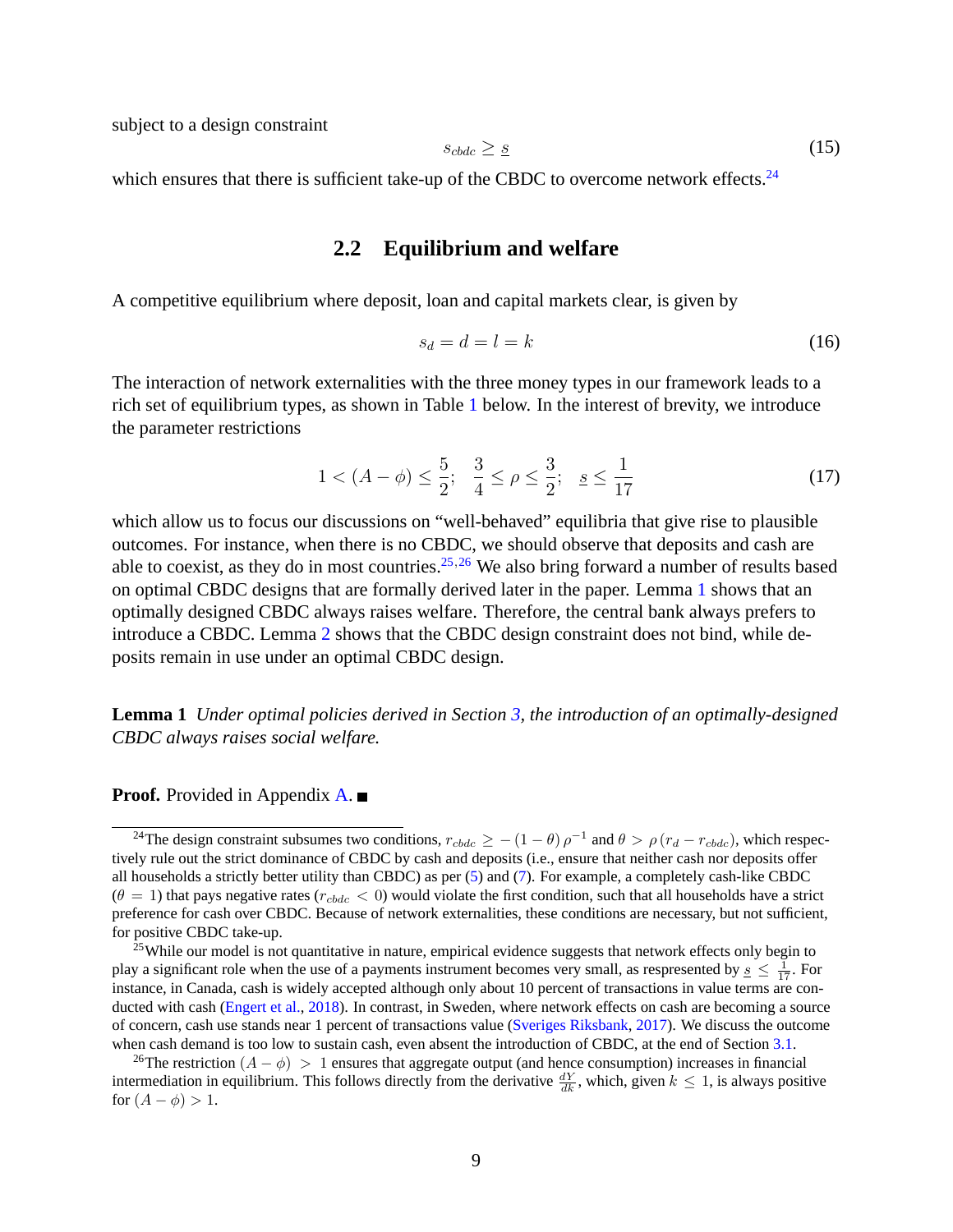| Equilibrium            | Role in discussion                |  |
|------------------------|-----------------------------------|--|
| Deposits & Cash & CBDC | Referred to as ce                 |  |
| Deposits & CBDC        | Referred to as <i>nce</i>         |  |
| Deposits & Cash        | Never occurs under optimal policy |  |
| <b>CBDC &amp; Cash</b> | Never occurs under optimal policy |  |
| CBDC only              | Never occurs under optimal policy |  |
| Cash only              | Impossible under any policy       |  |
| Deposits only          | Impossible under any policy       |  |
|                        |                                   |  |

Table 1: **Possible equilibria and role in discussion**

**Lemma 2** *Under optimal policies derived in Section 3, the parameter restrictions in (17) imply that*  $s_d \geq \underline{s}$  *and*  $s_{cbdc} \geq \underline{s}$ *.* 

**Proof.** Provided in Appendix **A**. ■

As indicated by Table 1, the parameter restrictions and optimality results allow us to narrow down the set of possible equilibria to just two well-behaved equilibria: a 'cash equilibrium' (denoted by ce) where all three money types are in use, and a 'cashless equilibrium' (denoted by  $nce$ ) where cash disappears and only deposits and CBDC remain in use.<sup>27</sup>

**Cash equilibrium** In the cash equilibrium, cash use remains high enough to prevent network externalities from causing its disappearance. Using the properties of the uniform distribution, (5)- (7) can be solved to attain the shares of households holding each money type, which are

$$
s_c^{ce} = \frac{1 - \theta - \rho r_{cbdc}}{2} \tag{18}
$$

$$
s_d^{ce} = \frac{\rho (r_d - r_{cbdc}) + \theta}{2} \tag{19}
$$

$$
s_{cbdc}^{ce} = \frac{1 - \rho r_d}{2} + \rho r_{cbdc} \tag{20}
$$

**Cashless equilibrium** In the cashless equilibrium, network externalities lead to the disappearance of cash such that  $s_c^{nce} = 0$ , in which case the shares of households holding CBDC and deposits become

$$
s_d^{nce} = \frac{\rho (r_d - r_{cbdc}) + \theta}{2} \tag{21}
$$

$$
s_{cbdc}^{nce} = 1 - \frac{\rho (r_d - r_{cbdc}) + \theta}{2} \tag{22}
$$

<sup>&</sup>lt;sup>27</sup>The three equilibria referred to as never occurring under optimal policy are further discussed in Appendix  $C.4$ , which considers outcomes under suboptimal CBDC design. The equilibria referred to as "impossible under any policy" are ruled out by the parameter restrictions which imply that, when there is no CBDC, the lowest possible shares of deposits and cash, respectively, are inf  $s_d = \frac{7}{22}$  and inf  $s_c = \frac{3}{22}$ , both of which are above  $s$ . The derivations for these results are available upon request.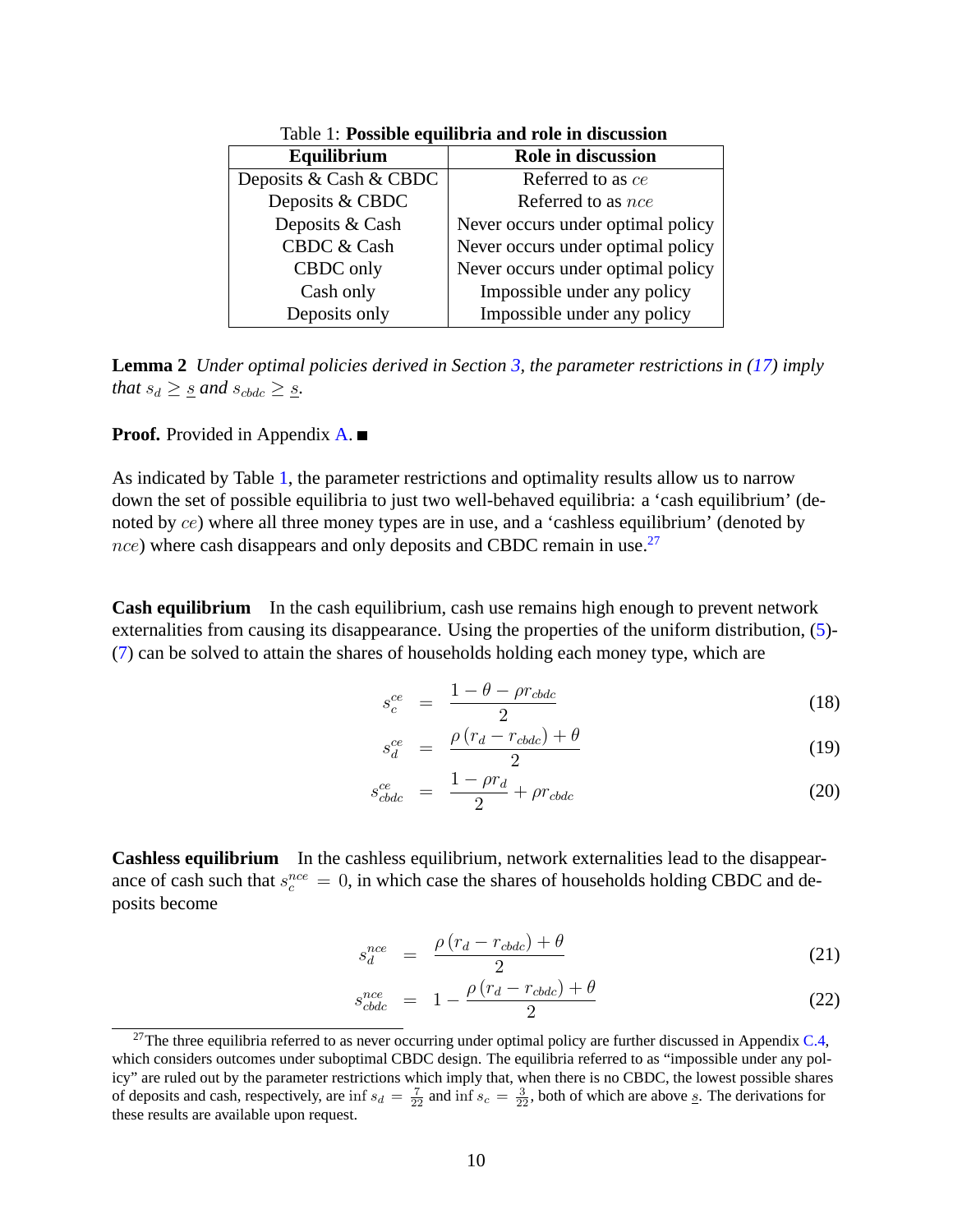Observe from (19) and (21) that the expressions for the shares of deposit holders are same in the two equilibrium types ( $s_d^{ce} = s_d^{nce}$ ). This is because, when there is a CBDC, deposits do not directly compete with cash. By (16), the expressions for deposit (and loan) interest rates, firm production and aggregate consumption are also the same in both equilibrium types and given by

$$
r_d = \frac{2(A - 1 - \phi) - (\theta - \rho r_{cbdc})}{2 + \rho}
$$
 (23)

$$
s_d = \frac{\rho (A - 1 - \phi - r_{cbdc}) + \theta}{2 + \rho} \tag{24}
$$

$$
Y = \left(A - \frac{s_d}{2}\right)s_d \tag{25}
$$

$$
\int_{i \in [0,1]} C_{j^*(i)} di = 1 + \phi k_0 + \left( A - \phi - 1 - \frac{s_d}{2} \right) s_d \tag{26}
$$

where  $s_d$  represents the share of deposits after substituting out for  $r_d$ . Notably, regardless of the equilibrium type, the introduction of a CBDC that competes closely with deposits through a deposit-like design (i.e., low  $\theta$ ) and/or by offering high interest rates  $r_{\text{c}bdc}$  crowds out bank deposits. Although banks partially offset this by offering higher deposit rates  $r_d$ , in equilibrium this brings about a decline in bank intermediation, which also reduces firm production and aggregate consumption as per  $(25)$  and  $(26)$ . The extent of the decline in aggregate consumption depends on relationship lending frictions. When these frictions are stronger (i.e.,  $A - \phi$  is larger), a given decline in  $s_d$  leads to a larger fall in aggregate consumption. This is precisely why we refer to  $(A - \phi)$  as the value added from bank intermediation.

Finally, it is important to note that network externalities lead to strategic complementarities in households' payment decisions, thus bringing about the possibility of multiplicity between cash and cashless equilibria. However, both of these equilibrium types may also arise due to fundamentals, and multiplicity does not lead to insights that are interesting, or that we observe in reality. Therefore, we rule out multiplicity by assuming that it is always resolved in favor of a cash equilibrium, which we consider to be similar to the pre-digital currency economy. A cashless equilibrium then arises only when fundamentals are such that the cash equilibrium is not selfconfirming, which is the case when the boundary condition

$$
s_c^{ce} \geq \underline{s} \tag{27}
$$

is violated.<sup>28</sup> Using  $(18)$ , we can also write this condition in terms of CBDC design parameters as

$$
\theta + \rho r_{\text{cbdc}} \le 1 - 2\underline{s} \tag{28}
$$

which indicates that a CBDC that competes strongly with cash through a cash-like design (i.e., high  $\theta$ ) and/or by offering a sufficiently high interest rate  $r_{cbdc}$  may eliminate cash and give rise to a cashless equilibrium. We proceed with a discussion of the resulting comparative statics.

<sup>&</sup>lt;sup>28</sup>Resolving multiplicity in favor of the cashless equilibrium shifts the boundary condition to  $\theta + \rho r_{cbdc} > 1 2s - g(0)$  without any qualitative impact on our analysis.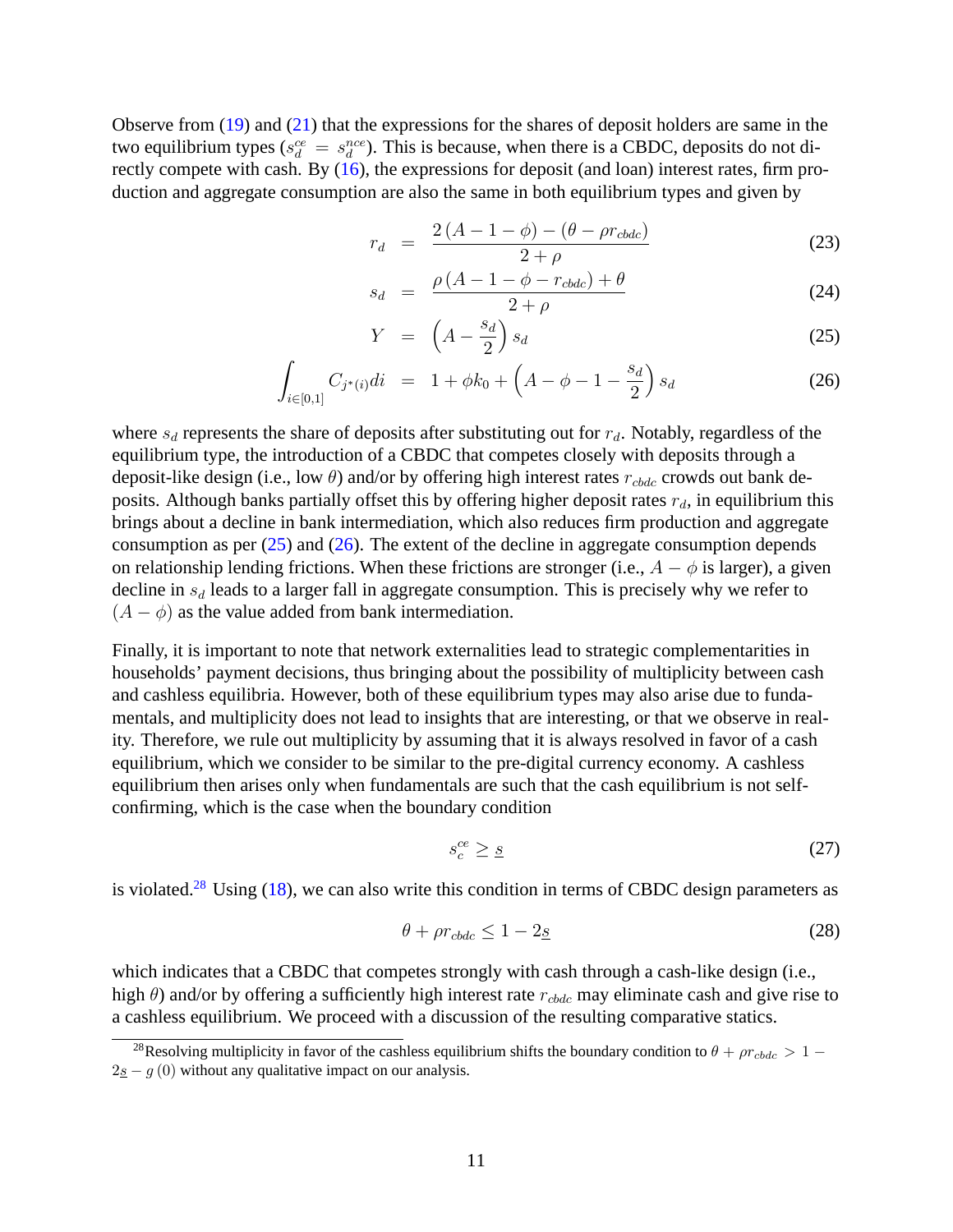

#### Figure 1: **Comparative statics of money shares**

Note: Shares and equilibrium boundaries are drawn according to (18)-(28).

#### **2.2.1 Comparative statics**

Figure 1 depicts the comparative statics of money shares in terms of CBDC design parameters  $(\theta, r_{\text{c}bdc})$ . The unshaded part of Panel A shows that cash holdings decline and bank deposits rise as the CBDC becomes more cash-like with higher  $\theta$ . Notably, the share of CBDC holders rises as the CBDC becomes more cash-like. This is because banks respond to reduced competition from CBDC by lowering deposit rates  $r_d$ , whereas cash offers no interest. However, when CBDC becomes sufficiently cash-like such that cash use declines below a threshold  $s$ , network externalities lead to a cashless equilibrium, depicted by the shaded area at the right end of Panel A. This leads to a jump up in CBDC use, because cash holders switch to CBDC. As CBDC becomes even more cash-like, households with preferences on the margin between CBDC and bank deposits switch to the latter, thereby raising deposits and reducing CBDC use. Panel B shows that a higher CBDC rate  $r_{\text{c}bdc}$  reduces the shares of both cash and deposits, while raising that of CBDC. However, as banks raise deposit rates in response to higher CBDC rates, deposits decline less than cash. A sufficiently high  $r_{\text{c}bdc}$  leads to a cashless equilibrium, which is depicted by the shaded area at the right end of the panel. Furthermore, the striped areas at the left ends of Panel A and B represent domains where the CBDC design constraint is violated, and CBDC falls out of use.

Finally, note that we can analyze the impact of introducing a CBDC with a given design  $(\theta, r_{\text{c}bdc})$ by comparing it with the equilibrium under a CBDC that is completely cash-like ( $\theta = 1$ ) and offers no interest ( $r_{cbdc} = 0$ ). With this design, the CBDC is identical to cash and becomes completely innocuous in our model. In other words, introducing a CBDC is like moving  $\theta$  from 1 to a lower value and/or changing  $r_{\text{c}bdc}$  away from 0. Once the CBDC moves away from cash mimicry, the combination ( $\theta$ ,  $r_{cbdc}$ ) needs to be competitive enough if the CBDC is to have a positive uptake (as represented by the CBDC design constraint). Moreover, as compared to a world without CBDC, any such positive uptake of CBDC necessarily derives from *both* cash and deposits in our model. That is, introducing a CBDC always brings about some decline in banks' deposit base and consequently in bank intermediation to firms, although the extent of this effect depends on how closely the CBDC competes with deposits. To the extent that the CBDC reduces bank intermediation, it also causes a decline in aggregate output and consumption.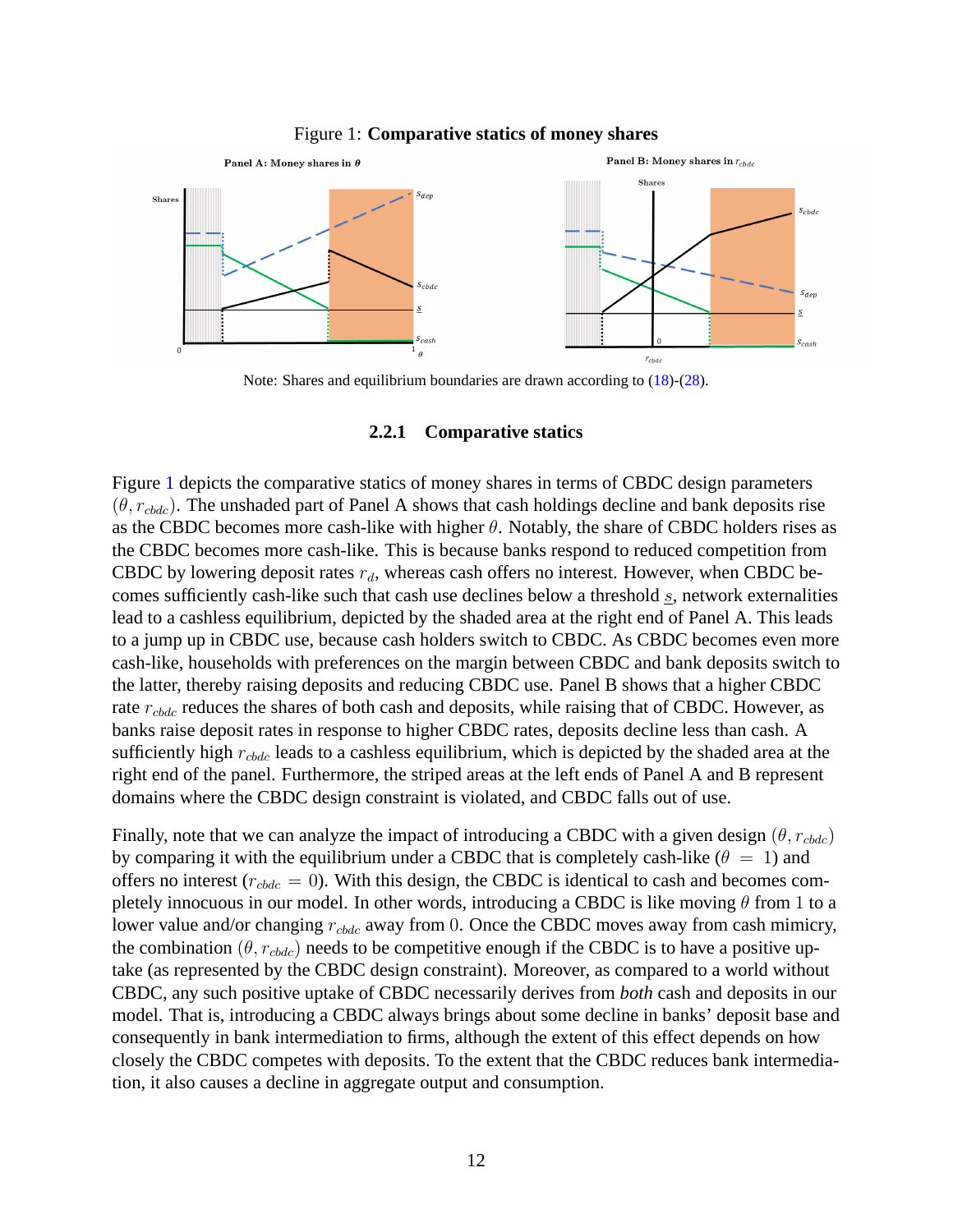#### **2.2.2 Welfare analysis**

In equilibrium, social welfare can be split into two terms

$$
W = \rho \int_{i \in [0,1]} C_{j^*(i)} - |x_{j^*(i)} - i| \, di \tag{29}
$$

The first term represents aggregate consumption as given by  $(26)$ . Because of the role of banks in providing firm financing, aggregate consumption relates closely to the extent of bank intermediation, and therefore to bank deposits  $s_d$ . The second term  $|x_{j^*(i)} - i|$  represents welfare losses due to the distance between households' payment preferences and their preferred instrument. This term embodies the social value of variety in payment instruments, as increased variety provides heterogeneous households with greater opportunity to minimize the distance to their payment preferences.

How these two terms affect welfare, particularly in relation to CBDC design instruments  $\theta$  and  $r_{\text{c}bdc}$ , becomes clearer in the closed form expressions for welfare provided in Lemma 3.

**Lemma 3** *Social welfare in the cash and cashless equilibria are respectively given by*

$$
W^{ce}(\theta, r_{cbdc}) = \frac{4\rho\left(A - \phi - \frac{1}{2}\right)\theta + 4\left(1 - \theta\right)\theta - 3\rho\theta^2 - \left(4 + \rho\right)\rho^2 r_{cbdc}^2 + \omega_1}{4\left(2 + \rho\right)} \tag{30}
$$

$$
W^{nce} (\theta, r_{cbdc}) = \frac{2\rho (A - \phi) \theta + (4 - 3\theta) \theta - 2\rho \theta^2 - \rho^2 r_{cbdc}^2 + \omega_2}{2 (2 + \rho)}
$$
(31)

*where*  $\omega_1$  *and*  $\omega_2$  *are collections of constants* 

$$
\omega_1 \equiv \rho \left( 7 + 4k_0 \phi \left( 2 + \rho \right) + \rho \left( 6 + 2A^2 - 4A \left( 1 + \phi \right) + 2\phi \left( 2 + \phi \right) \right) \right) - 2 \tag{32}
$$

$$
\omega_2 \equiv \rho^2 \left( 3 + A^2 - 2A \left( 1 + \phi \right) + \phi \left( 2 + 2k_0 + \phi \right) \right) + \rho \left( 3 + 4k_0 \phi \right) - 2 \tag{33}
$$

#### **Proof.** Provided in Appendix **A**. ■

To provide intuition, we focus on the breakdown of the terms in the first expression (30) which pertains to welfare under the cash equilibrium, although a similar breakdown applies to (31) and the cashless equilibrium as well.

The first term  $4\rho \left( A - \phi - \frac{1}{2} \right)$  $\frac{1}{2}$ )  $\theta$  captures the relation between the value of bank intermediation  $(A - \phi)$  and CBDC design characteristic  $\theta$ . When  $(A - \phi)$  is greater, aggregate consumption and social welfare depend more strongly on the intermediation derived from bank deposits. This, in turn, calls for a CBDC that competes less intensely with banks, through a more cash-like CBDC design (i.e., high  $\theta$ ).

The second and third terms,  $4(1 - \theta)\theta - 3\rho\theta^2$ , pertain to the relation between variety in payment instruments and CBDC design. Notably, these terms are linear-quadratic in  $\theta$ , meaning they have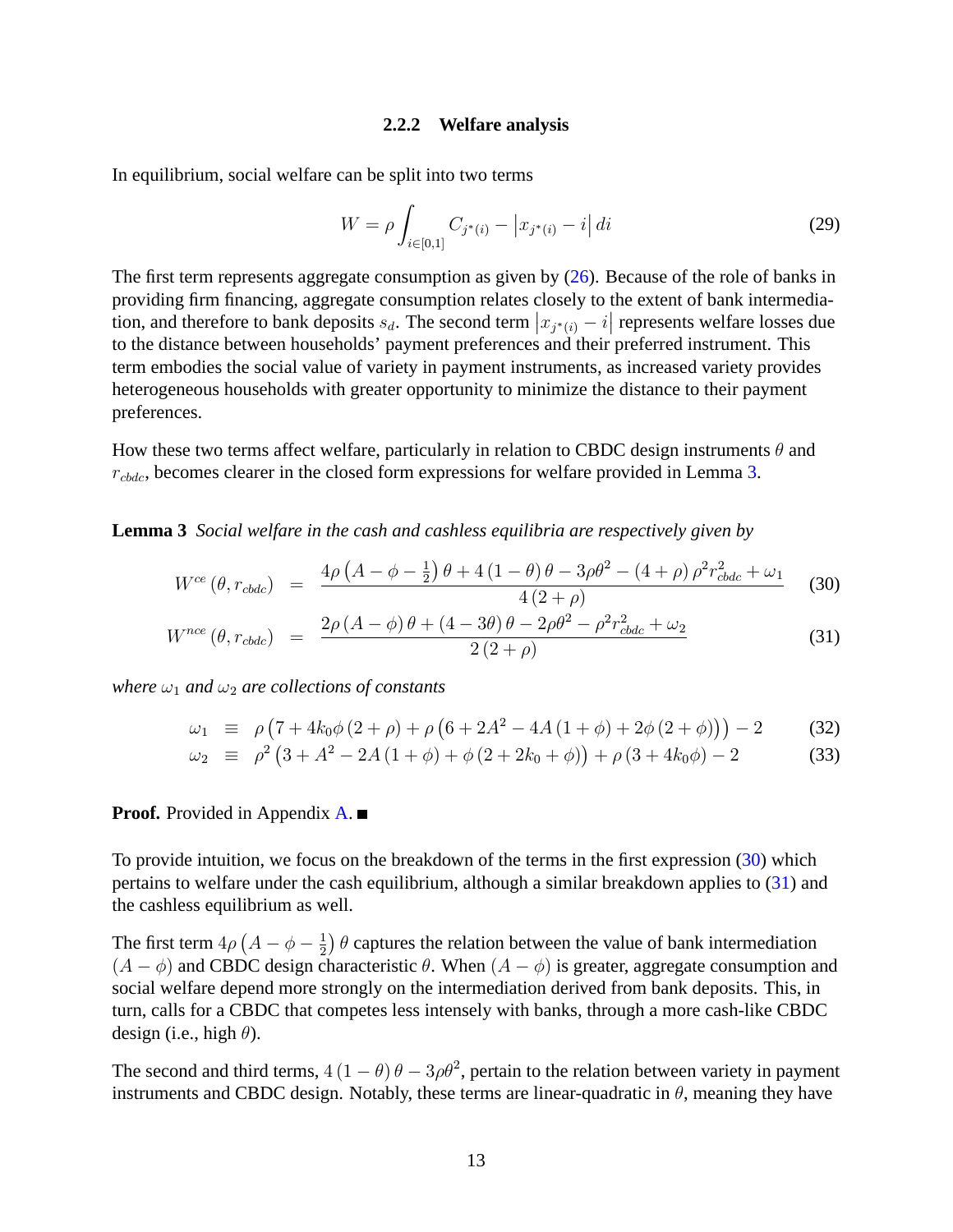an interior maximum, and this captures the fact that variety in payment instruments is best served by an intermediate CBDC design that is differentiated from both cash and deposits.

The final term  $-(4+\rho)\rho^2 r_{cbdc}^2$ , is negative and quadratic in  $r_{cbdc}$ , with the implication that a non interest-bearing CBDC maximizes welfare within a given equilibrium type. This is because an interest-bearing CBDC distorts households' payment choices away from the instrument closest to their payment preferences. As this affects households on the margin between CBDC and another instrument, these distortions rise at an increasing rate as  $r_{\text{c}bdc}$  moves further from zero. Moreover, different from deposit rates, payment choice distortions caused by  $r_{cbdc}$  are not offset by a contribution to financial intermediation. While deposit rates reflect the surplus from increased bank lending and the resulting rise in firm production, CBDC rates are funded by lump-sum transfers that have no direct productive impact.

Finally, it is important to note that by focusing on welfare within a given type of equilibrium, our discussion has so far abstracted from network effects and the associated equilibrium determination condition (28). Accounting for these effects, social welfare is given by

$$
W(\theta, r_{cbdc}) = \begin{cases} W^{ce}(\theta, r_{cbdc}) & \text{if } \theta + \rho r_{cbdc} \le 1 - 2\underline{s} \\ W^{nce}(\theta, r_{cbdc}) & \text{otherwise} \end{cases}
$$
(34)

and CBDC design parameters  $(\theta, r_{\text{c}bdc})$  may lead to a switch from one equilibrium type to another. In the next section, we shed more light on optimal CBDC design, including the role of the CBDC in interest rate, in the presence of network effects**.**

# **3 Optimal CBDC design**

In this section, we analyze the optimal CBDC design which maximizes social welfare, proceeding in two steps. First, we investigate the optimal design of a non interest-bearing CBDC, and then how optimization of an interest-bearing CBDC differs from this.

This two-step approach is more than a matter of analytical convenience. In practice, most central banks appear to be constraining themselves to non interest-bearing CBDCs. This may be due to political economy considerations, such as concerns about a central bank liability that is held by the general public and can be made to pay negative interest. Alternatively, there could be legal hurdles to an interest-bearing CBDC. For instance, the need to tax positive interest earnings may interfere with a desire to offer a degree of anonymity on the CBDC in certain jurisdictions (Engert and Fung, 2017). Using our framework, we can analyze the economic ramifications of constraining the CBDC to a non interest-bearing form.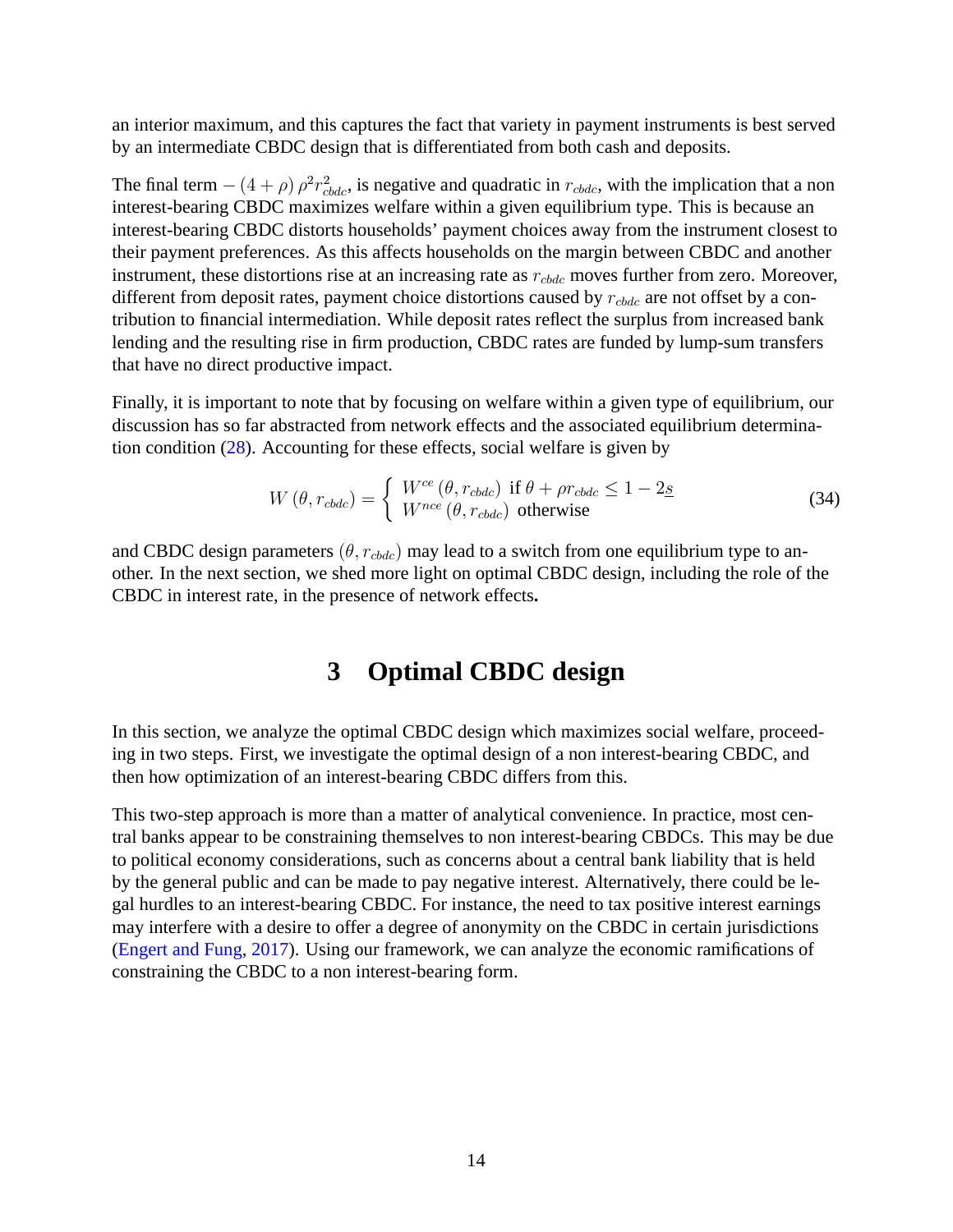# **3.1 Non interest-bearing CBDC**

When a CBDC is required to be non interest-bearing ( $r_{cbdc} = 0$ ), the design optimization problem is given by

$$
\max_{\theta \in [0,1]} \left\{ W \left( \theta, 0 \right) \right\} \tag{35}
$$

where  $W(\theta, 0)$  is defined according to (34) and Lemma 3.<sup>29</sup> Accordingly, the optimal CBDC design in the cash and cashless equilibria can be solved to

$$
\theta^{ce} = \frac{2 + \rho (2(A - \phi) - 1)}{4 + 3\rho} \tag{36}
$$

$$
\theta^{nce} = \frac{2 + \rho \left( A - \phi \right)}{3 + 2\rho} \tag{37}
$$

where the parameter restrictions (17) ensure that  $\theta^{ce}$  and  $\theta^{nce}$  are well-defined on [0, 1].<sup>30</sup> The implication is that optimal policy leads to an interior CBDC design where CBDC's cash-likeness equates the marginal benefit on bank intermediation with marginal losses to payments system variety from moving too close to cash. Furthermore, combining these expressions with (30) and (31) shows that, as long as network effects play no role, the cash equilibrium welfare dominates the cashless equilibrium such that

$$
W^{ce}(\theta^{ce}, 0) - W^{nce}(\theta^{nce}, 0) = \frac{(\rho(A - \phi - 2) - 1)^2}{2(3 + 2\rho)(4 + 3\rho)} > 0
$$
\n(38)

where the inequality is strict because  $\rho(A - \phi - 2) \neq 1$  given our parameter assumptions. This dominance of the cash equilibrium derives from the fact that payment instrument variety creates social value for heterogeneous households. If sustaining that variety is costless, welfare is best served by having all three payment instruments in use.

However, network effects impose costs on maintaining cash use by "constraining" the CBDC design optimization. In particular, when applied to a non interest-bearing CBDC, the condition (28) can be written as an upper bound on the degree to which the CBDC approximates cash,

$$
\bar{\theta} \le 1 - 2\underline{s} \tag{39}
$$

above which the economy moves to a cashless equilibrium. That is, whenever  $\theta^{ce} > \overline{\theta}$ , the choice is no longer between  $W^{ce}(\theta^{ce}, 0)$  and  $W^{nce}(\theta^{nce}, 0)$ , since the latter is no longer implementable: A CBDC with design  $\theta^{ce}$  is too cash-like and would reduce cash use below the threshold s where network effects cause cash demand to spiral down to zero. Instead, optimization centers on  $W^{ce}(\bar{\theta},0)$  versus  $W^{nce}(\theta^{nce},0)$ , that is, preserving the cash equilibrium under a CBDC design constrained at  $\bar{\theta}$  versus allowing cash to vanish and having unconstrained optimal policy with only CBDC and deposits in existence. Defining  $\Theta$  as optimal policy when taking into account the constraint imposed by network effects, we obtain Figure 2.<sup>31</sup>

<sup>&</sup>lt;sup>29</sup>The design constraint  $(15)$  is slack under optimal policies as per Lemma 2.

<sup>&</sup>lt;sup>30</sup>Given (17), these optimal policies can range between  $\theta^{ce} \in \left[\frac{7}{17}, \frac{16}{17}\right]$  and  $\theta^{nce} \in \left[\frac{7}{12}, \frac{23}{24}\right]$ .

 $31$ This is formally derived in Proposition 1 below.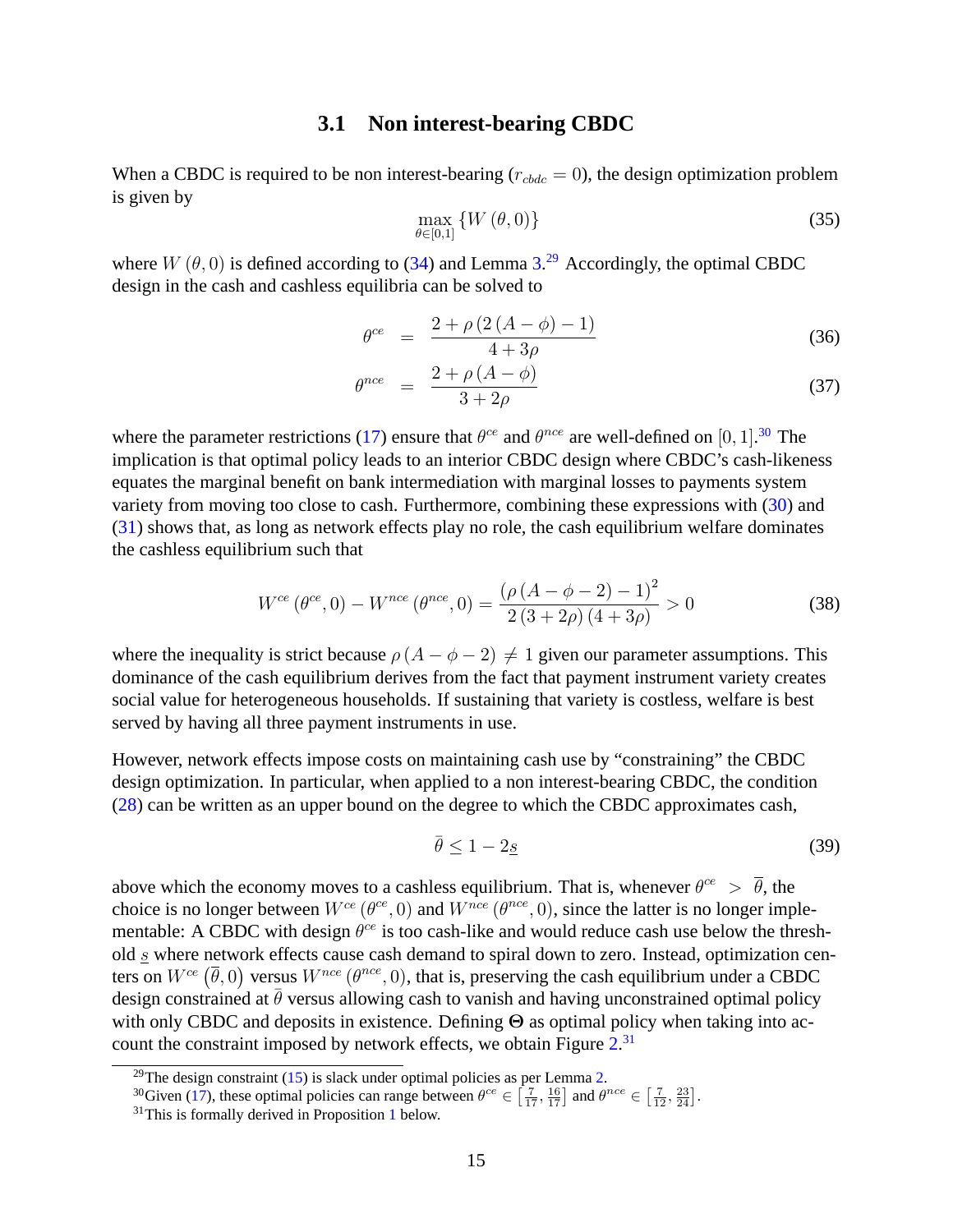

Figure 2: **Optimal non interest-bearing CBDC design**

Figure 2 brings together several key aspects of our model.<sup>32</sup> First, when network effects do not constrain policy, the optimal similarity of the CBDC to cash depends on the extent to which banks have an advantage at alleviating financial frictions. On the one hand, locating the CBDC "centrally" relative to the attraction points of deposits and cash serves the payments needs of households with diverse preferences. On the other hand, when bank intermediation has more value, the CBDC is optimally made more cash-like, so as to limit its adverse impact on banks' deposit base, and thereby aggregate output and consumption.

Second, as the value of bank intermediation  $(A - \phi)$  rises, a threshold  $A - \phi$  is eventually reached, beyond which optimal design freezes in relation to  $(A - \phi)$ . This is because optimal policy prevents the disappearance of cash in order to protect payment instrument variety. As long as the welfare gains from payment instrument variety outweigh the welfare costs from lost bank intermediation, optimal policy maintains all three payment instruments, rather than tipping cash over the disappearance point induced by network effects. However, when preserving bank intermediation becomes the dominant concern (namely when  $A - \phi$  exceeds the threshold  $\overline{A - \phi}$ ), optimal policy foregoes on variety, allowing for the disappearance of cash, in exchange for a larger deposit base for banks.

Third, once cash vanishes, the CBDC bears the brunt of servicing former cash users, and therefore optimally moves further towards cash than it would have if all three forms of money were still in existence. In Figure 2, this is seen from the portion of the blue line to the right of  $\overline{A - \phi}$ , which is above the dashed gray line.

This last portion of the blue line also demonstrates the outcome when fundamentals are such that

 $32$ In addition to optimal policy derived in the Proof of Proposition 1, the exact shape of Figure 2 relies on two more properties from (36) and (37): first,  $\theta^{nce} > \theta^{ce}$ ; second,  $\frac{\partial \theta^{ce}}{\partial (A-\phi)} < \frac{\partial \theta^{nce}}{\partial (A-\phi)} < 0$  and therefore the slope of  $\theta^{nce}$ is flatter.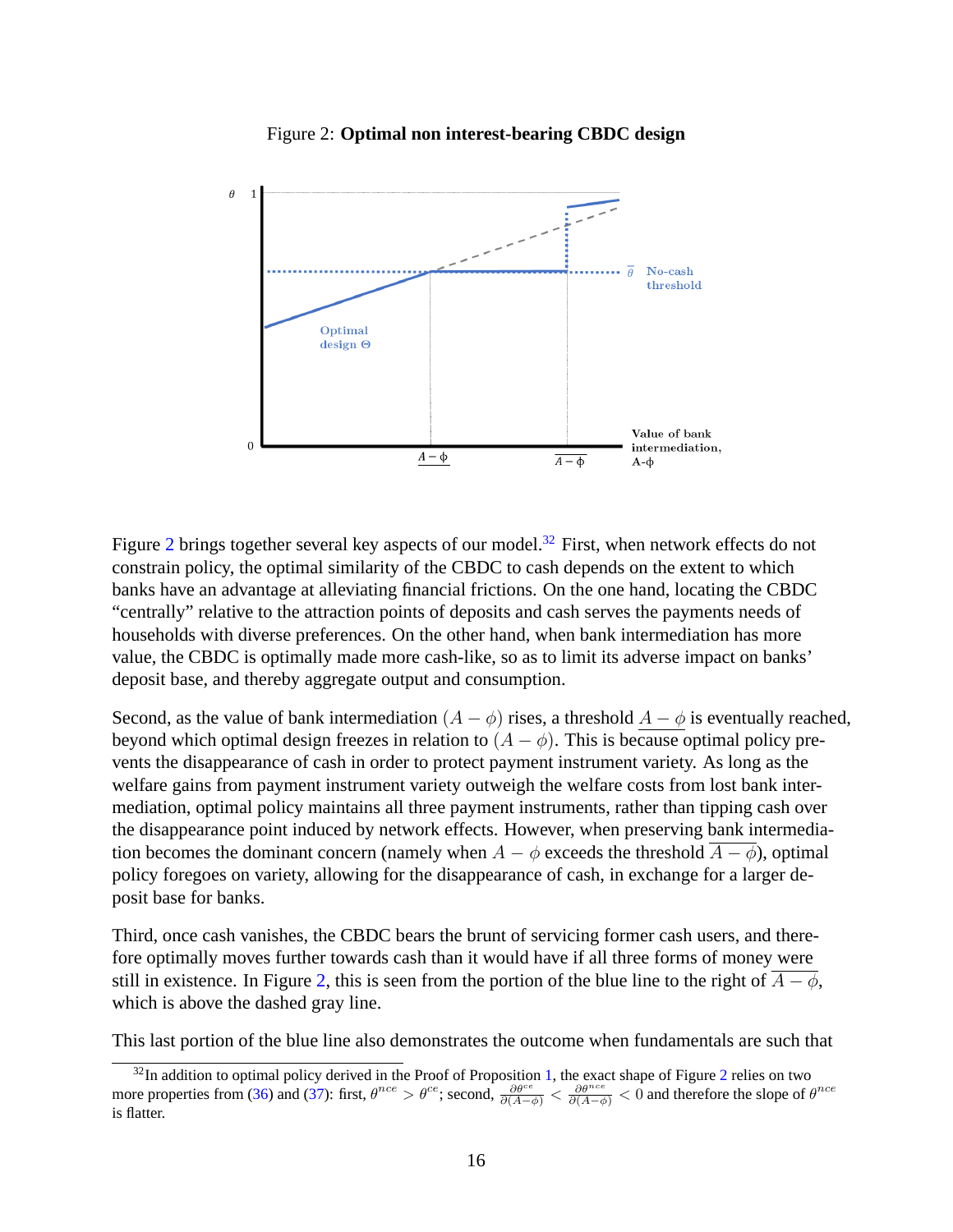cash disappears prior to the introduction of a CBDC. If the CBDC is introduced after cash has disappeared, optimal policy is simply depicted by extending the portion of the blue line to right of  $A - \phi$  all the way to the vertical axis. In this case, network effects no longer play a role since cash would already be out of use. As such, in a country that starts off cashless, optimal CBDC policy is quite straightforward, and the CBDC is always more cash-like than when cash exists.

## **3.2 Interest-bearing CBDC**

This section considers an interest-bearing CBDC, where the CBDC rate can be varied as desired to maximize welfare. Unconstrained optimal policy is now given by the solution to the system of two first order conditions,  $\left\{\frac{\partial W(\theta, r_{cbdc})}{\partial \theta} = 0, \frac{\partial W(\theta, r_{cbdc})}{\partial r_{cbdc}}\right\}$  $\overline{\frac{\partial r_{cbdc}}{\partial r_{cbdc}}} = 0$ , which yields the same expressions for  $\theta^{ce}$  and  $\theta^{nce}$  as in (36) and (37) and for CBDC rates

$$
r_{cbdc}^{ce} = r_{cbdc}^{nce} = 0 \tag{40}
$$

with the implication that the optimal CBDC rate is always zero in the absence of network effects. This outcome is consistent with the discussion in Section 2.2.2, which suggest that the CBDC interest rate is a suboptimal tool compared to  $\theta$ . As such, our model indicates that in a world without network effects, central banks would be right to focus their attention on the issuance of non interest-bearing CBDCs.<sup>33</sup>

However, as discussed in Section 3.1, such an optimal policy profile is not always implementable, due to network effects. For an interest-bearing CBDC, the equilibrium determination condition (28) affects both  $\theta$  and  $r_{cbdc}$ . When this condition binds, and the central bank chooses to satisfy it in order to preserve cash, optimal CBDC design becomes

$$
\widetilde{\theta} = \frac{2 + \rho \left( 2 \left( A - \phi \right) - 1 - \rho \left( 4 + \rho \right) \left( 2 \underline{s} - 1 \right) \right)}{4 + \rho \left( 1 + \rho \right) \left( 3 + \rho \right)} \tag{41}
$$

$$
\widetilde{r}_{cbdc} = -2\frac{\rho\left((A - \phi) + 3\underline{s} - 2\right) + 4\underline{s} - 1}{4 + \rho\left(1 + \rho\right)\left(3 + \rho\right)}\tag{42}
$$

Hence, when network effects come into play, the optimal CBDC rate diverges from zero. Indeed, under the parameter restrictions in  $(17)$ , the optimal CBDC rate always turns negative. This in turn allows CBDC design to become more cash-like compared to the non-interest bearing case  $(\theta > \overline{\theta})$  as the value of bank intermediation  $(A - \phi)$  rises.

Note that the constrained non interest-bearing optimal policy  $(\theta, r_{cbdc}) = (\bar{\theta}, 0)$  is within the feasible set of policies delineated by (28), but is found to be sub-optimal. Therefore, access to a second policy tool in the CBDC interest rate strictly raises welfare when network effects bind. Proposition 1 records our key results on optimal CBDC design, which are depicted in Figure 3.

 $33$ Appendix C investigates the robustness of this key result. We find that the optimality of zero CBDC rates (absent network effects) is robust to the specification of the production function. However, when banks have market power (Appendix C.3), or when anonymous payments instruments create negative social externalities (Appendix C.2), the optimal CBDC rate can deviate from zero.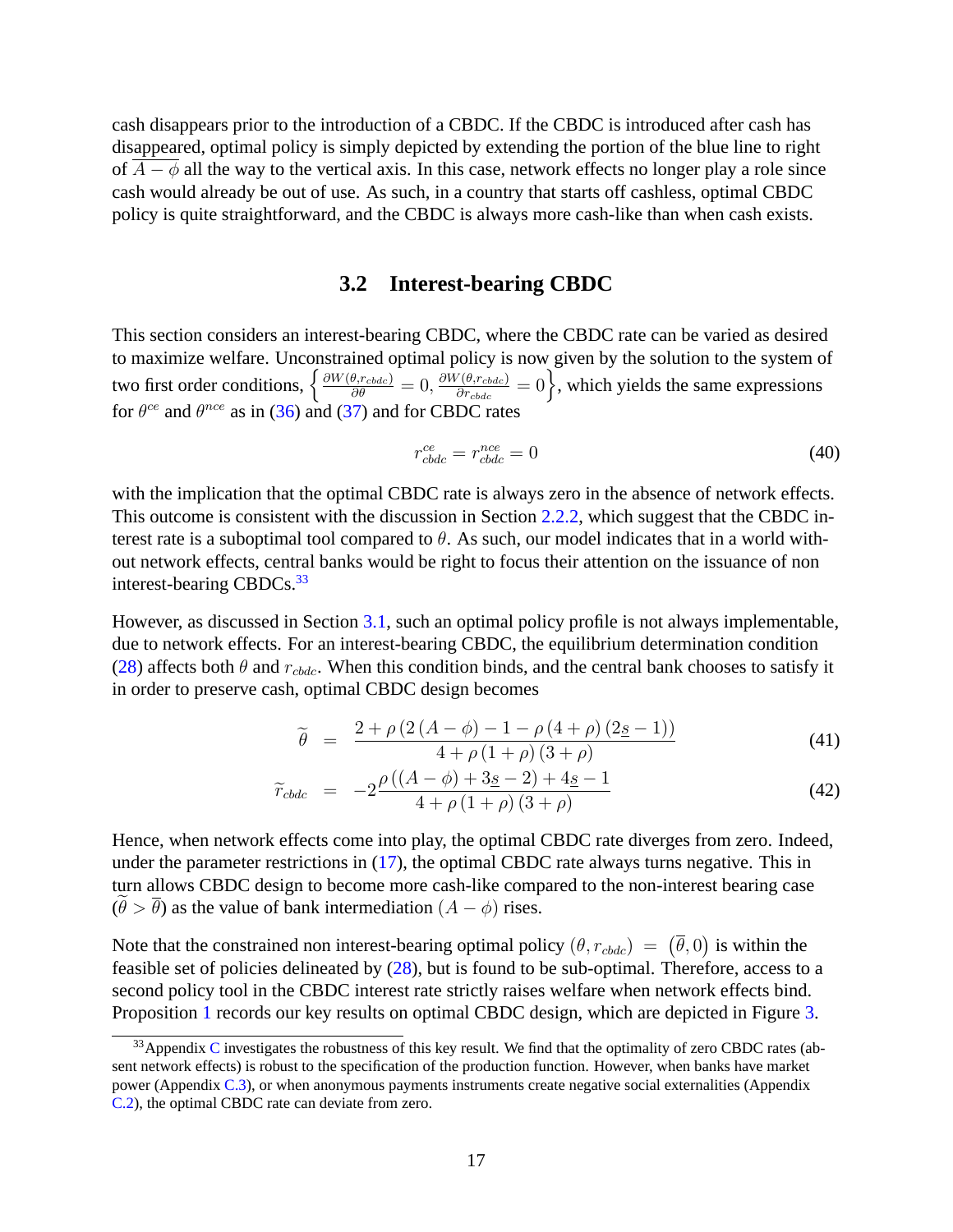

Figure 3: **Optimal interest-bearing CBDC design**

**Proposition 1** *There is a cutoff*  $\overline{\rho} \in \left(\frac{3}{4}\right)$  $\frac{3}{4}, \frac{3}{2}$  $\frac{3}{2}$ ), such that when  $\rho < \overline{\rho}$ , cash never vanishes under an *optimally designed interest-bearing CBDC, where optimal design is given by*

$$
\begin{cases}\n\left(\tilde{\theta}, \tilde{r}_{cbdc}\right) \text{ if } \theta^{ce} + \rho r_{cbdc}^{ce} < 1 - 2\underline{s} \\
\left(\theta^{ce}, r_{cbdc}^{ce}\right) \text{ otherwise}\n\end{cases} \tag{43}
$$

*For*  $\rho > \overline{\rho}$ , cash can vanish when the value to bank intermediation exceeds a threshold  $A - \phi$ . *However, this threshold is higher when the CBDC is interest-bearing than when it is not, that is,*  $A - \phi > \overline{A - \phi}$ 

**Proof.** Provided in Appendix **A**. ■

When the relative weight of payments preferences in household utility is large enough ( $\rho < \overline{\rho}$ ), the presence of a variable CBDC interest rate as a second tool fundamentally alters the outcomes under optimal policy, as compared to a non interest-bearing CBDC, depicted in Figure 2. With a non interest-bearing CBDC, the only means to safeguard deposits is to make the CBDC eat into cash demand. But with a variable CBDC interest rate, optimal policy simultaneously reaps the welfare benefits of sustaining variety in payment instruments and limits bank disintermediation. In particular, when network effects bind, optimal policy combines a (more) cash-like CBDC with a negative CBDC interest rate, thereby circumnavigating adverse network effects on cash use by making the CBDC less attractive, while simultaneously limiting the CBDC's impact on financial intermediation and production. This optimal policy is portrayed in the unshaded part of Figure 3. For  $\rho < \overline{\rho}$ , the shaded part of this figure is never reached, which means that cash never vanishes under optimal policy.

However, the deeper the CBDC interest rate moves into negative territory, the larger its costs in terms of payment choice distortions become. If the weight on payments preferences is relatively small ( $\rho > \overline{\rho}$ ), then a point is reached where the value of bank intermediation ( $A - \phi$ ) is large enough that welfare is best served by letting go of cash. This case, portrayed by the shaded area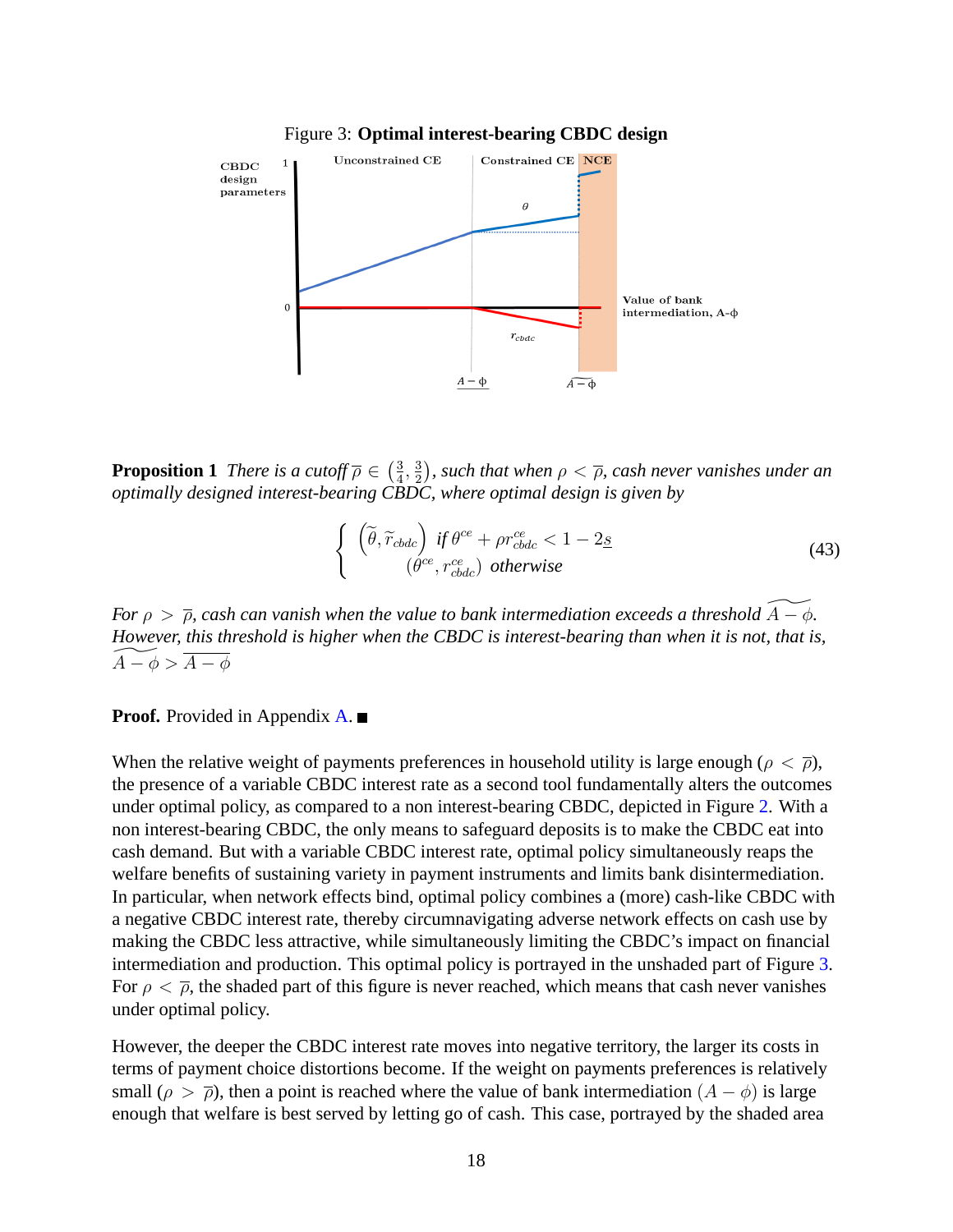

Note: See Appendix B for the underlying derivations.

in Figure 3, is similar to the jump seen in Figure 2: optimal policy switches to  $(\theta^{nce}, r_{cbdc}^{nce})$ , which implies a more cash-like CBDC to better accommodate the preferences of previous cash users, and a return to zero CBDC rates. Nevertheless, even when  $\rho > \overline{\rho}$ , the availability of CBDC interest rates serves a purpose. In particular, raising  $(A - \phi)$  from lower to higher values, the possibility of varying the CBDC interest rates "delays" the jump to a cashless equilibrium where households lose access to three differentiated means of payment (i.e.,  $\overline{A - \phi} > \overline{A - \phi}$ )

# **3.3 Distributional effects**

So far, our welfare analysis has centered on aggregate welfare, which represents the total utility of all households. Introducing an optimally designed CBDC always raises aggregate welfare in our framework, but this is far from a Pareto improvement: some households gain while others lose. Figure 4 shows the welfare impact of introducing a CBDC across the distribution of household preferences  $i \in [0, 1]$ .<sup>34</sup> The blue line depicts the impact of a non interest-bearing CBDC.

To begin with, households with payment preferences closest to deposits (i.e., low i) remain as deposit users after the introduction of a CBDC. These households are impacted by the introduction of a CBDC through its negative effects on financial intermediation, as well as its positive effects on bank deposit rates. On the one hand, the decline in financial intermediation reduces total production and therefore profit transfers,  $\pi$ , from firms. On the other hand, CBDC competition with bank deposits drives up deposit rates,  $r_d$ . Overall, the latter effect dominates and the introduction of a CBDC raises the consumption, and hence the welfare, of all deposit users.

At the other end of the spectrum, households with a strong preference for anonymity (i.e., high i) remain as cash users. CBDC impacts the welfare of these households through consumption.

 $34$ See Appendix B for the underlying derivations.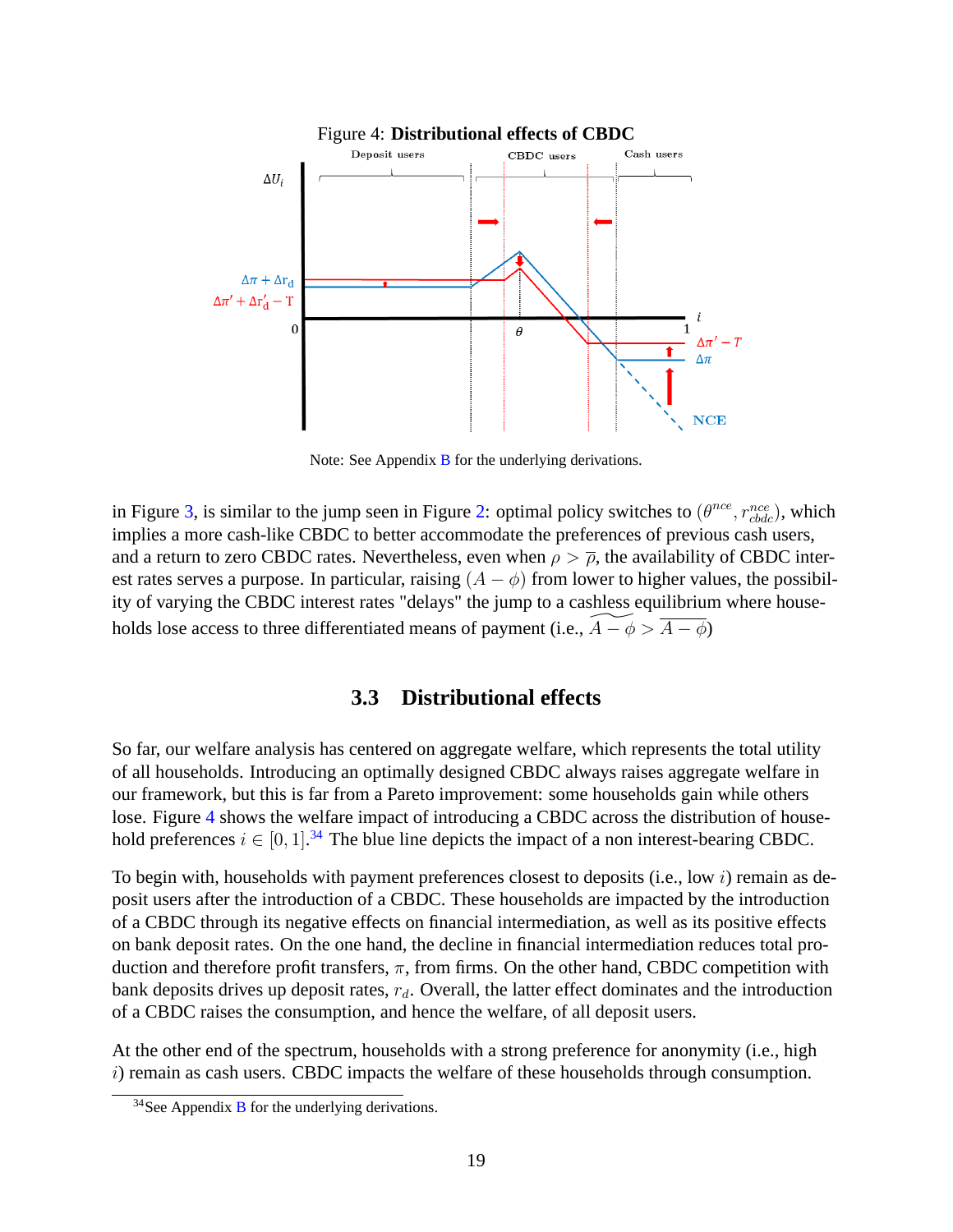Since cash does not pay interest, the decline in firm profits  $\pi$  brings about a decline in consumption and welfare for these households. If instead the CBDC instigates network effects on cash and drives it out of use, these households suffer from a further decline in welfare due to the loss of their preferred payments instrument. The extent of their welfare loss then becomes proportionate to their preference for anonymity, as depicted by the dashed blue line.

Households that switch from deposits to CBDC, experience a net welfare gain from CBDC introduction, since otherwise they would have continued to use deposits. In other words, by virtue of optimality, these households only switch to CBDC if the gains in terms of payment preferences outweighs the loss of interest payments  $r_d$ . The household with preference  $i = \theta$  experiences the greatest increase in welfare. For households that marginally prefer CBDC over cash, the net welfare effect is negative, since CBDC holders also suffer from a fall in consumption due to reduced firm profits.

Overall, we can define a boundary household,  $\overline{i}$ , such that households  $i \in [0, \overline{i})$  gain from the introduction of a CBDC and households  $i \in \left(\overline{i}, 1\right]$  lose, where the gains of the former group more than offset the losses of latter in aggregate. The fact that depositors emerge as winners and cash holders as losers, hints at a potentially regressive impact of a CBDC. In our analysis, all households have identical endowments. In practice, however, households that primarily conduct their payments with cash tend to have lower income, while higher income households more often rely on deposit-based payments.

The red line in Figure 4 shows the welfare impact of an interest-bearing CBDC with slightly negative CBDC rates as per the optimal design prescribed in Section 3.2. Three factors determine the impact of negative CBDC rates here. First, the revenues from negative CBDC rates are transferred lump-sum to all households, which effectively redistributes welfare gains from CBDC users to cash and deposit users. Second, since negative CBDC rates increase deposits and financial intermediation, firm profits  $\pi$  rise, which benefits all households, while deposit rates  $r_d$ decrease, hurting depositors. However, the second effect is dominated by the first, in that overall CBDC users lose out and deposit and cash users gain from the CBDC rate cut. Third, when CBDC rates prevent cash from going out of use, they stave off large welfare losses for cash holders from the loss of a preferred payments instrument.

# **4 Conclusion**

As central banks across the world weigh the introduction of a digital currency, the implications of a CBDC for money demand and financial intermediation are coming to the fore. This paper relates the effects on cash, deposits and bank intermediation to two key design choices involved in developing a CBDC: the degree to which the CBDC resembles cash, and whether it is interestbearing. In our framework, the social value of the CBDC comes from the fact that it can bring some of the anonymity of cash into the digital realm. The demand for digital payments privacy is already a major issue in some jurisdictions, and is likely to gain increased prominence globally with the spread of fintech and companies' ability to parse large transactions data for their own gain.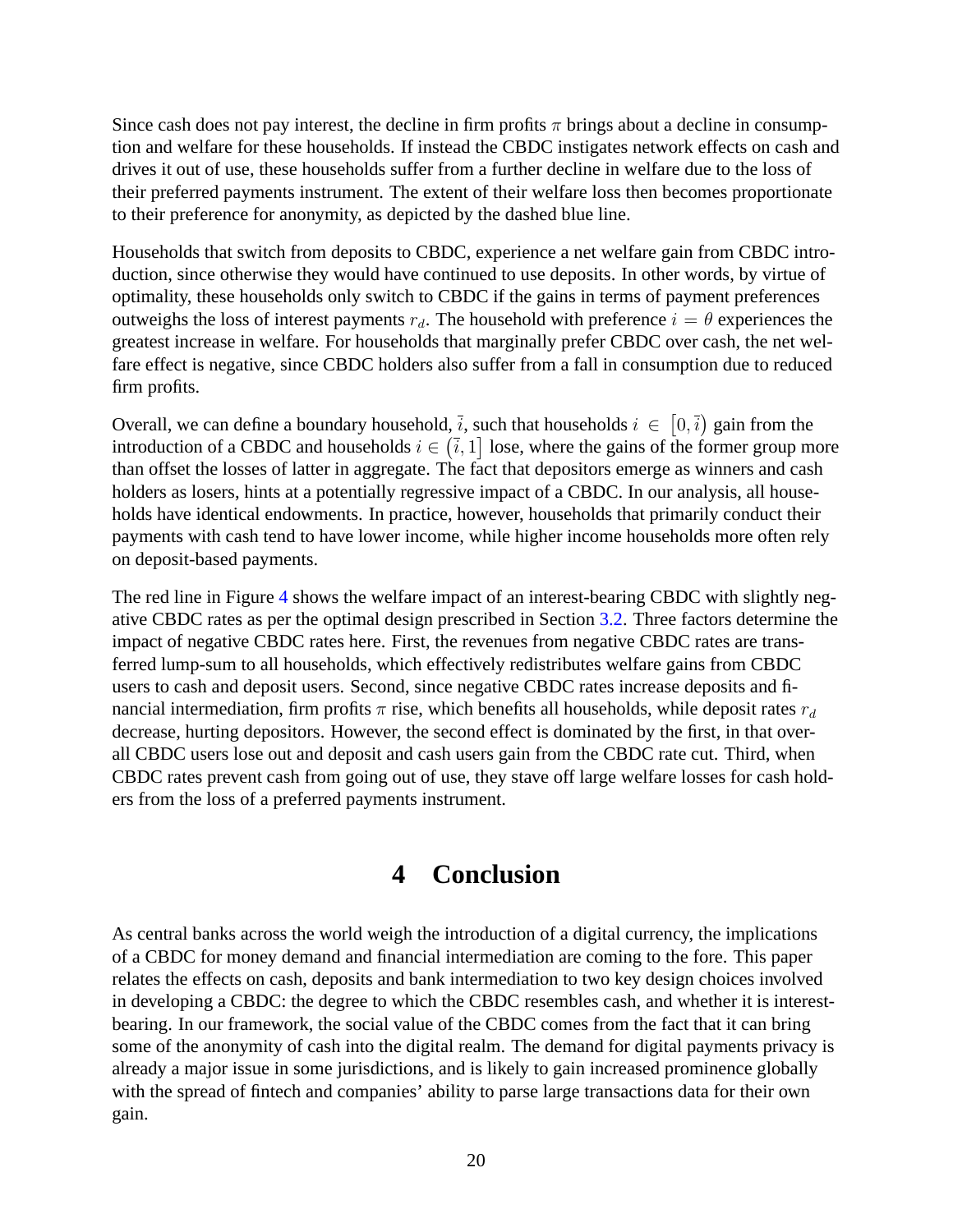CBDCs currently under consideration are mostly of a non interest-bearing type. Analyzing the optimal design of a non interest-bearing CBDC lays bare a challenging welfare tradeoff for the central bank. On the one hand, a cash-like CBDC risks reducing cash demand below the critical mass where ATMs become sparser and fewer shops accept cash, placing at risk the variety of payment instruments that is valuable to households with diverse needs. On the other hand, if the central bank makes a CBDC more similar to deposits, banks' deposit base can come under threat, with negative implications for credit provision and output, especially if banks have a significant role in alleviating lending frictions.

Overall, in an economy where banks' role is limited, a CBDC is best designed in a manner that is as distinct from existing payment instruments as possible. Greater focus on preserving bank intermediation instead drives optimal CBDC design to be more cash-like, but only up to a point: concerns that cash may fall prey to network effects gives the central bank cause to limit the extent to which CBDC competes against cash. Only when conserving banks' deposit base becomes the overarching concern does the central bank give up on cash, and optimal policy then jumps towards a more cash-like CBDC.

When network effects matter, an interest-bearing CBDC helps the central bank alleviate these tradeoffs. Moving the CBDC interest rate away from zero causes welfare losses as it creates price distortions in households' choice over payment instruments. As long as network effects do not hold sway, the central bank thus shies away from varying the CBDC interest rate. Therefore, in a world where network effects have no material impact, nothing is lost by limiting CBDC design to non interest-bearing CBDCs. However, when network effects pose a threat to the variety of payment instruments, an interest bearing CBDC becomes optimal. Notably, provided households care enough about payments variety, the CBDC interest rate can be used to ensure that cash remains in use. That is, an optimally designed interest-bearing CBDC hits the aims of safeguarding bank intermediation and protecting the trio of payment instruments against network effects, irrespective of the role of financial frictions in the economy.

This finding provides an economic counterweight to the political economy considerations that may otherwise drive central banks to opt for a non interest-bearing CBDC, such as concerns about the possibility of negative rates on publicly accessible central bank liabilities. At this early stage, when CBDCs are still in the laboratory, central banks may want to at least keep an eye on the inclusion of an adjustable CBDC interest rate, weighing its benefits against possible political economy costs.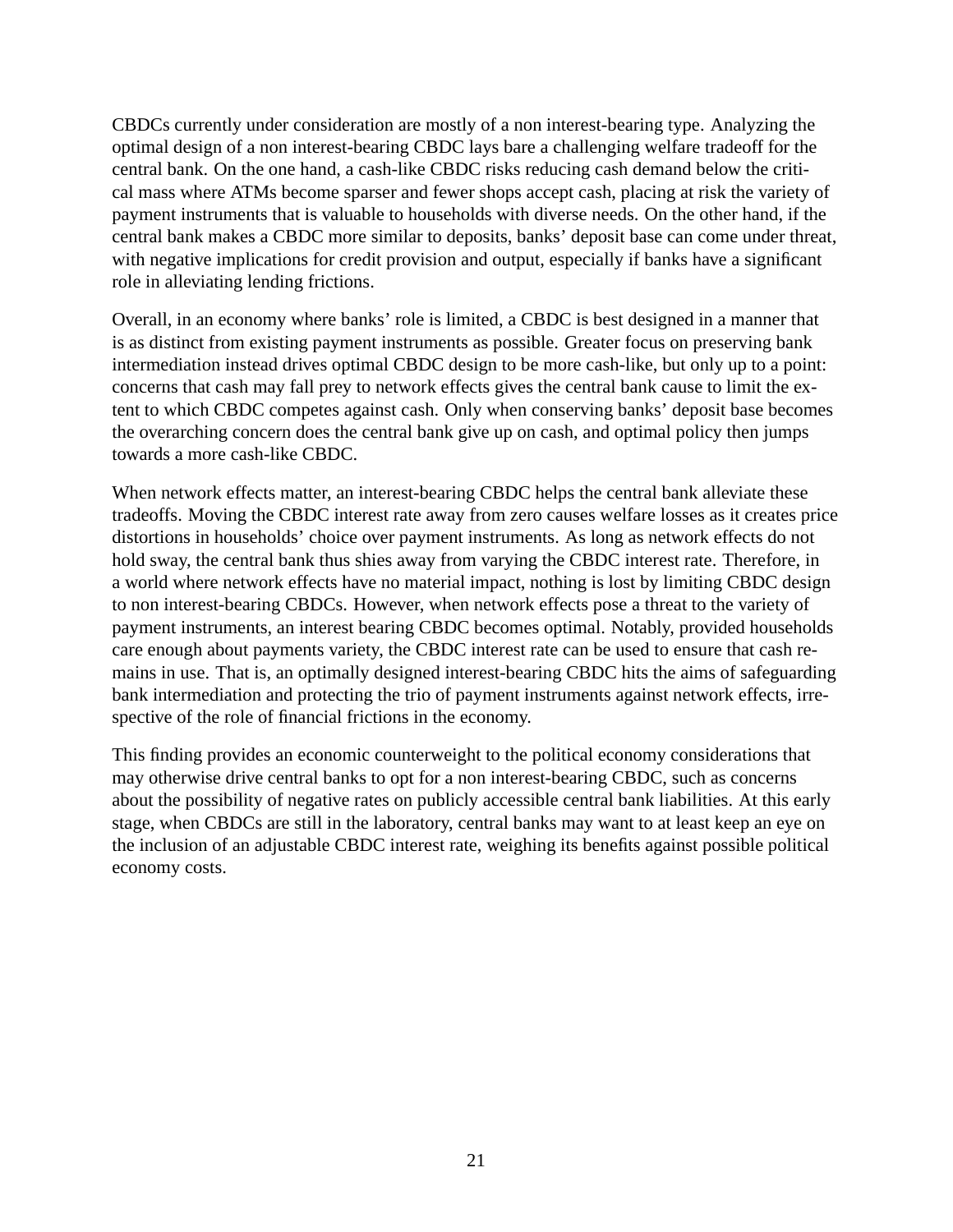# **References**

- Agarwal, R. and Kimball, M. (2015). Breaking Through the Zero Lower Bound. IMF Working Papers 15/224, International Monetary Fund.
- Agarwal, R. and Kimball, M. (2019). Enabling Deep Negative Rates to Fight Recessions: A Guide. IMF Working Papers 19/84, International Monetary Fund.
- Andolfatto, D. (2018). Assessing the Impact of Central Bank Digital Currency on Private Banks. Working Papers 2018-25, Federal Reserve Bank of St. Louis.
- Assenmacher, K. and Krogstrup, S. (2018). Monetary Policy with Negative Interest Rates: Decoupling Cash from Electronic Money. IMF Working Papers 18/191, International Monetary Fund.
- Athey, S., Catalini, C., and Tucker, C. (2017). The Digital Privacy Paradox: Small Money, Small Costs, Small Talk. NBER Working Papers 23488, National Bureau of Economic Research.
- Bank for International Settlements (2018). Central Bank Digital Currencies. Technical report, Basel Committee on Payments and Market Infrastructures.
- Barontini, C. and Holden, H. (2019). Proceeding with Caution a Survey on Central Bank Digital Currency. BIS Papers 101, Bank for International Settlements.
- Barrdear, J. and Kumhof, M. (2016). The Macroeconomics of Central Bank Issued Digital Currencies. Bank of England working papers 605, Bank of England.
- Bech, M. L. and Garratt, R. (2017). Central Bank Cryptocurrencies. *BIS Quarterly Review*.
- Bergara, M. and Ponce, J. (2018). Central Bank Digital Currencies: the Uruguayan e-Peso Case. In Masciandaro, D. and Gnan, E., editors, *Do We Need Central Bank Digital Currency? Economics, Technology and Institutions*. SUERF Conference Volume.
- Biais, B., Bisière, C., Bouvard, M., and Casamatta, C. (2019). The Blockchain Folk Theorem. *Review of Financial Studies*, 32(5):1662–1715.
- Biais, B., Bisière, C., Bouvard, M., Casamatta, C., and Menkveld, A. J. (2018). Equilibrium Bitcoin Pricing. TSE Working Papers 18-973, Toulouse School of Economics (TSE).
- Bjerg, O. (2017). Designing New Money The Policy Trilemma of Central Bank Digital Currency. *CBS Working Paper, June 2017*.
- Bolt, W. and Van Oordt, M. R. (2019). On the Value of Virtual Currencies. *Journal of Money, Credit and Banking*, forthcoming.
- Bordo, M. D. and Levin, A. T. (2017). Central Bank Digital Currency and the Future of Monetary Policy. NBER Working Papers 23711, National Bureau of Economic Research.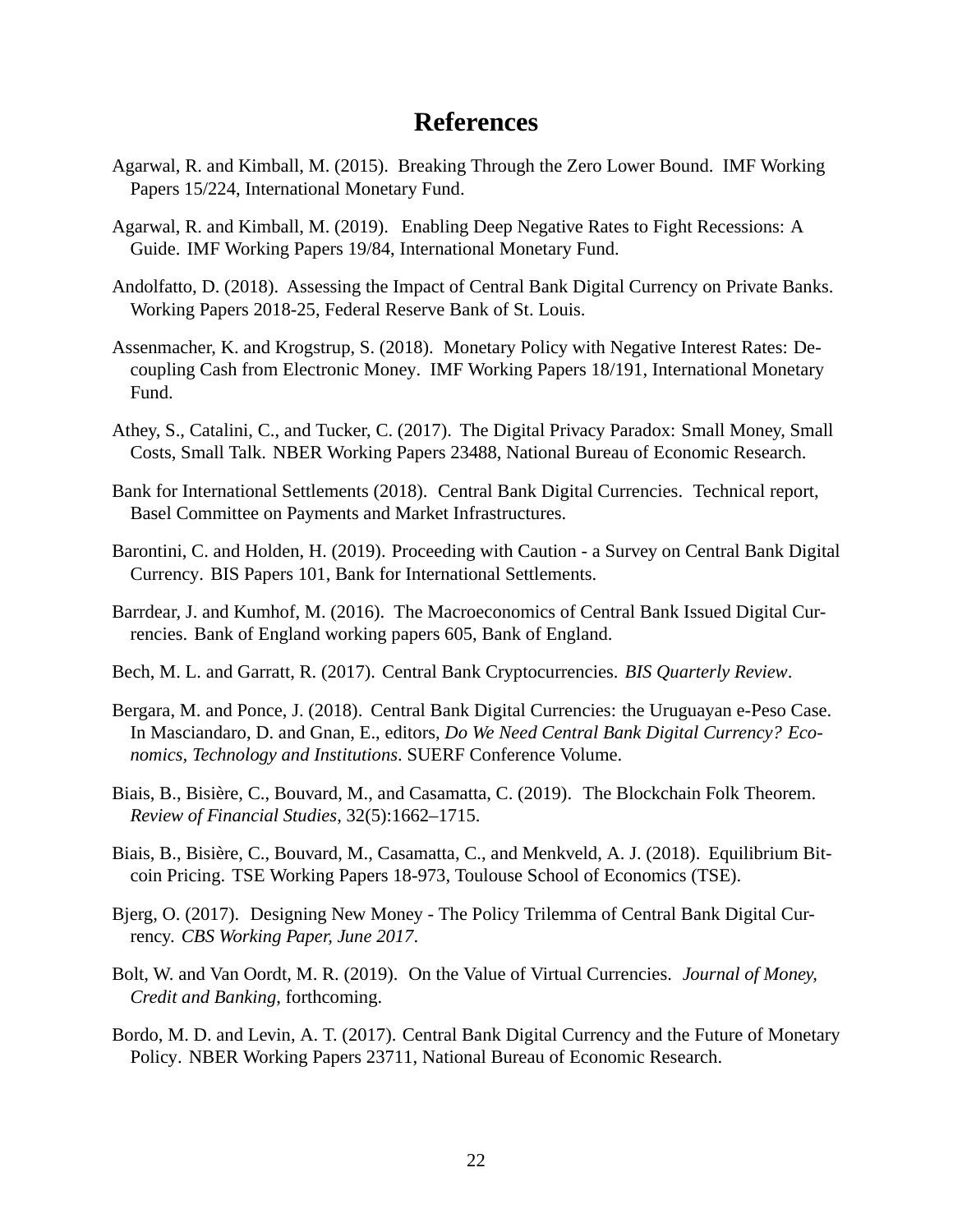- Borgonovo, E., Caselli, S., Cillo, A., and Masciandaro, D. (2018). Between Cash, Deposit And Bitcoin: Would We Like A Central Bank Digital Currency? Money Demand And Experimental Economics. BAFFI CAREFIN Working Papers 1875.
- Bounie, D., François, A., and Van Hove, L. (2017). Consumer Payment Preferences, Network Externalities, and Merchant Card Acceptance: An Empirical Investigation. *Review of Industrial Organization*, 51(3):257–290.
- Brunnermeier, M. K. and Niepelt, D. (2019). On the Equivalence of Private and Public Money. NBER Working Papers 25877, National Bureau of Economic Research.
- Chakravorti, S. (2010). Externalities in Payment Card Networks: Theory and Evidence. *Review of Network Economics*, 9(2):1–28.
- Chiu, J., Davoodalhosseini, M., Jiang, J. H., and Zhu, Y. (2019). Central Bank Digital Currency and Banking. Staff Working Papers 19-20, Bank of Canada.
- Chodorow-Reich, G., Gopinath, G., Mishra, P., and Narayanan, A. (2018). Cash and the Economy: Evidence from India's Demonetization. NBER Working Papers 25370, National Bureau of Economic Research.
- Davoodalhosseini, M. (2018). Central Bank Digital Currency and Monetary Policy. Staff Working Papers 18-36, Bank of Canada.
- Diamond, D. W. and Rajan, R. G. (2001). Liquidity Risk, Liquidity Creation, and Financial Fragility: A Theory of Banking. *Journal of Political Economy*, 109(2):287–327.
- Donaldson, J. R., Piacentino, G., and Thakor, A. (2018). Warehouse Banking. *Journal of Financial Economics*, 129(2):250 – 267.
- Engert, W. and Fung, B. (2017). Central Bank Digital Currency: Motivations and Implications. Discussion Papers 17-16, Bank of Canada.
- Engert, W., Fung, B., and Hendry, S. (2018). Is a Cashless Society Problematic? Discussion Papers 18-12, Bank of Canada.
- Fung, B. and Halaburda, H. (2016). Central Bank Digital Currencies: A Framework for Assessing Why and How. Discussion Papers 16-22, Bank of Canada.
- Garratt, R. and van Oordt, M. (2019). Privacy as a Public Good: A Case for Electronic Cash. Staff Working Papers 19-24, Bank of Canada.
- Goodfriend, M. (2016). The Case for Unencumbering Interest Rate Policy at the Zero Lower Bound. Paper presented at the August 2016, Jackson Hole Conference.
- Gopinath, G. and Stein, J. C. (2018). Banking, Trade, and the Making of a Dominant Currency. Working Paper 24485, National Bureau of Economic Research.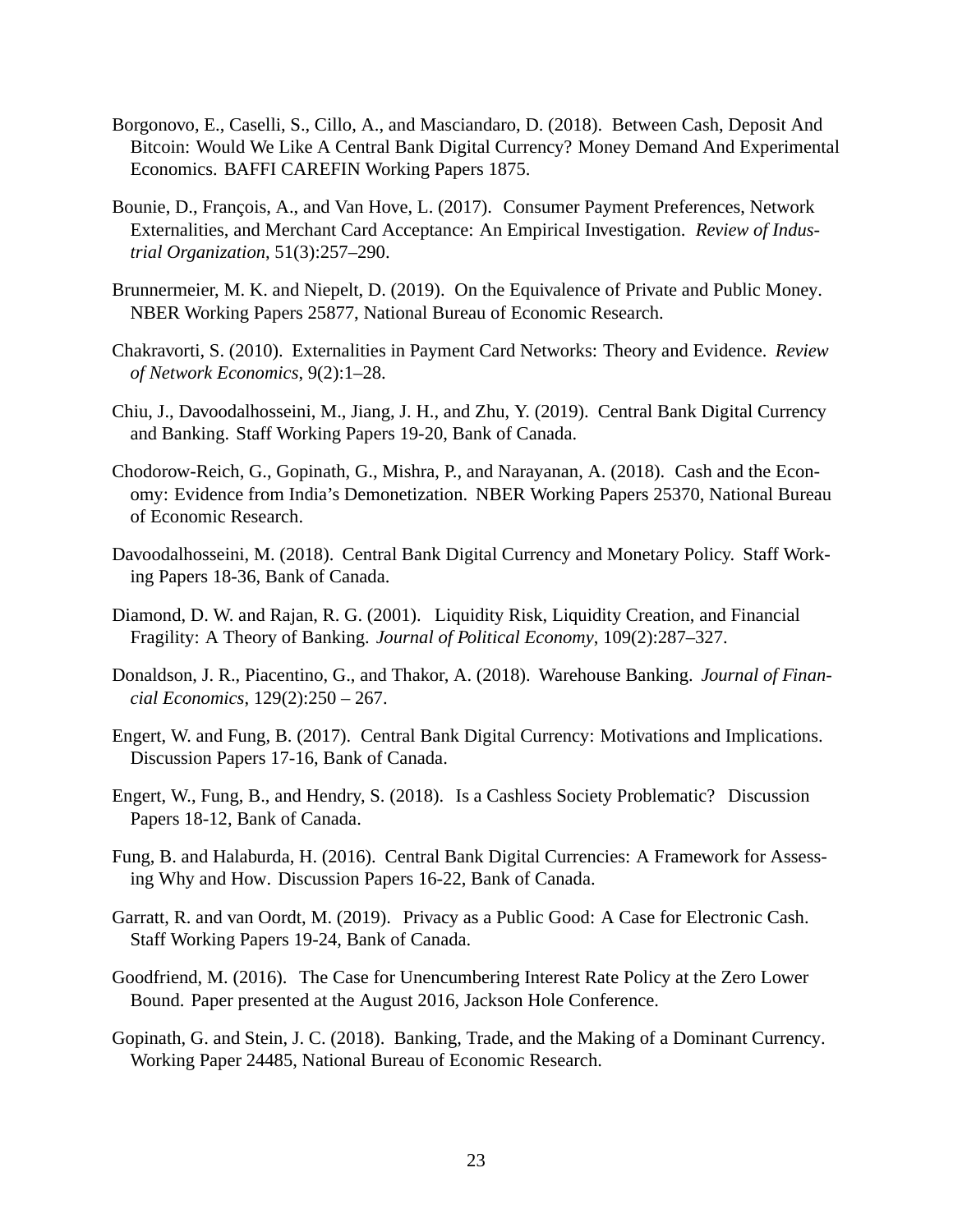- He, D., Leckow, R. B., Haksar, V., Mancini-Griffoli, T., Jenkinson, N., Kashima, M., Khiaonarong, T., Rochon, C., and Tourpe, H. (2017). Fintech and Financial Services; Initial Considerations. IMF Staff Discussion Notes 17/05, International Monetary Fund.
- Kahn, C. M., Rivadeneyra, F., and Wong, T.-N. (2019). Should the Central Bank Issue E-Money? Working Papers 2019-3, Federal Reserve Bank of St. Louis.
- Katz, M. L. and Shapiro, C. (1985). Network Externalities, Competition, and Compatibility. *The American Economic Review*, 75(3):424–440.
- Keister, T. and Sanches, D. R. (2019). Should Central Banks Issue Digital Currency? Working Papers 19-26, Federal Reserve Bank of Philadelphia.
- Kim, Y. S. and Kwon, O. (2019). Central Bank Digital Currency and Financial Stability. Working Papers 2019-6, Economic Research Institute, Bank of Korea.
- Krugman, P. (1979). Increasing Returns, Monopolistic Competition, and International Trade. *Journal of International Economics*, 9(4):469–479.
- Lagarde, C. (2018). Winds of Change: The Case for a New Digital Currency. Remarks at the Singapore Fintech Festival.
- Mancini-Griffoli, T., Martinez Peria, M. S., Agur, I., Ari, A., Kiff, J., Popescu, A., and Rochon, C. (2018). Casting Light on Central Bank Digital Currencies. IMF Staff Discussion Notes 18/08, International Monetary Fund.
- Masciandaro, D. (2018). The Demand for a Central Bank Digital Currency: Liquidity, Return and Anonymity. In Masciandaro, D. and Gnan, E., editors, *Do We Need Central Bank Digital Currency? Economics, Technology and Institutions*. SUERF Conference Volume.
- McAndrews, J. (2017). The Case for Cash. ADBI Working Papers 679, Asian Development Bank Institute.
- Meaning, J., Dyson, B., Barker, J., and Clayton, E. (2018). Broadening Narrow Money: Monetary Policy with a Central Bank Digital Currency. Bank of England working papers 724, Bank of England.
- Merrouche, O. and Nier, E. (2012). Payment Systems, Inside Money and Financial Intermediation. *Journal of Financial Intermediation*, 21(3):359–382.
- Miccoli, M. (2019). Central Bank Digital Currencies, Bank Runs and Welfare. mimeo.
- Niepelt, D. (2019). Reserves for All? Central Bank Digital Currency, Deposits, and their (Non)- Equivalence. *International Journal of Central Banking, forthcoming*.
- Norges Bank (2018). Central Bank Digital Currencies. *Norges Bank Papers No 1/2018*.
- Prasad, E. (2018). Central Banking in the Digital Age: Stock-Taking and Preliminary Thoughts. Discussion paper, Hutchins Center on Fiscal and Monetary Policy at Brookings.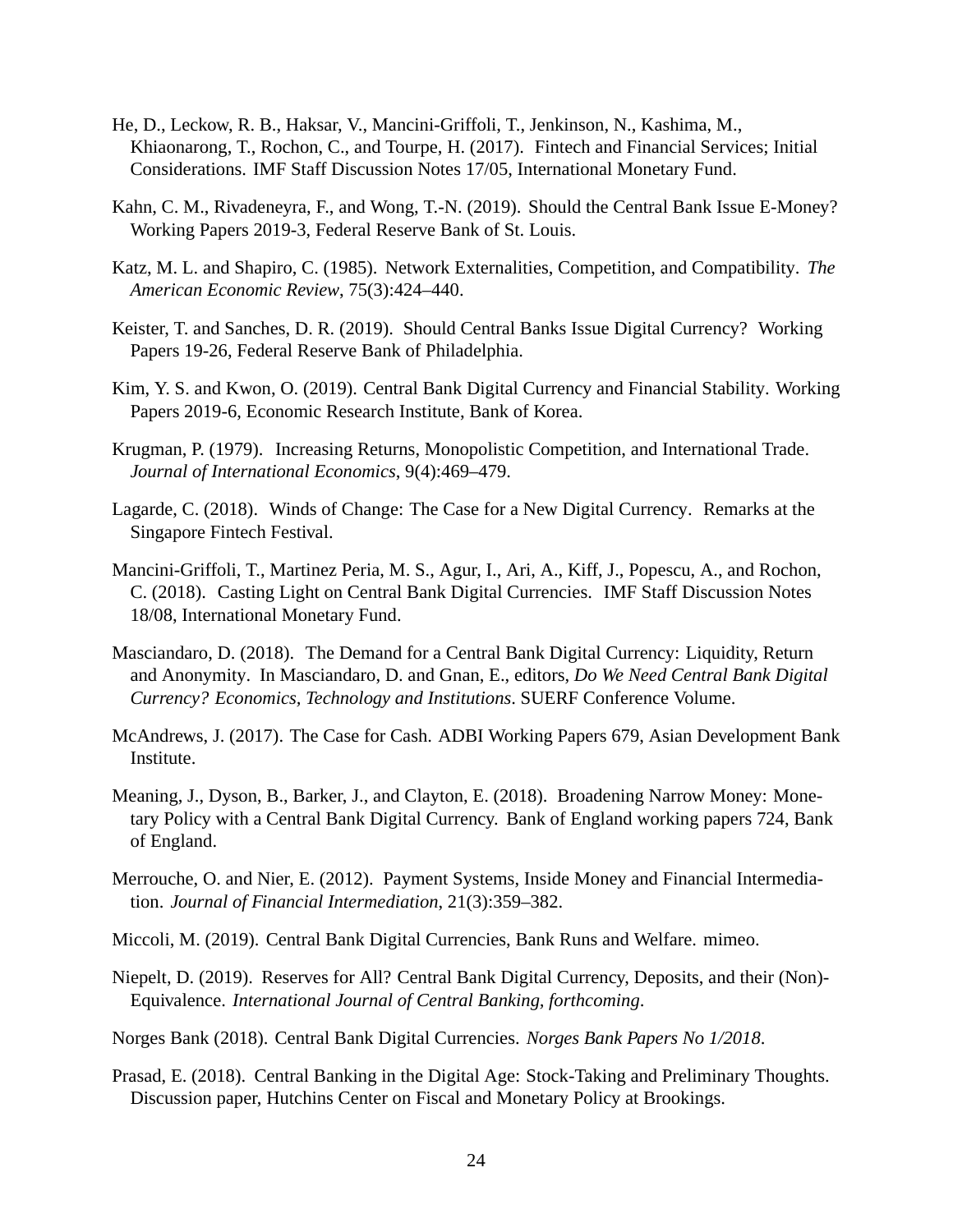- Rochet, J.-C. and Tirole, J. (2006). Externalities and Regulation in Card Payment Systems. *Review of Network Economics*, 5(1):1–14.
- Rogoff, K. (2016). *The Curse of Cash*. Princeton University Press, 1st edition.
- Stein, J. C. (2012). Monetary Policy as Financial Stability Regulation. *The Quarterly Journal of Economics*, 127(1):57.
- Sveriges Riksbank (2017). Central Bank Digital Currencies. Technical report, 1st interim report on the e-krona project.
- Sveriges Riksbank (2018a). Special Issue on the e-Krona. Technical report, Sveriges Riksbank Economic Review.
- Sveriges Riksbank (2018b). The Riksbank's E-Krona Project. Technical report, Report 2.
- Wakamori, N. and Welte, A. (2017). Why Do Shoppers Use Cash? Evidence from Shopping Diary Data. *Journal of Money, Credit and Banking*, 49(1):115–169.
- Wright, R., Tekin, E., Topalli, V., McClellan, C., Dickinson, T., and Rosenfeld, R. (2017). Less Cash, Less Crime: Evidence from the Electronic Benefit Transfer Program. *Journal of Law and Economics*, 60(2):361–383.
- Yao, Q. (2018). A Systematic Framework to Understand Central Bank Digital Currency. *Science China Information Sciences*, 61(3):033101.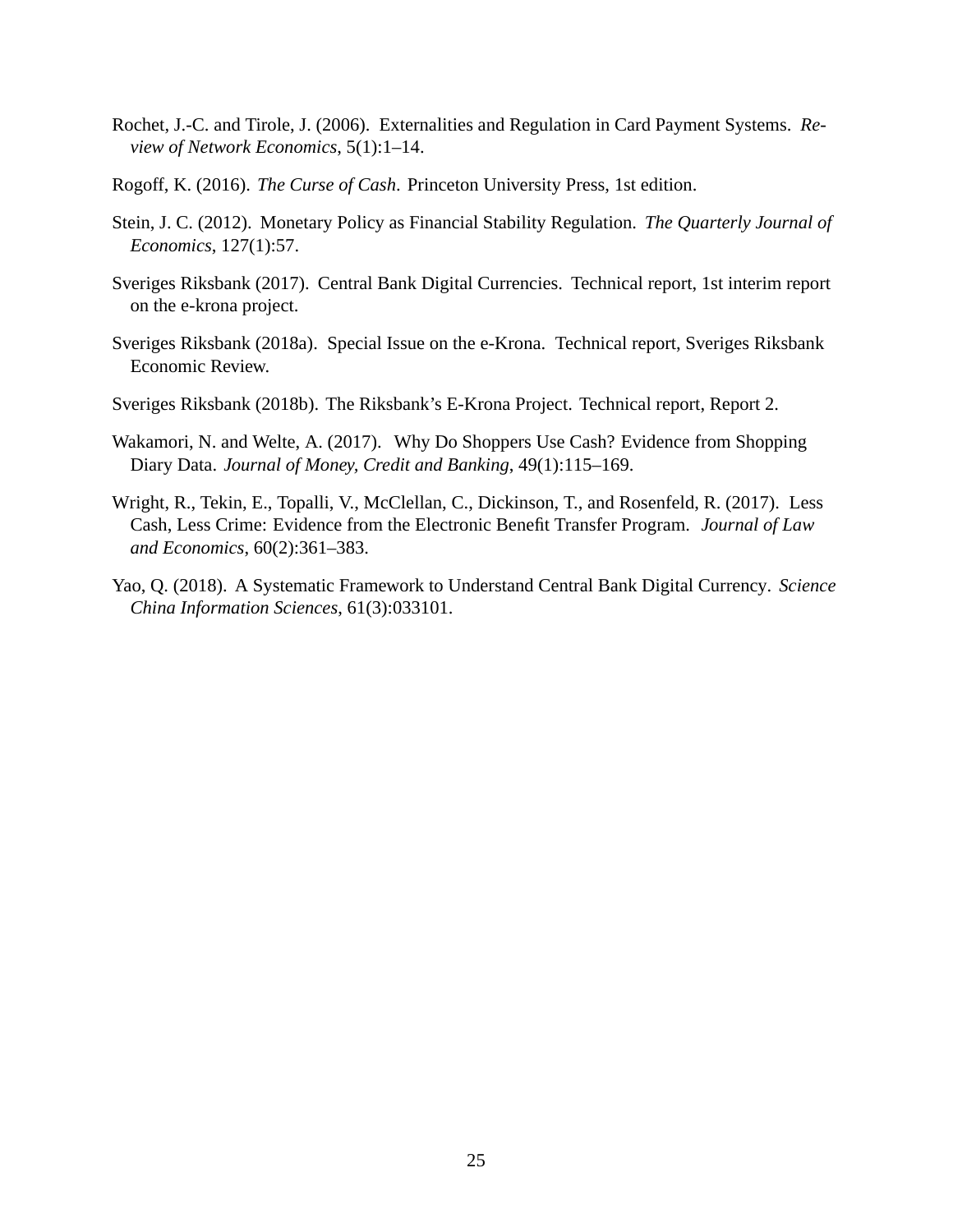# **5 Appendix**

# **A Proofs**

**Proof of Lemma 1.** A CBDC can be designed in a manner that mimics cash:  $(\theta, r_{\text{c}bdc}) = (1, 0)$ . From this, it directly follows that welfare in both ce and nce is higher than in an equilibrium without CBDC: in both  $ce$  and  $nce$  the central bank could attain the same welfare as in the equilibrium without CBDC, by setting  $\theta = 1$  and  $r_{cbdc} = 0$ , but this policy combination is never optimal, as seen from (36) and (37) where  $\theta^{ce} < \theta^{nce} < 1$ . Hence,  $W(1,0) < W(\theta^{nce}, r_{cbdc}^{nce}) <$  $W(\theta^{ce}, r_{cbdc}^{ce})$ , where the last inequality follows from (38).

**Proof of Lemma 2.** Replacing from (36), (40) and (23) into (18)-(20) gives the expressions for the shares of money,  $s_c^{ce}$ ,  $s_d^{ce}$ , and  $s_{cbdc}^{ce}$ , when all forms of money exist (*ce*), in terms of parameters only. We can then calculate the infima of  $s_c^{ce}$ ,  $s_d^{ce}$ , and  $s_{cbdc}^{ce}$ , respectively, over the parameter space defined by (17). This yields

$$
\inf s_c^{ce} = \frac{1}{34}
$$
  

$$
\inf s_c^{ce} = \frac{2}{17}
$$
  

$$
\inf s_{cbdc}^{ce} = \frac{1}{17}
$$

and therefore, given  $\underline{s} \leq \frac{1}{17}$  in (17), it follows that  $\eta_d = \eta_{cbdc} = 0.35$ 

Moreover, using  $(36)$  and  $(40)$ , as well as  $(23)$ , we can also verify that two necessary conditions for positive CBDC take up, which are subsumed by the CBDC design constraint (15), are also satisfied. These conditions are

$$
r_{\text{c}bdc} \geq -(1-\theta)\,\rho^{-1} \tag{44}
$$

$$
\theta \quad > \quad \rho \left( r_d - r_{\text{cbdc}} \right) \tag{45}
$$

which respectively rule out the strict dominance of CBDC by cash and deposits (i.e., ensure that neither cash nor deposits offer all households a strictly better utility than CBDC) as per (5) and (7). First, since  $\sup \theta^{ce} = \frac{16}{17} < \sup \theta^{nce} = \frac{23}{24} < 1$ , while  $r_{cbdc} = 0$ , condition (44) cannot be violated. Second, as inf  $(e^{c\hat{e}} - \rho r_d) = \frac{1}{17}$  over the parameter space in (17), (45) is never violated either (and this necessarily also holds for  $\theta^{nce}$ , since  $\theta^{nce} > \theta^{ce}$ ).

<sup>&</sup>lt;sup>35</sup>This also remains valid in *nce* where  $\inf s_d^{ce} = \frac{1}{6}$  and  $\inf s_{cbdc}^{ce} = \frac{1}{12}$ .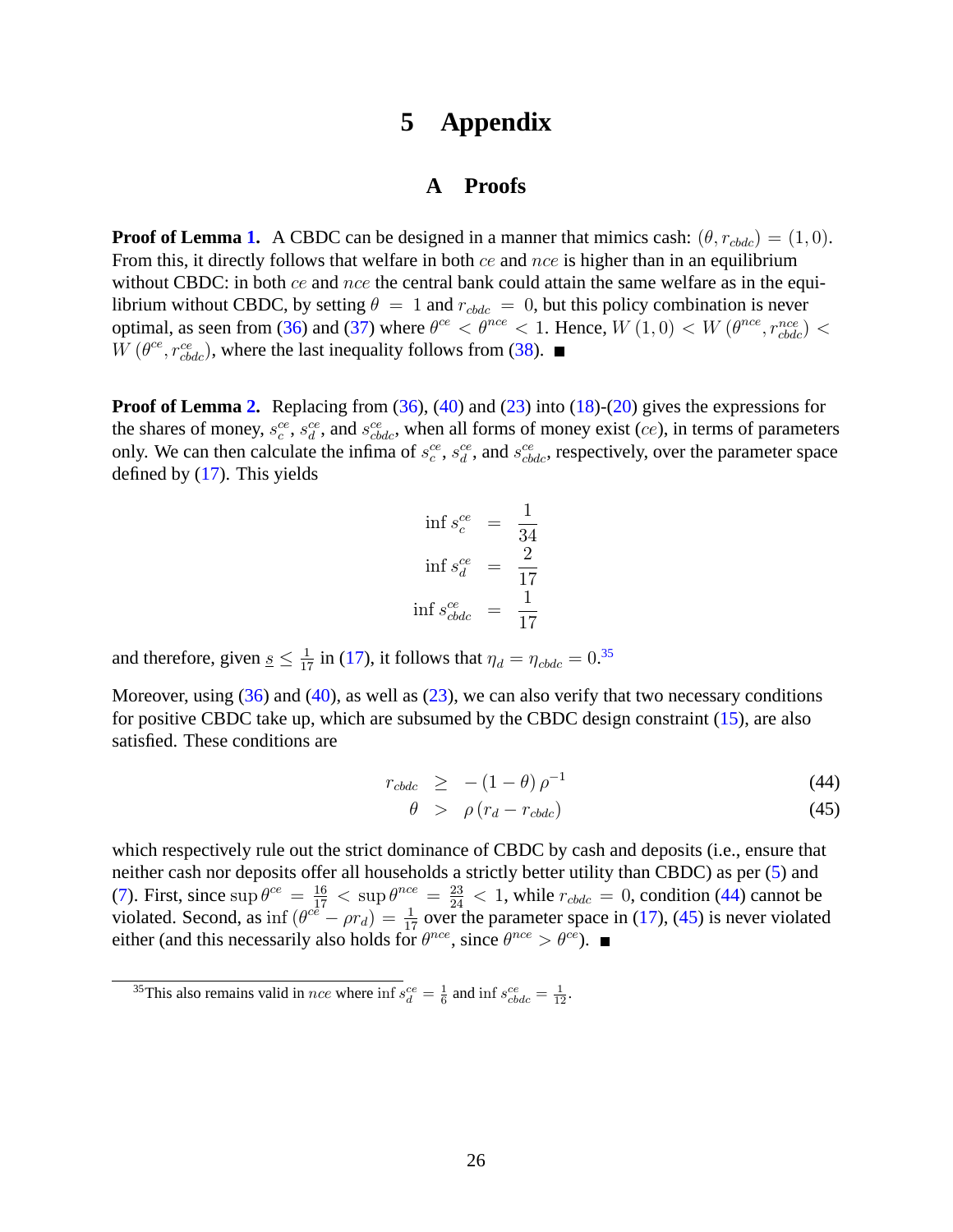**Proof of Lemma 3.**  $W^{ce}(\theta, r_{cbdc})$  can be determined by solving the following system of 11 equations in 11 unknowns, which gives the expression (30):

$$
W = \rho \left( 1 + \phi k_0 + \left( A - 1 - \phi - \frac{s_d}{2} \right) s_d \right) - s_d E_d - s_{cbdc1} E_{cbdc1} - s_{cbdc2} E_{cbdc2} - s_c E_c
$$
  
\n
$$
s_d = \frac{\theta + \rho (r_d - r_{cbdc})}{2}
$$
  
\n
$$
s_{cbdc1} = \frac{\theta - \rho (r_d - r_{cbdc})}{2}
$$
  
\n
$$
s_{cbdc2} = \frac{1 + \rho r_{cbdc} - \theta}{2}
$$
  
\n
$$
s_c = \frac{1 - \theta - \rho r_{cbdc}}{2}
$$
  
\n
$$
E_d = \left| 0 - \frac{1}{2} s_d \right| = \frac{s_d}{2}
$$
  
\n
$$
E_{cbdc1} = \left| \theta - \left( s_d + \frac{1}{2} s_{cbdc1} \right) \right| = \left( \theta - s_d - \frac{1}{2} s_{cbdc1} \right)
$$
  
\n
$$
E_{cbdc2} = \left| \theta - \left( s_d + s_{cbdc1} + \frac{1}{2} s_{cbdc2} \right) \right| = s_d + s_{cbdc1} + \frac{1}{2} s_{cbdc2} - \theta
$$
  
\n
$$
E_c = \left| 1 - \left( 1 - \frac{1}{2} s_c \right) \right| = \frac{1}{2} s_c
$$
  
\n
$$
r_d = \frac{2 (A - 1 - \phi) + \rho r_{cbdc} - \theta}{2 + \rho}
$$

Similarly, the solution for  $W^{nce}(\theta, r_{cbdc})$  is found by setting  $s_c = 0$  in the above, and solving. This yields the expression in  $(31)$ .

**Proof of Proposition 1.** First, we note that  $W^{ce}(\theta^{ce}, r_{cbdc}^{ce}) > W^{nce}(\theta^{nce}, r_{cbdc}^{nce})$ , per (38). Moreover,  $W^{ce}$  ( $\theta^{ce}$ ,  $r_{cbdc}^{ce}$ ) >  $W^{ce}$  ( $\tilde{\theta}$ ,  $\tilde{r}_{cbdc}$ ) per definition, as welfare under unconstrained optimal policies exceeds welfare under constrained optimal policies within a given equilibrium (namely,  $ce$ ). Hence, as long as the unconstrained  $ce$  is feasible, it is optimal. Therefore, the relevant comparison centers on  $W^{nce}$  ( $\theta^{nce}$ ,  $r_{cbdc}^{nce}$ ) versus  $W^{ce}$  ( $\tilde{\theta}$ ,  $\tilde{r}_{cbdc}$ ) when the network effects constraint matters, that is, when  $\theta^{ce} + r_{cbdc}^{ce} = \theta^{ce} > 1 - 2\underline{s}$ .

Second,

$$
\inf_{A,\phi,g} \left[ W^{nce} \left( \theta^{nce}, r_{cbdc}^{nce} \right) - W^{ce} \left( \tilde{\theta}, \tilde{r}_{cbdc} \right) \right] > 0 \Leftrightarrow \rho > 1.431 = \overline{\rho}
$$
\n(46)

which means that for  $\rho < \bar{\rho}$ , the policy combination  $(\tilde{\theta}, \tilde{r}_{cbdc})$  always (i.e., for any values of other parameters) welfare dominates  $(\theta^{nce}, r_{cbdc}^{nce})$ , and hence cash never vanishes under optimal policies. Instead, for  $\rho > \overline{\rho}$ , there exist parameterizations, including the extremes of  $(A - \phi) = \frac{5}{2}$ and  $\underline{s} = \frac{1}{17}$ , such that  $(\theta^{nce}, r_{cbdc}^{nce})$  welfare dominates  $(\tilde{\theta}, \tilde{r}_{cbdc})$ . That is, when  $\rho > \overline{\rho}$ , cash can optimally be allowed to vanish, when network effects are strong enough  $(s)$  and the value of bank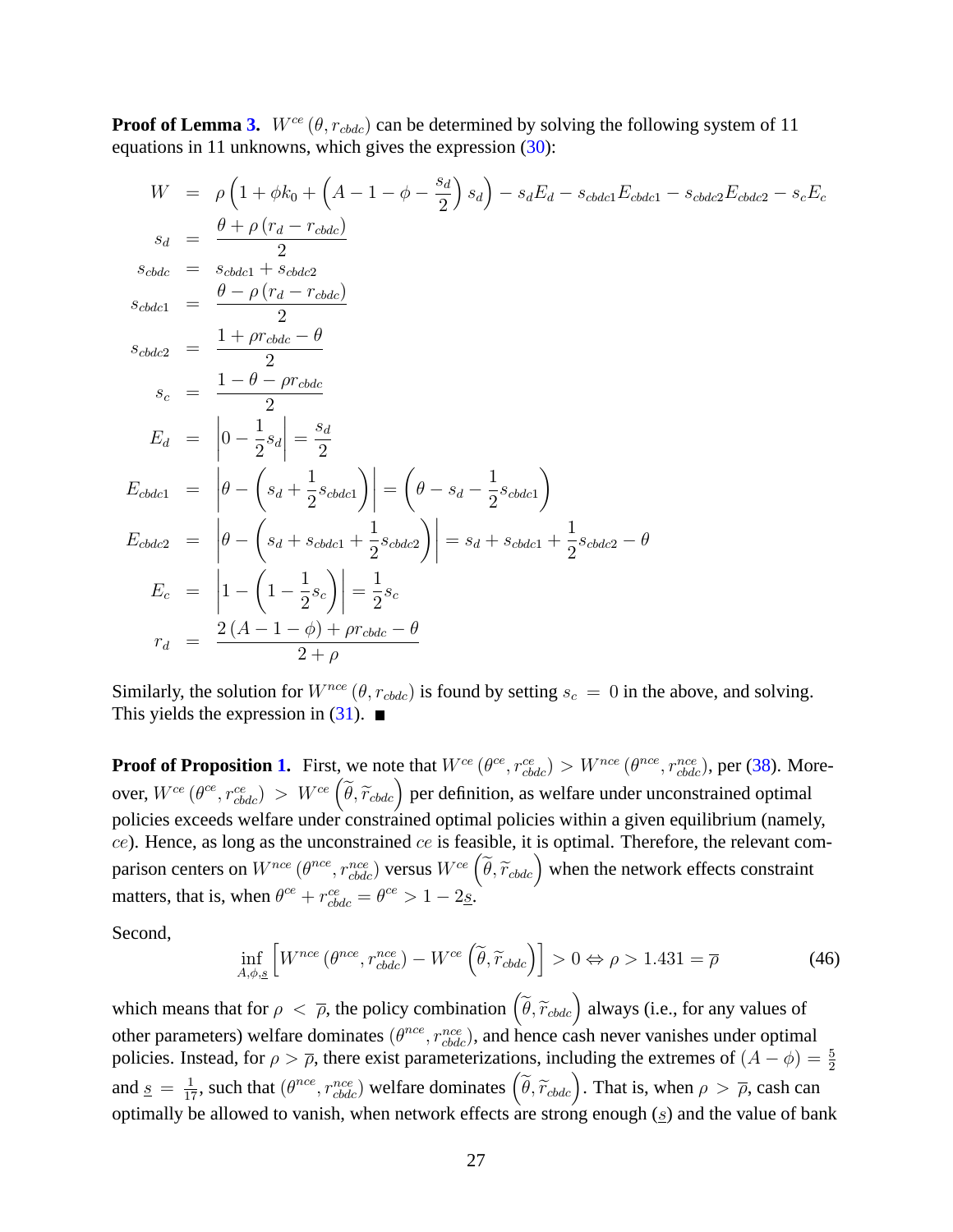intermediation  $(A - \phi)$  is large enough.

Third, whenever  $\theta^{ce} > \overline{\theta} = 1 - 2\underline{s}$ , it is necessarily true that

$$
W^{ce}\left(\tilde{\theta}, \tilde{r}_{cbdc}\right) - W^{ce}\left(\bar{\theta}, 0\right) > 0\tag{47}
$$

since  $(\tilde{\theta}, \tilde{r}_{cbdc}) = (\bar{\theta}, 0)$  is within the possibility set of  $(\tilde{\theta}, \tilde{r}_{cbdc})$  but is not optimally chosen, as seen from (41) and (42). Hence, the range of parameter values where  $W^{ce}(\tilde{\theta}, \tilde{r}_{cbdc}) >$  $W^{nce}$  ( $\theta^{nce}, r_{cbdc}^{nce}$ ) is broader than the range where  $W^{ce}$  ( $\overline{\theta}$ , 0) >  $W^{nce}$  ( $\theta^{nce}, r_{cbdc}^{nce}$ ). To put this in more concrete terms, consider  $\rho > \overline{\rho}$  and  $\underline{s} = \frac{1}{17}$ . Then, the value of  $(A - \phi)$  that is large enough to induce a switch from ce to nce is higher when policies are set at  $(\tilde{\theta}, \tilde{r}_{cbdc})$  than when they are set at  $(\overline{\theta}, 0)$ .

# **B Derivation of distributional effects**

The foundations for Figure 4 are found by considering the impact of a CBDC on, respectively, deposit, cash and CBDC users. We use the term "after the introduction of a CBDC" to indicate the comparison between a world with cash and deposits only, and one where CBDC is available as an additional payments instrument.

#### **B.1 Depositors**

For a household that continues using deposits after the introduction of a CBDC, such as  $i = 0$ , nothing changes in terms of the payment preference aspect of utility through the introduction of a CBDC. Hence, her tradeoff centers on consumption, as represented by

$$
C_d = 1 + r_d + \pi - T \tag{48}
$$

$$
= 1 + r_d (1 - s_d) + \phi k_0 + \left( A - 1 - \phi - \frac{s_d}{2} \right) s_d - r_{cbdc} s_{cbdc}
$$
 (49)

where  $T = r_{\text{c}bdc} s_{\text{c}bdc}$  and  $\pi$  has been replaced using (10), (11), and (16). Further replacing for  $s_d$ ,  $s_{\text{c}bdc}$ , and  $r_d$  with expressions as shown in the proof of Lemma 3, this gives a closed-form expression for  $C_d$ . From this expression, we obtain

$$
\left. \frac{\partial C_d}{\partial \theta} \right|_{r_{cbdc} = 0} = \frac{\rho \left( A - \phi - 2 \right) + \theta - 2}{\left( 2 + \rho \right)^2} < 0 \tag{50}
$$

which means that the introduction of a non interest-bearing CBDC always raises welfare for households that continue using deposits, because the introduction of a CBDC is equivalent to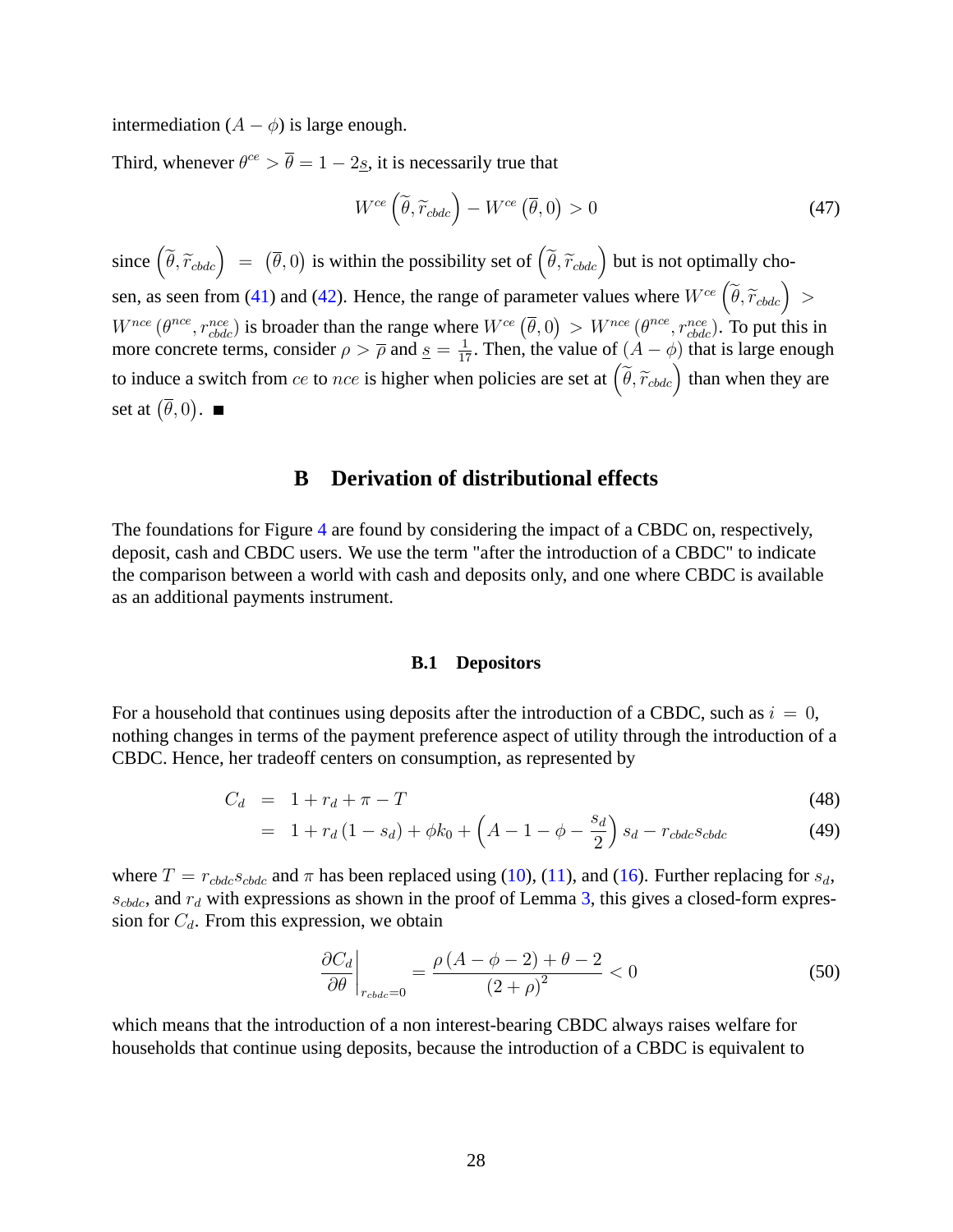lowering  $\theta$  from  $\theta = 1$  (cash equivalence) to a lower value.<sup>36</sup> Put differently, the more intensely the CBDC competes with bank deposits (lower  $\theta$ ) the more it pushes up deposit rates, and the larger the welfare gains to depositors.

Moreover,

$$
\frac{\partial C_d}{\partial r_{cbdc}} = \frac{-4 - \rho \left( 4 \left( A - \phi - 1 \right) - \rho + 2 r_{cdbc} \left( 8 + \rho \left( 5 + \rho \right) \right) + \theta \left( 4 + \rho \right) \right)}{2 \left( 2 + \rho \right)^2}
$$

where we find that at  $r_{cdbc} = 0$ , this term is negative overall, given the parameter space in (17) and  $\theta \leq 1$ . Hence, a marginal CBDC interest rate cut from  $r_{cdbc} = 0$  to  $r_{cdbc} < 0$  always raises the welfare of depositors.

## **B.2 Cash holders**

For a household that continues using cash after the introduction of a CBDC (provided cash remains in use), such as  $i = 1$ , welfare effects similarly center on consumption only, as her payments instrument preferences are unaffected. Contrary to depositors, however, the impact of a non interest-bearing CBDC on cash holders is straightforward: While depositors see gains from increased deposit rates that (more than) compensate for lost firm profit transfers, cash holders see only those lost profit transfers, and are therefore necessarily worse off:  $\frac{\partial C_c}{\partial \theta}\Big|_{r_{cbdc}=0} > 0$ . Those cash holders would be even worse off if network effects push cash out of use and they are forced to take solace in a CBDC that is more distant from their payment preferences.

The impact of negative CBDC rates is also straightforward for cash holders. As cash pays no interest, the only channels through which cash holders are affected are  $\pi$ , which rises as the CBDC rate declines (increased financial intermediation), and  $T$ , which is positive when CBDC interest rates are negative (CBDC holders are taxed, and the proceeds accrue to all households). That is,  $\partial C_c$  $\frac{\partial C_c}{\partial r_{cbdc}} < 0$ , as shown in Figure 4.

#### **B.3 CBDC users**

For households that switch to CBDC after it has been introduced, the key question is whether their gains in payment preferences outweigh lost consumption arising from bank disintermediation. Former depositors switching to CBDC, always see a welfare improvement overall. If they did not, they would have remained depositors, since depositors see welfare gains from the introduction of a CBDC, as per (50). The  $i = \theta$  household experiences the largest welfare gain from the availability of a CBDC, because the CBDC precisely meets her payments preferences.

<sup>&</sup>lt;sup>36</sup> Formally, we can verify that  $\frac{\partial C_d}{\partial \theta}\Big|_{r_{cbdc}=0} < 0$  by noting that in (50) when  $A - \phi \to 1$  the expression becomes  $\frac{\theta-\rho-2}{(2+\rho)^2}$  and when  $A-\phi \to \frac{5}{2}$  it becomes  $\frac{\frac{1}{2}\rho+\theta-2}{(2+\rho)^2}$ , both of which are smaller than 0 given  $\rho \leq \frac{3}{2}$  and  $\theta \leq 1$ . Hence,  $\frac{\partial C_d}{\partial \theta}\Big|_{r_{cbdc}=0} < 0$  always holds over the parameter space in (17).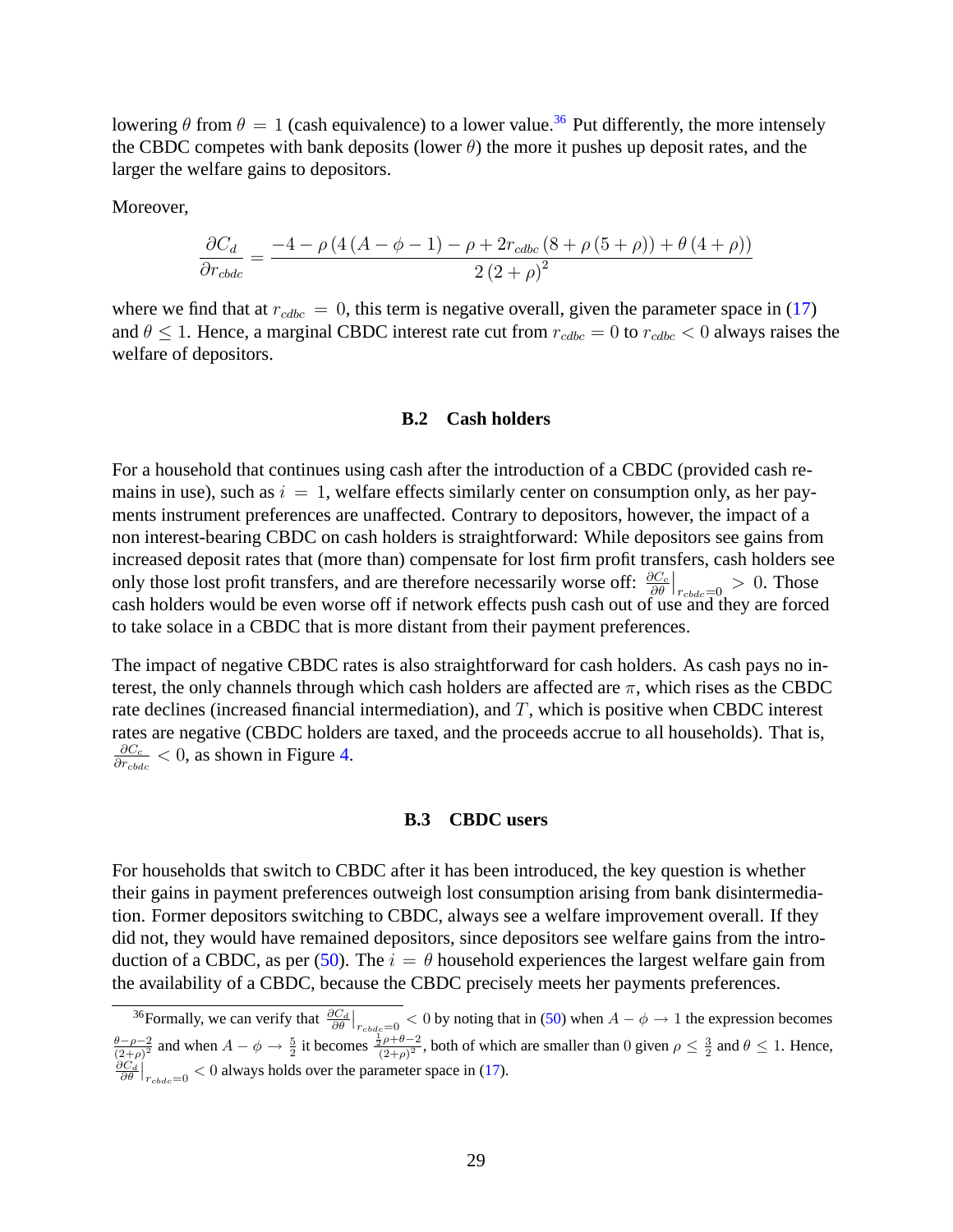However, some of the  $i > \theta$  CBDC holders would have been better off had CBDC not existed. After all, the household that is exactly indifferent between holding cash and holding CBDC experiences a welfare loss, since all cash holders lose welfare, and this household is indifferent between the welfare loss of continuing to hold cash, and the welfare loss from holding CBDC. CBDC holders with  $i$  marginally below this indifferent household would also certainly see an overall welfare loss. CBDC does not offer them enough of an attractive payment option to compensate for the loss in firm profit transfers. Finally, a negative CBDC rate acts as a tax on CBDC holders, and therefore reduces their welfare, as shown in Figure 4.

# **C Extensions**

#### **C.1 Constant returns to scale production function**

The baseline model considers a decreasing returns to scale (quadratic) firm production function. Here, we show that central components of the optimal policy profiles we derived, as represented by equations (36), (37) and (40), are robust to the using a constant returns to scale production function. Instead of  $Y = \left(A - \frac{k}{2}\right)$  $(\frac{k}{2})$  k, we now replace (10) with

$$
Y = Ak \tag{51}
$$

Following the same steps as in the main text, we obtain the following outcomes for optimal policies in ce

$$
\theta^{ce} = \frac{1 + \rho (A - \phi - 1)}{2} \tag{52}
$$

$$
r_{cbdc}^{ce} = 0 \tag{53}
$$

and in nce

$$
\theta^{nce} = \frac{2 + \rho \left( A - \phi - 1 \right)}{3} \tag{54}
$$

$$
r_{\text{cbdc}}^{\text{nce}} = 0 \tag{55}
$$

Thus, the optimal unconstrained CBDC interest rate remains zero, in both ce and nce. Moreover, the CBDC is optimally made more similar to cash (i.e., to help preserve bank deposits) when the value of bank intermediation,  $(A - \phi)$ , rises.<sup>37</sup>

 $37$ Decreasing and constant returns to scale production functions do lead to a different bank response to CBDC competition. Under decreasing returns to scale, banks push back against the competition through higher deposit rates (and also lending rates in Appendix C.3). Instead, in the constant returns to scale setup,  $r_d = A - \phi - 1$  and therefore the deposit rate is irresponsive to  $\theta$  and  $r_{cbdc}$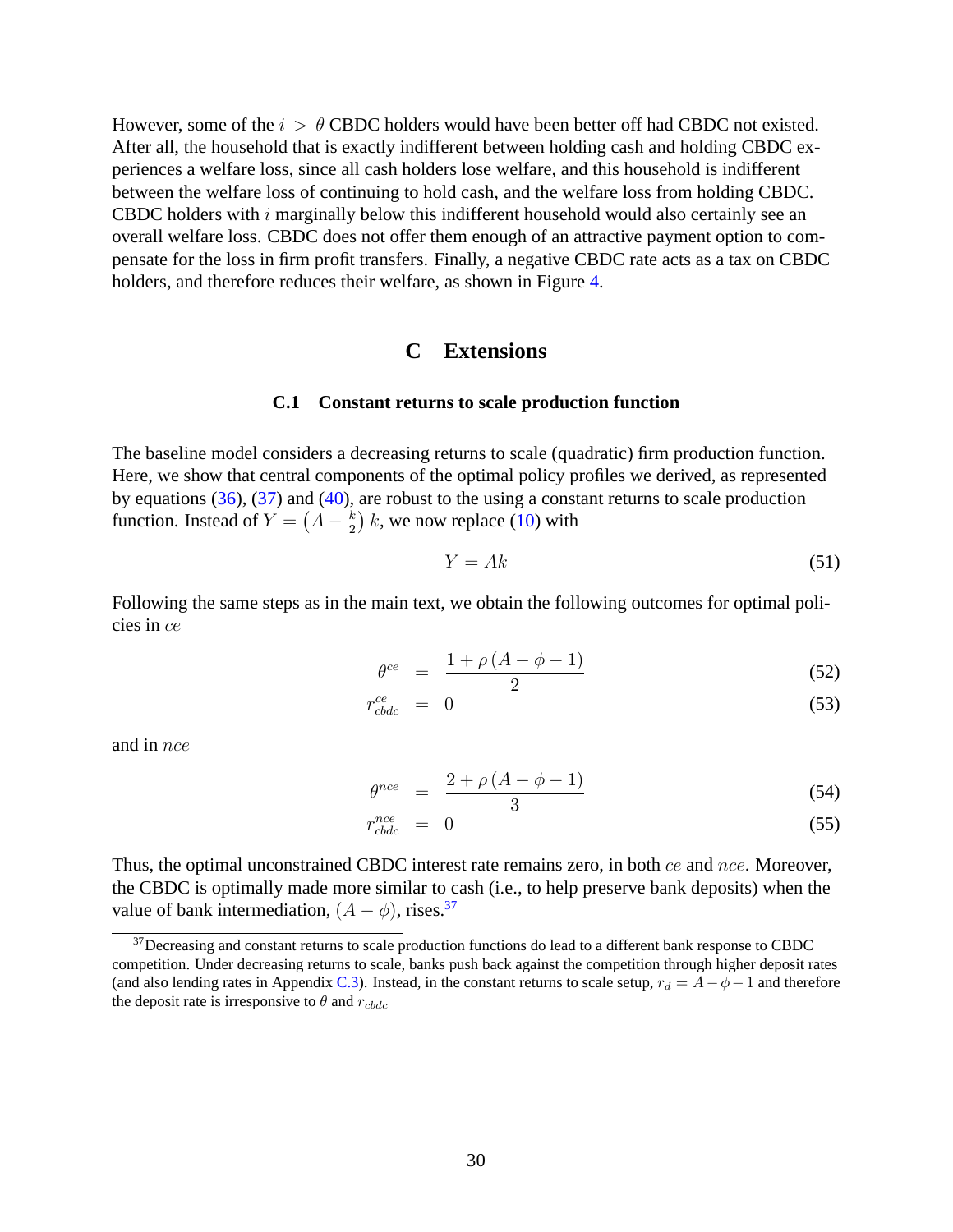#### **C.2 Anonymity externalities**

In this extension, we consider the possibility that anonymous means of payment, like cash, are associated with negative externalities, due to the potential for illicit activities. There can be legitimate reasons that households desire anonymous forms of money, but by providing for that demand, the illicit uses of anonymity are also bolstered.<sup>38</sup> In particular, we now let the utility of household  $i$  be given by

$$
U_i(j) = \rho C_j - |x_j - i| - \eta_j - \beta \int_{n \neq i} x_{j(n)} dn \tag{56}
$$

where  $\beta$   $\int$  $x_{i\neq i}$   $x_{j(n)}$ dn captures the notion of negative externalities from anonymous means of payment. Here,  $n \in [0, 1]$  represents "all other households".<sup>39</sup> While every household with  $i > 0$ likes anonymity in her own means of payments, every household also dislikes anonymity in other households' transactions. The weight  $\beta \in [0, 1]$  represents the extent to which the household dislikes others' anonymity in payments transactions.

Following the same steps as before, we derive unconstrained optimal policies as

$$
\theta^{ce} = \frac{2 + \rho (2 (A - \phi) - 1) - \beta (2 + \rho)}{4 + 3\rho - \beta (4 + \rho)}
$$
(57)

$$
r_{cbdc}^{ce} = -2\frac{\beta}{4+\rho} \frac{(A-\phi)(4+\rho) - 2(3+\rho)}{4+3\rho - \beta(4+\rho)}
$$
(58)

which nest the solutions in (36) and (40) for  $\beta = 0.40$  The most interesting aspect of these solutions is that, for any  $\beta > 0$ ,  $r_{cbdc} \neq 0$  is now optimal, even when network effects play no role. Depending on parameter values,  $r_{cbdc}^{ce}$  can be either positive or negative. In particular, in relation to the value of bank intermediation,  $r_{cbdc}^{ce}$  moves inversely with  $\theta^{ce}$ : A higher value of bank intermediation leads to a more cash-like optimal CBDC design and lower (including possibly negative) CBDC rates.

This inverse relation between optimal CBDC rates and optimal CBDC design parameter  $\theta$  is intuitive, and derives from a ranking of forms of payment according to their anonymity externalities: cash is worst, deposits are best, and CBDC is somewhere in between, depending on its design. When CBDC design is optimally quite similar to cash, then it is also optimal to have negative CBDC rates, to push more households into deposits, and limit the anonymity externalities induced by the CBDC. Instead, when CBDC design is more similar to deposits, then a positive CBDC rate is optimal, to help attract more households away from cash.

 $38$ The magnitude of negative externalities from cash is a topic of intense debate (Engert et al., 2018; McAndrews, 2017; Rogoff, 2016; Wright et al., 2017).

 $39$ Given that each individual agent is atomistic, the space of all agents excluding one agent remains defined on  $[0, 1]$ .

 $40$ The same holds for the *nce* solutions. These are not shown here in the interest of brevity, but are available on request.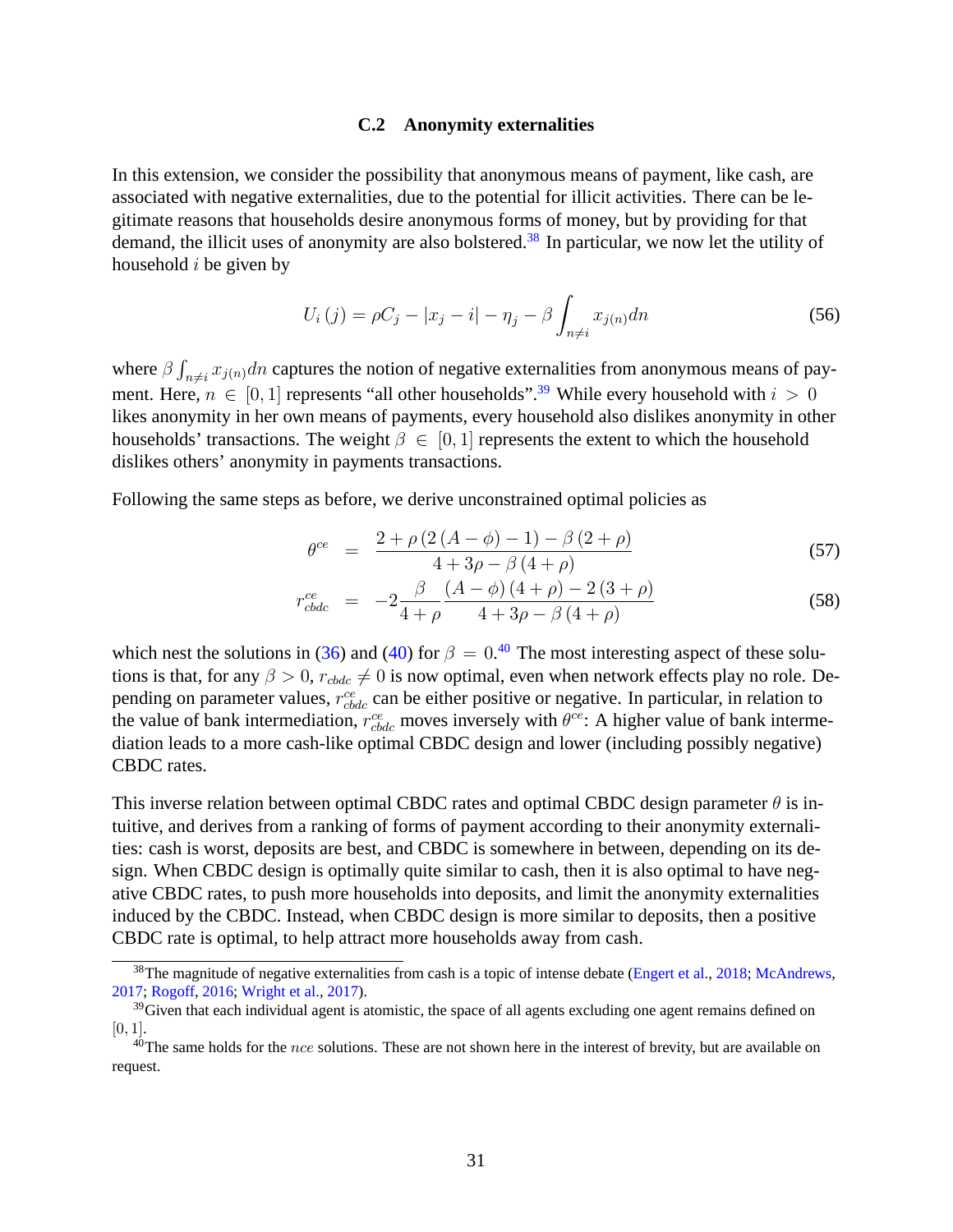#### **C.3 Bank market power**

We now consider banks that compete à la Cournot in the loans market, taking the actions of other banks as given. Each bank therefore internalizes that total loans and the interest rates on those loans depend on its individual lending as follows

$$
L = l + (1 - \nu) L \rightarrow \frac{\partial L}{\partial l} = 1 \tag{59}
$$

$$
\frac{\partial R}{\partial l} = \frac{\partial R}{\partial L} = -1 \tag{60}
$$

where  $\frac{\partial R}{\partial L} = -1$  comes from equation (12). Here,  $\nu$  represents the extent of bank market power, with the extremes of  $\nu = 0$  and  $\nu = 1$  representing, respectively, perfect competition (i.e., our baseline model) and a monopoly.

The bank's profit maximization problem is given by

$$
\max_{l} \left\{ \left( R\left( l\right) - r_{d} \right) l \right\} \tag{61}
$$

where the bank recognizes the dependence of loan rates on an individual bank's lending decision: R depends on l. This yields the first order condition

$$
R(l) + \frac{\partial R(l)}{\partial l}l = r_d \tag{62}
$$

Moreover, deposit market equilibrium is derived from  $D = L$ , where D is from  $s_d$  in (19):

$$
L = \frac{\rho (r_d - r_{\text{c}bdc}) + \theta}{2} \tag{63}
$$

Together, (12), (62), and (63) provide three equations in three unknowns, L, R and  $r_d$ . Replacing  $\frac{\partial R}{\partial l} = -1$  from (60), and  $l = \nu L$ , we can solve this to attain

$$
L = \frac{\rho (A - 1 - r_{cbdc} - \phi) + \theta}{2 + \rho (1 + \nu)}
$$
(64)

$$
R = A - \phi - 1 - \frac{\rho (A - 1 - r_{cbdc} - \phi) + \theta}{2 + \rho (1 + \nu)}
$$
(65)

$$
r_d = \frac{2\left(A - 1 - \phi\right) + \left(1 + \nu\right)\left(\rho r_{cbdc} - \theta\right)}{2 + \rho\left(1 + \nu\right)}\tag{66}
$$

Following the same steps as before, we again derive welfare and, from there, optimal policies

$$
\theta^{ce} = \frac{8 + 2\rho (2\nu + (A - \phi) (4 + \rho + 2\rho\nu) - 1) - \rho^2 (1 + (2 - \nu)\nu)}{16 + 3\rho^2 (1 + \nu)^2 + 8\rho (2 + \nu)}
$$
(67)

$$
r_{cbdc}^{ce} = -2\nu \frac{1 + 3\rho (A - 1 - \phi)}{16 + 3\rho^2 (1 + \nu)^2 + 8\rho (2 + \nu)}
$$
(68)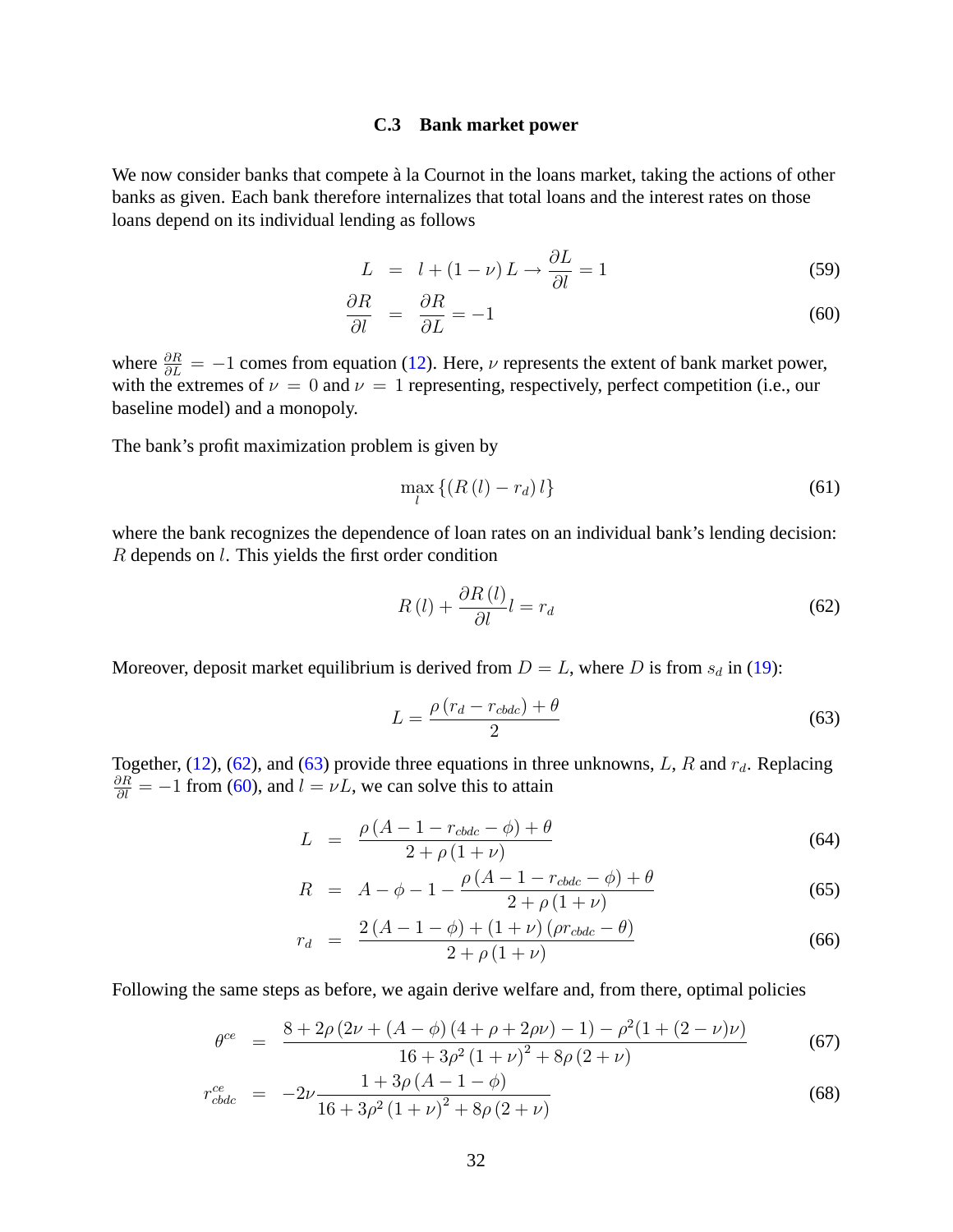where for  $\nu = 0$  we retrieve our earlier solutions for optimal policies in (36) and (40). Indeed, by comparing the above expressions to (36) and (40), we can see the direction in which  $\nu > 0$  pulls optimal policies. That is, using the expressions for  $\theta^{ce}$  and  $r_{cbdc}^{ce}$  in (67) and (68), we numerically obtain that, over the parameter ranges in (17):

$$
\inf \theta^{ce} - \theta^{ce}|_{\nu=0} = -\frac{279}{5372}, \sup \theta^{ce} - \theta^{ce}|_{\nu=0} = 0
$$
  

$$
\inf r_{cbdc}^{ce} - r_{cbdc}^{ce}|_{\nu=0} = -\frac{35}{163}, \sup r_{cbdc}^{ce} - r_{cbdc}^{ce}|_{\nu=0} = 0
$$

and therefore  $\nu > 0$  means that both  $\theta^{ce}$  and  $r_{cbdc}^{ce}$  are lower than with  $\nu = 0$ . This emanates from the fact that greater market power in lending helps insulate banks from the negative impact of a CBDC. Although increased competition for retail funding still drives up banks' deposit rates, banks with market power partly compensate by also raising loan rates. In view of banks' increased ability to withstand the impact of a CBDC, the optimal CBDC design moves closer to deposits (lower  $\theta$ ), although the policy maker partly insulates the impact of this move by also cutting CBDC rates into negative territory.

#### **C.4 Alternate equilibria under suboptimal policies**

Table 1 listed three equilibria that do not occur under optimal policies. However, these equilibria can come about if policies are set suboptimally.

**CBDC and cash** Per Lemma 2, deposits never vanish under optimal policies. This is intuitive, since without deposits, our model yields zero intermediation, and the production of consumption goods shuts down. Nevertheless, it is easy to show that suboptimal policies could yield this equilibrium. For instance, for  $\theta = 0$ , if the CBDC rate is set such that

$$
r_{\text{c}bdc} > A - \phi - 1 \tag{69}
$$

then this ensures that  $r_{\text{c}bdc} > r_d$  (by equation (23)), while the payments profile ( $\theta = 0$ ) is equivalent to deposits. Hence, the CBDC strictly dominates deposits in this case: no household would choose to hold deposits.

**CBDC only** Any arbitrarily high  $r_{cbdc}$  would kill off both deposits and cash. Households would be paying for these CBDC interest payments through the lump-sum tax  $T$ , and therefore this scenario brings only disadvantages to households, who lose payment instrument variety and the productive benefits of bank intermediation, without gaining anything in return.

**Cash and deposits** There are three ways that a suboptimally designed CBDC could lead a situation where the design constraint (15) is violated such that there is no uptake of CBDC, and only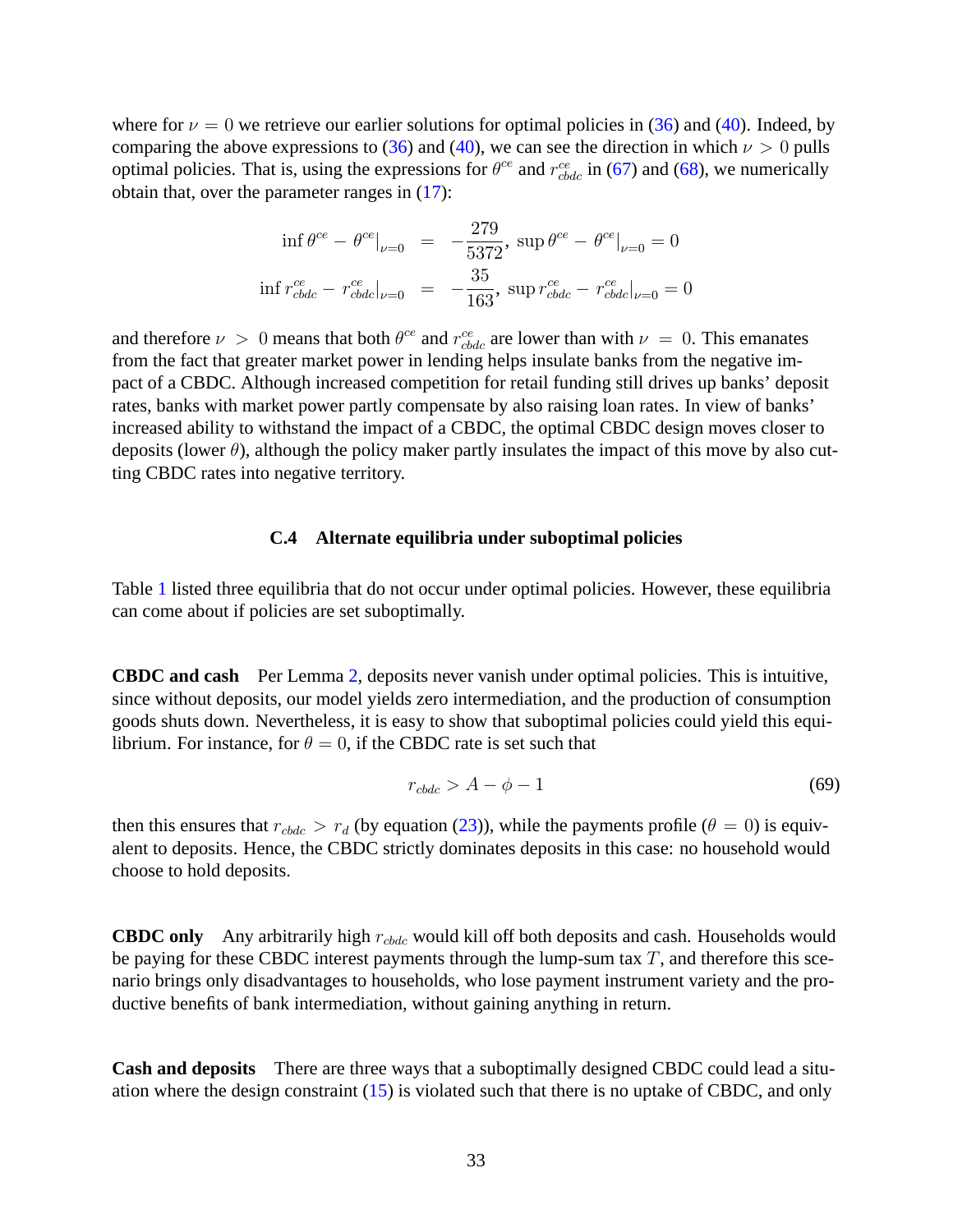cash and deposits are in use. First, CBDC could be designed in such a way that it is strictly dominated by cash, and violates (44). Second, CBDC design could imply that bank deposits are a strictly preferred form of payment, which occurs when (45) is violated. Third, even if the CBDC is not strictly dominated by cash or deposits, its design could be such that network effects prevent the buildup of a critical mass of CBDC users (15).

To give a concrete example, we replace  $r_d$  from (23) into (45). This yields

$$
\left(\frac{1+\rho}{\rho}\right)\theta + r_{cbdc} > A - \phi - 1\tag{70}
$$

which means that when the policy combination ( $\theta$ ,  $r_{cbdc}$ ) is set such that the condition above is violated, as for example for a sufficiently negative  $r_{\text{color}}$ , deposits strictly dominate CBDC.

# **D Deriving a linear city of payments preferences**

This appendix provides a stylized model highlighting how a linear-city model of payments preferences can be derived from microfoundations. The model is based on the notion that payments privacy can have value for households, when their digital transactions data can be used by private companies with monopoly power. We concentrate on a simple setup with cash and deposits only, and show how a "line" between these can arise endogenously, including a cutoff that determines household sorting. Once a spectrum of this sort is derived, formulating the intermediate case of a CBDC is a relatively straightforward extension. $41$ 

In this model, deposit-based payments are processed by a fintech provider (or a bank that has a similar business model), which is capable of tracking all transactions and is legally unencumbered to use this data to its own benefit. The fintech company is also the sole provider of credit in the economy, and provides loans to households. Moreover, the only means that the fintech company has to assess the creditworthiness of its customers is by parsing their transactions data. For simplicity, we abstract from explicitly modeling deposit and lending markets and interest rates here, and instead focus purely on household choice based on the characteristics of deposits versus cash.

There are two types of products for households to purchase in this economy:  $G$  (Good) and  $B$ (Bad), where  $B$  can be considered a type of sin product, such as alcoholic beverages or cigarettes. Credit quality is inferred from the share of its income that a households spends on G. We assume identical incomes across households, and each household *i* determines what fraction  $\gamma(i)$ to spend on good G. Each household has a preferred share of its income that it would like spend on each type of product: we denote by  $p(i)$  the ideal fraction of household i's income spent on good G. Households are heterogeneous in their ideal consumption patterns. In particular, households are uniformly distributed on  $p(i) \in [0, 1]$ . Moreover, any distance between a household's

<sup>&</sup>lt;sup>41</sup>See also Garratt and van Oordt (2019), who develop a payments model with privacy as a public good, where each consumer fails to internalize that her payments data is used to price discriminate among future consumers, and privacy in government issued electronic cash can create social value.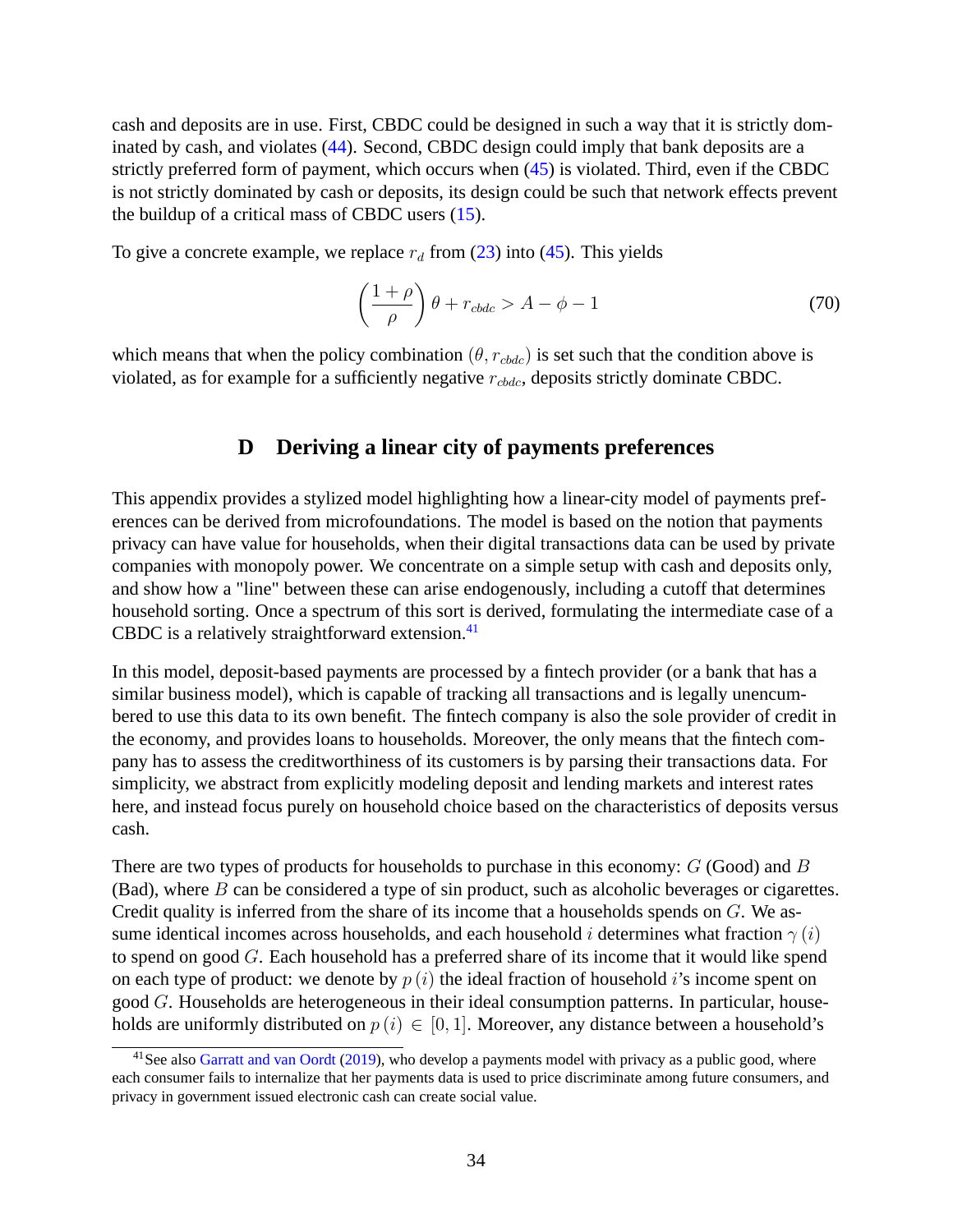ideal and actual consumption allocation, comes at a quadratic disutility cost to the household:  $(\gamma(i) - p(i))^2$ .

The key distinction between cash and deposits here, is that deposit transactions are monitored, while cash transactions are not. Monitoring matters because of the credit scores being assigned to households by the fintech company. For households using cash, the company cannot assign individualized credit scores, but rather uses an aggregate credit score, based on the consumption pattern of the average cash user. That is, all cash users are pooled together, in this respect. Instead, deposit using households are differentiated by the fintech company according to their own purchase behavior.

Importantly, once households use deposits for any fraction of their payments, they are unable to hide their overall purchase pattern from the fintech company. Endogenously, the model contains full revelation, because households have known, identical incomes.<sup>42</sup> If the fintech company observes a depositor using only a fraction  $\gamma(i)$  of income, and fully using it on G, then the company infers that the household used the rest of its income to purchase  $B$  using cash. It is in this sense that deposits and cash cannot be effectively mixed: while the household is technically capable of mixing, the choice for using deposits at all, immediately implies full revelation: payments privacy is undiversifiable.

The aim of this appendix is purely qualitative, and as such we choose simple functional forms to highlight the relevant tradeoff. In particular, we let credit scores be a linear function of  $\gamma(i)$  (for depositors) and assume that the utility derived from a higher credit score also enters linearly in the household's utility function. Household utility is given by

$$
U(i) = \lambda E \left[ \gamma(i) | j(i) \right] - \left( \gamma(i) - p(i) \right)^2 \tag{71}
$$

where  $i(i)$  is household i's chosen form of money, namely either d (deposits) or c (cash),  $\lambda$  is a parameter that weighs the utility value of the welfare score as compared to approximating the household's ideal consumption shares, and

$$
E\left[\gamma\left(i\right)|j\left(i\right)\right] = \begin{cases} \gamma\left(i\right) \text{ if } j\left(i\right) = d \\ \hat{\gamma} \text{ if } j\left(i\right) = c \end{cases} \tag{72}
$$

where  $\hat{\gamma}$  equals the average share of G purchased by cash holders. Since households are atomistic, a given cash holder will always consume exactly the same as her bliss point:  $\gamma(i) = p(i)$ when  $i(i) = c$ .

Instead, a depositor will solve the following optimization problem

$$
\max_{\gamma(i)} \left\{ \lambda \gamma(i) - (\gamma(i) - p(i))^2 \right\} \tag{73}
$$

 $42$ More generally, the underlying assumption can be seen as a requirement on deposit-opening households to reveal their income to the fintech provider.